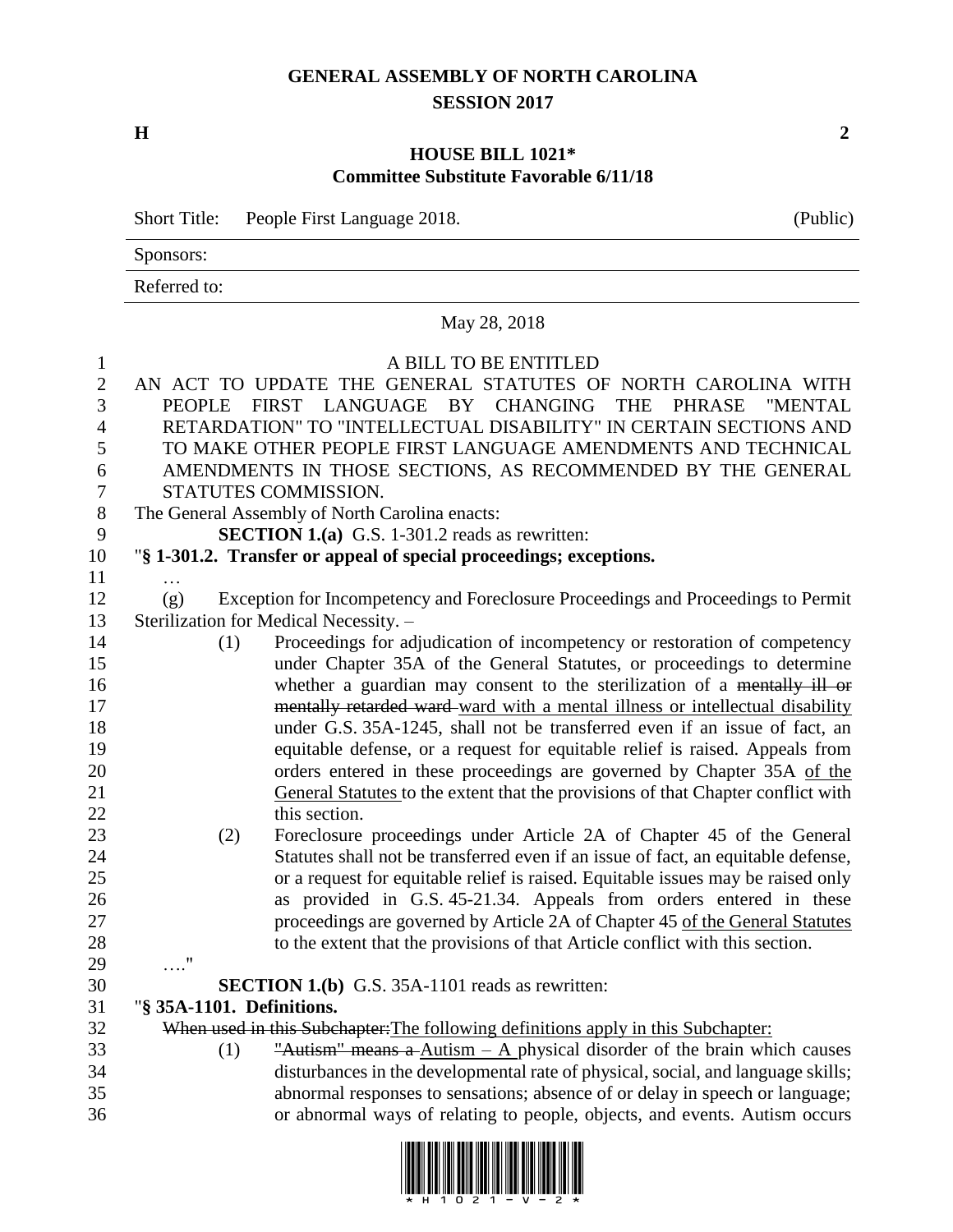|       | <b>Session 2017</b><br><b>General Assembly Of North Carolina</b>                |
|-------|---------------------------------------------------------------------------------|
|       | sometimes by itself<br>and<br>sometimes in conjunction with<br>other            |
|       | brain-functioning disorders.                                                    |
| (2)   | "Cerebral palsy" means a Cerebral palsy. $-$ A muscle dysfunction,              |
|       | characterized by impairment of movement, often combined with speech             |
|       | impairment, and caused by abnormality of or damage to the brain.                |
| (3)   | "Clerk" means the Clerk. – The clerk of superior court.                         |
| (4)   | "Designated agency" means the Designated agency. - The State or local           |
|       | human services agency designated by the clerk in the clerk's order to prepare,  |
|       | cause to be prepared, or assemble a multidisciplinary evaluation and to         |
|       | perform other functions as the clerk may order. A designated agency includes,   |
|       | without limitation, State, local, regional, or area mental health, mental       |
|       | retardation, intellectual disability, vocational rehabilitation, public health, |
|       | social service, and developmental disabilities agencies, and diagnostic         |
|       | evaluation centers.                                                             |
| (5)   | "Epilepsy" means a Epilepsy. $-$ A group of neurological conditions             |
|       | characterized by abnormal electrical-chemical discharge in the brain. This      |
|       | discharge is manifested in various forms of physical activity called seizures,  |
|       | which range from momentary lapses of consciousness to convulsive                |
|       | movements.                                                                      |
| (6)   | "Guardian ad litem" means a Guardian ad litem. $-$ A guardian appointed         |
|       | pursuant to G.S. 1A-1, Rule 17, Rules of Civil Procedure.                       |
| (7)   | "Incompetent adult" means an Incompetent adult. - An adult or emancipated       |
|       | minor who lacks sufficient capacity to manage the adult's own affairs or to     |
|       | make or communicate important decisions concerning the adult's person,          |
|       | family, or property whether the lack of capacity is due to mental illness,      |
|       | mental retardation, intellectual disability, epilepsy, cerebral palsy, autism,  |
|       | inebriety, senility, disease, injury, or similar cause or condition.            |
| (8)   | "Incompetent child" means a Incompetent child. $- A$ minor who is at least 17   |
|       | 1/2 years of age and who, other than by reason of minority, lacks sufficient    |
|       | capacity to make or communicate important decisions concerning the child's      |
|       | person, family, or property whether the lack of capacity is due to mental       |
|       | illness, mental retardation, intellectual disability, epilepsy, cerebral palsy, |
|       | autism, inebriety, disease, injury, or similar cause or condition.              |
| (9)   | "Indigent" means unable Indigent. - Unable to pay for legal representation      |
|       | and other necessary expenses of a proceeding brought under this Subchapter.     |
| (10)  | "Inebriety" means the Inebriety. - The habitual use of alcohol or drugs         |
|       | rendering a person incompetent to transact ordinary business concerning the     |
|       | person's estate, dangerous to person or property, cruel and intolerable to      |
|       | family, or unable to provide for family.                                        |
| (10a) | Intellectual disability. - Significantly subaverage general intellectual        |
|       | functioning existing concurrently with deficits in adaptive behavior and        |
|       | manifested before age 22.                                                       |
| (11)  | "Interim guardian" means a Interim guardian. $-$ A guardian, appointed prior    |
|       | to adjudication of incompetence and for a temporary period, for a person who    |
|       | requires immediate intervention to address conditions that constitute           |
|       | imminent or foreseeable risk of harm to the person's physical well-being or to  |
|       | the person's estate.                                                            |
| (12)  | "Mental illness" means an Mental illness. - An illness that so lessens the      |
|       | capacity of a person to use self-control, judgment, and discretion in the       |
|       | conduct of the person's affairs and social relations as to make it necessary or |
|       | advisable for the person to be under treatment, care, supervision, guidance, or |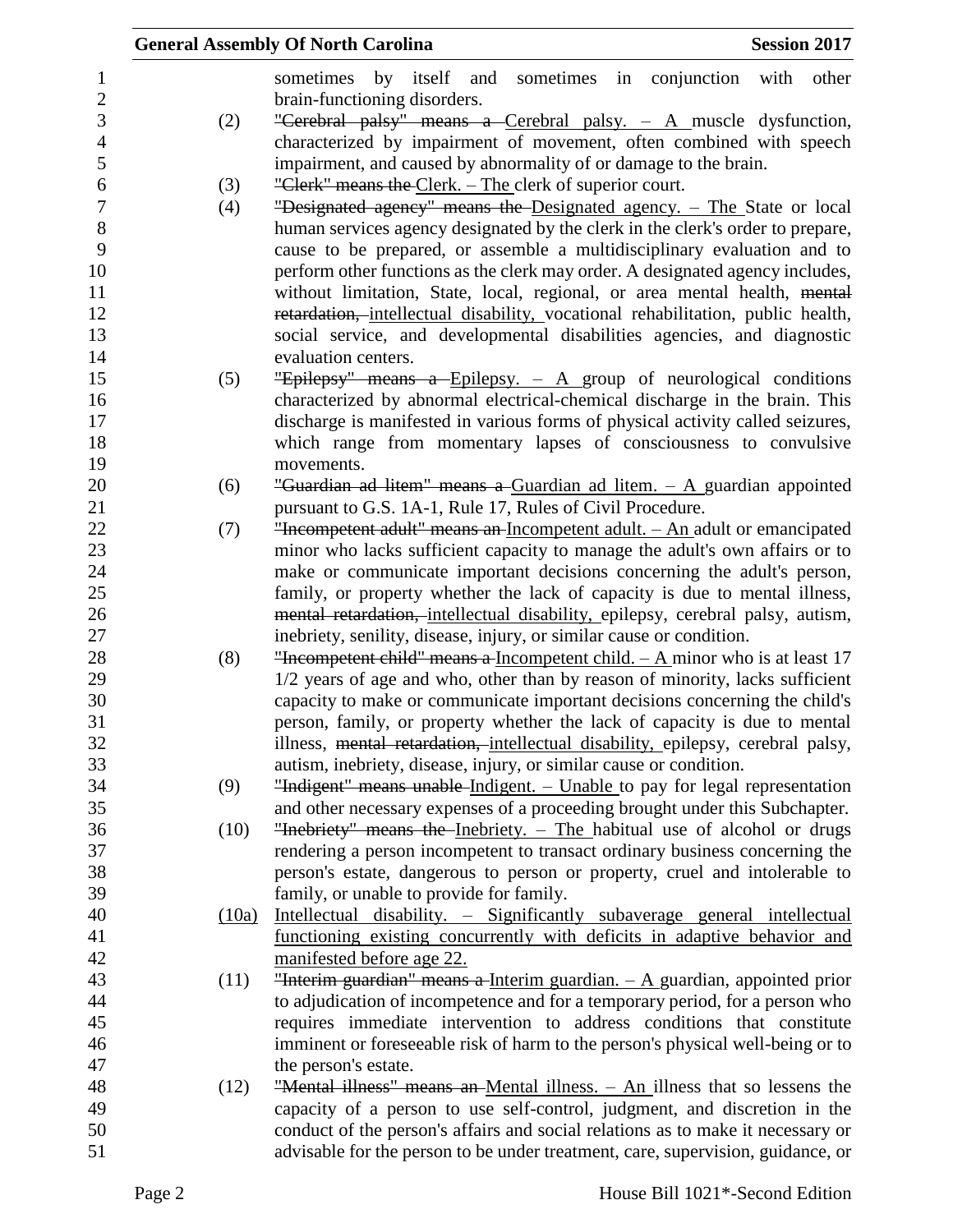|                           | <b>General Assembly Of North Carolina</b>                                                                                                              | <b>Session 2017</b> |
|---------------------------|--------------------------------------------------------------------------------------------------------------------------------------------------------|---------------------|
|                           | control. The term "mental illness" encompasses "mental disease", "mental                                                                               |                     |
|                           | disorder", "lunacy", "unsoundness of mind", and "insanity".                                                                                            |                     |
| (13)                      | "Mental retardation" means significantly subaverage general intellectual                                                                               |                     |
|                           | functioning existing concurrently with deficits in adaptive behavior and                                                                               |                     |
|                           | manifested before age 22.                                                                                                                              |                     |
| (14)                      | "Multidisciplinary evaluation" means an Multidisciplinary evaluation. - An                                                                             |                     |
|                           | evaluation that contains current medical, psychological, and social work                                                                               |                     |
|                           | evaluations as directed by the clerk and that may include current evaluations                                                                          |                     |
|                           | by professionals in other disciplines, including without limitation education,<br>vocational rehabilitation, occupational therapy, vocational therapy, |                     |
|                           | psychiatry, speech-and-hearing, and communications disorders.                                                                                          | The                 |
|                           | evaluation is current if made not more than one year from the date on which                                                                            |                     |
|                           | it is presented to or considered by the court. The evaluation shall set forth the                                                                      |                     |
|                           | nature and extent of the disability and recommend a guardianship plan and                                                                              |                     |
|                           | program.                                                                                                                                               |                     |
| (15)                      | "Respondent" means a Respondent. $-$ A person who is alleged to be                                                                                     |                     |
|                           | incompetent in a proceeding under this Subchapter.                                                                                                     |                     |
| (16)                      | "Treatment facility" has the Treatment facility. - Has the same meaning as                                                                             |                     |
|                           | "facility" in G.S. 122C-3(14), and includes group homes, halfway houses, and                                                                           |                     |
|                           | other community-based residential facilities.                                                                                                          |                     |
| (17)                      | "Ward" means a Ward. $-$ A person who has been adjudicated incompetent or                                                                              |                     |
|                           | an adult or minor for whom a guardian has been appointed by a court of                                                                                 |                     |
|                           | competent jurisdiction."                                                                                                                               |                     |
|                           | <b>SECTION 1.(c)</b> G.S. 35A-1202 reads as rewritten:                                                                                                 |                     |
| "§ 35A-1202. Definitions. |                                                                                                                                                        |                     |
|                           | When used in this Subchapter, unless a contrary intent is indicated or the context requires                                                            |                     |
| (1)                       | otherwise: The following definitions apply in this Subchapter:<br>"Accounting" means the Accounting. - The financial or status reports filed           |                     |
|                           | with the clerk, designated agency, respondent, or other person or party with                                                                           |                     |
|                           | whom such the reports are required to be filed.                                                                                                        |                     |
| (2)                       | "Clerk" means the Clerk. - The clerk of superior court.                                                                                                |                     |
| (3)                       | "Designated agency" means the Designated agency. – The State or local                                                                                  |                     |
|                           | human services agency designated by the clerk in an order to prepare, cause                                                                            |                     |
|                           | to be prepared, or assemble a multidisciplinary evaluation and to perform                                                                              |                     |
|                           | other functions as the clerk may order. A designated agency includes, without                                                                          |                     |
|                           | limitation, State, local, regional-regional, or area mental health, mental                                                                             |                     |
|                           | retardation, intellectual disability, vocational rehabilitation, public health,                                                                        |                     |
|                           | social service, and developmental disabilities agencies, and diagnostic                                                                                |                     |
|                           | evaluation centers.                                                                                                                                    |                     |
| (4)                       | "Disinterested public agent" means the Disinterested public agent. - The                                                                               |                     |
|                           | director or assistant directors of a county department of social services. Except                                                                      |                     |
|                           | as provided in G.S. 35A-1213(f), the fact that a disinterested public agent                                                                            |                     |
|                           | provides financial assistance, services, or treatment to a ward does not                                                                               |                     |
|                           | disqualify that person from being appointed as guardian.                                                                                               |                     |
| (5)                       | "Estate" means any Estate. - Any interest in real property, choses in action,                                                                          |                     |
|                           | intangible personal property, and tangible personal property, and includes any                                                                         |                     |
|                           | interest in joint accounts or jointly held property.                                                                                                   |                     |
| (6)                       | "Financial report" means the Financial report. – The report filed by the<br>guardian concerning all financial transactions, including receipts and     |                     |
|                           | expenditures of the ward's money, sale of the ward's property, or other                                                                                |                     |
|                           | transactions involving the ward's property.                                                                                                            |                     |
|                           |                                                                                                                                                        |                     |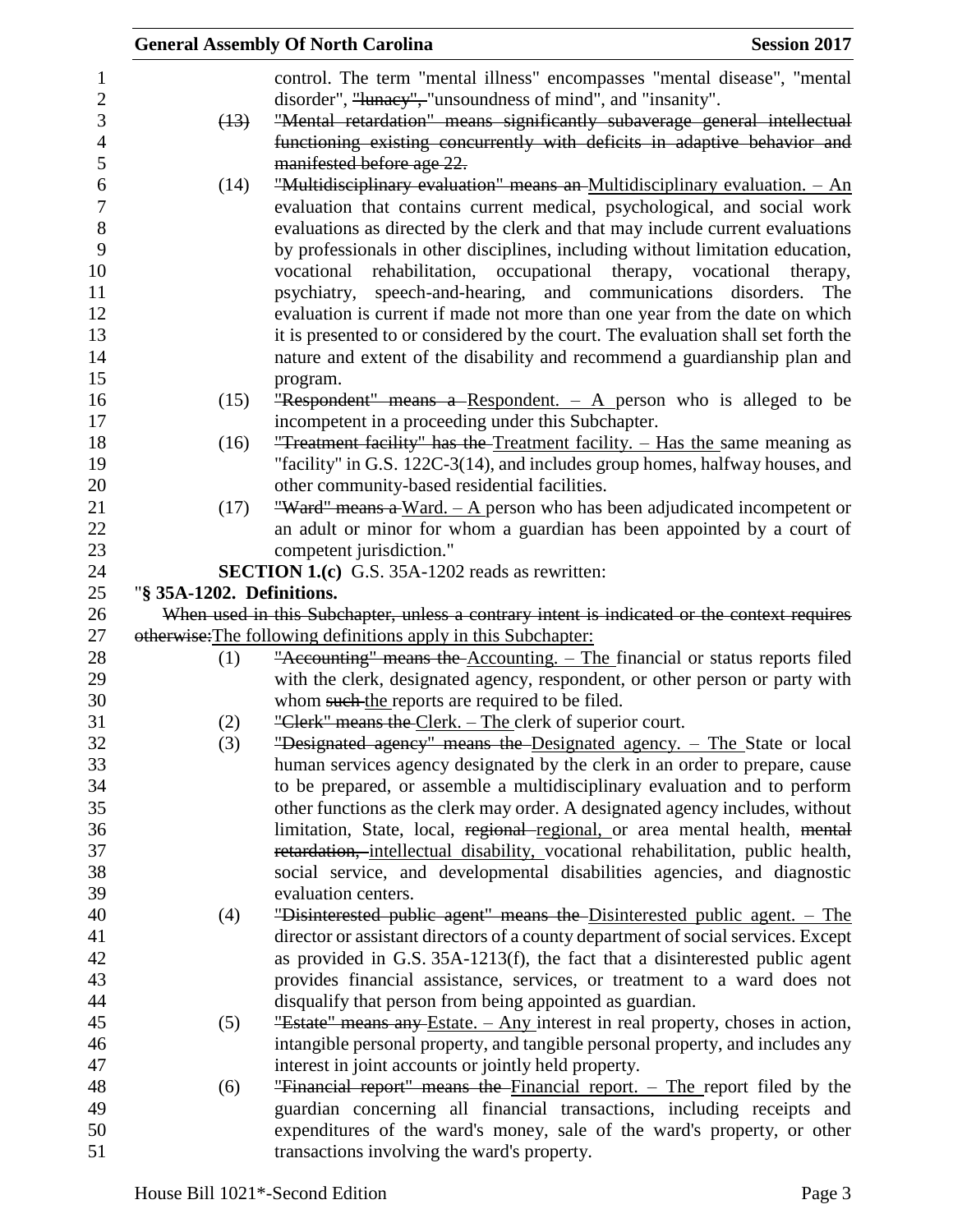|         |      | <b>General Assembly Of North Carolina</b>                                                    | <b>Session 2017</b> |
|---------|------|----------------------------------------------------------------------------------------------|---------------------|
|         | (7)  | "General guardian" means a General guardian. $-A$ guardian of both the estate                |                     |
|         |      | and the person.                                                                              |                     |
|         | (8)  | "Guardian ad litem" means a Guardian ad litem. $-$ A guardian appointed                      |                     |
|         |      | pursuant to G.S. 1A-1, Rule 17, Rules of Civil Procedure.                                    |                     |
|         | (9)  | "Guardian of the estate" means a Guardian of the estate. $-$ A guardian                      |                     |
|         |      | appointed solely for the purpose of managing the property, estate, and                       |                     |
|         |      | business affairs of a ward.                                                                  |                     |
|         | (10) | "Guardian of the person" means a Guardian of the person. $-$ A guardian                      |                     |
|         |      | appointed solely for the purpose of performing duties relating to the care,                  |                     |
|         |      | custody, and control of a ward.                                                              |                     |
|         | (11) | "Incompetent person" means a Incompetent person. $- A$ person who has been                   |                     |
|         |      | adjudicated to be an "incompetent adult" or "incompetent child" as defined in                |                     |
|         |      | G.S. $35A-1101(7)$ or $(8)$ .                                                                |                     |
|         | (12) | "Minor" means a Minor. $- A$ person who is under the age of 18, is not married,              |                     |
|         |      | and has not been legally emancipated.                                                        |                     |
|         | (13) | "Multidisciplinary evaluation" means an Multidisciplinary evaluation. $-$ An                 |                     |
|         |      |                                                                                              |                     |
|         |      | evaluation that contains current medical, psychological, and social work                     |                     |
|         |      | evaluations as directed by the clerk and that may contain current evaluations                |                     |
|         |      | by professionals in other disciplines, including without limitation education,               |                     |
|         |      | vocational rehabilitation, occupational therapy, vocational therapy,                         |                     |
|         |      | psychiatry, speech-and-hearing, and communications disorders.                                | The                 |
|         |      | evaluation is current if made not more than one year from the date on which                  |                     |
|         |      | it is presented to or considered by the court. The evaluation shall set forth the            |                     |
|         |      | nature and extent of the disability and recommend a guardianship plan and                    |                     |
|         |      | program.                                                                                     |                     |
|         | (14) | "Status report" means the Status report. - The report required by                            |                     |
|         |      | G.S. 35A-1242 to be filed by the general guardian or guardian of the person.                 |                     |
|         | (15) | "Ward" means a Ward. $-$ A person who has been adjudicated incompetent or                    |                     |
|         |      | an adult or minor for whom a guardian has been appointed by a court of                       |                     |
|         |      | competent jurisdiction."                                                                     |                     |
|         |      | <b>SECTION 1.(d)</b> G.S. 35A-1241 reads as rewritten:                                       |                     |
|         |      | "§ 35A-1241. Powers and duties of guardian of the person.                                    |                     |
| (a)     |      | To the extent that it is not inconsistent with the terms of any order of the clerk or any    |                     |
|         |      | other court of competent jurisdiction, a guardian of the person has the following powers and |                     |
| duties: |      |                                                                                              |                     |
|         | (1)  | The guardian of the person is entitled to custody of the person of the guardian's            |                     |
|         |      | ward and shall make provision for the ward's care, comfort, and maintenance,                 |                     |
|         |      | and shall, as appropriate to the ward's needs, arrange for the ward's training,              |                     |
|         |      | education, employment, rehabilitation-rehabilitation, or habilitation. The                   |                     |
|         |      | guardian of the person shall take reasonable care of the ward's clothing,                    |                     |
|         |      | furniture, vehicles, and other personal effects that are with the ward.                      |                     |
|         | (2)  | The guardian of the person may establish the ward's place of abode within or                 |                     |
|         |      | without inside or outside this State. In arranging for a place of abode, the                 |                     |
|         |      | guardian of the person shall give preference to places within inside this State              |                     |
|         |      | over places not in outside this State if in-State and out-of-State places are                |                     |
|         |      | substantially equivalent. The guardian also shall give preference to places that             |                     |
|         |      | are not treatment facilities. If the only available and appropriate places of                |                     |
|         |      | domicile are treatment facilities, the guardian shall give preference to                     |                     |
|         |      | community-based treatment facilities, such as group homes or nursing homes,                  |                     |
|         |      |                                                                                              |                     |
|         |      | over treatment facilities that are not community-based.                                      |                     |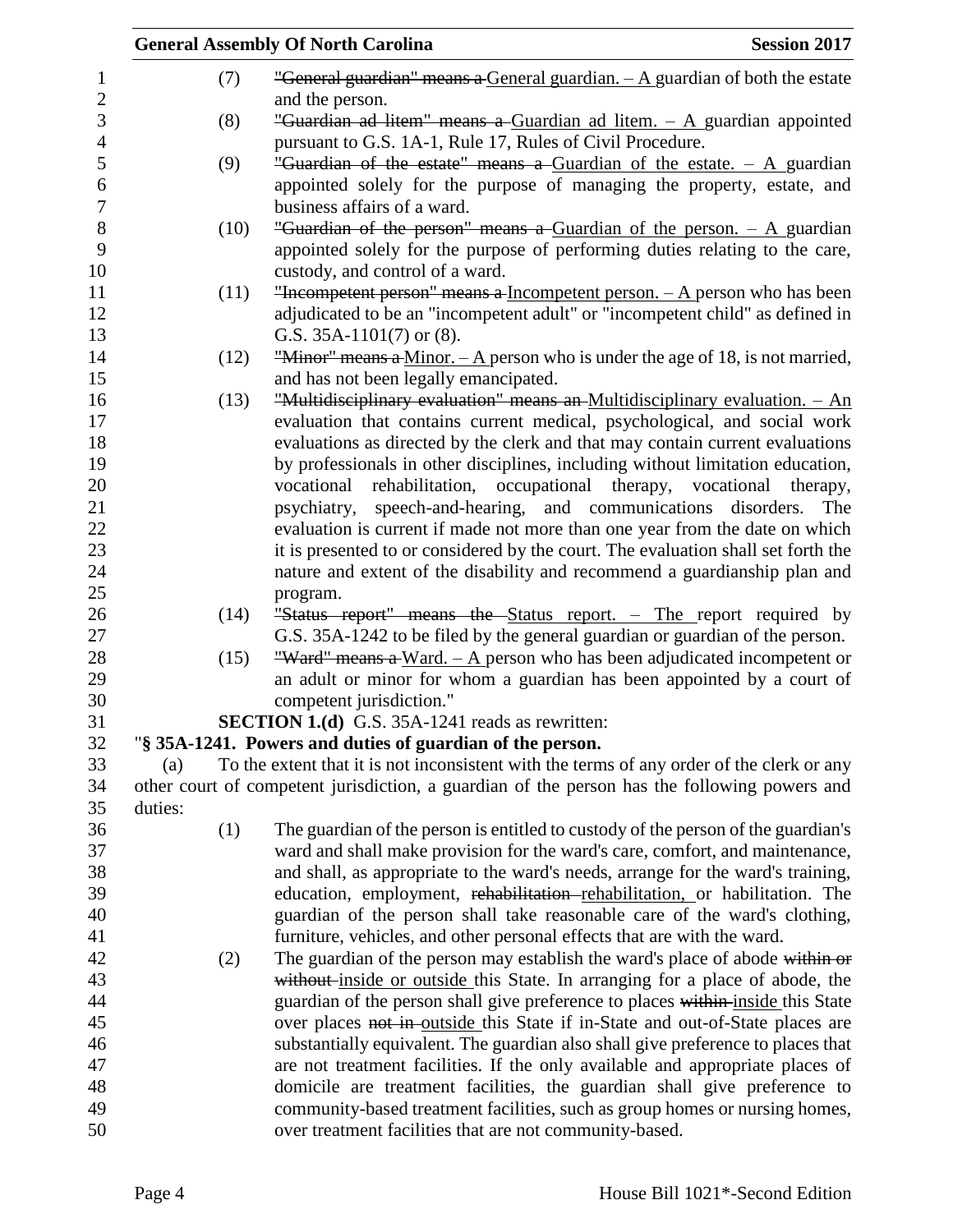|                                                                                                                                  |                                | <b>General Assembly Of North Carolina</b>                                                                                                                                                                                                                                                                                                                                                                                                                                                                                                                                                                                                                                                                                                                                                                                                                                                                                                                                                                                                                      | <b>Session 2017</b> |
|----------------------------------------------------------------------------------------------------------------------------------|--------------------------------|----------------------------------------------------------------------------------------------------------------------------------------------------------------------------------------------------------------------------------------------------------------------------------------------------------------------------------------------------------------------------------------------------------------------------------------------------------------------------------------------------------------------------------------------------------------------------------------------------------------------------------------------------------------------------------------------------------------------------------------------------------------------------------------------------------------------------------------------------------------------------------------------------------------------------------------------------------------------------------------------------------------------------------------------------------------|---------------------|
| $\mathbf{1}$<br>$\sqrt{2}$<br>3<br>$\overline{4}$<br>5<br>$\boldsymbol{6}$<br>$\boldsymbol{7}$<br>8<br>9<br>10<br>11<br>12<br>13 | (3)                            | The guardian of the person may give any consent or approval that may be<br>necessary to enable the ward to receive medical, legal, psychological, or other<br>professional care, counsel, treatment, or service; provided that, if service. If<br>the patient has a health care agent appointed pursuant to a valid health care<br>power of attorney, the health care agent shall have the right to exercise the<br>authority granted in the health care power of attorney unless the Clerk has<br>suspended the authority of that health care agent in accordance with<br>G.S. 35A-1208. The guardian shall not, however, consent to the sterilization<br>of a mentally ill or mentally retarded ward-ward with a mental illness or<br>intellectual disability unless the guardian obtains an order from the clerk in<br>accordance with G.S. 35A-1245. The guardian of the person may give any<br>other consent or approval on the ward's behalf that may be required or in the<br>ward's best interest. The guardian may petition the clerk for the clerk's |                     |
| 14                                                                                                                               |                                | concurrence in the consent or approval.                                                                                                                                                                                                                                                                                                                                                                                                                                                                                                                                                                                                                                                                                                                                                                                                                                                                                                                                                                                                                        |                     |
| 15                                                                                                                               | (b)                            | A guardian of the person is entitled to be reimbursed out of the ward's estate for                                                                                                                                                                                                                                                                                                                                                                                                                                                                                                                                                                                                                                                                                                                                                                                                                                                                                                                                                                             |                     |
| 16                                                                                                                               |                                | reasonable and proper expenditures incurred in the performance of his the guardian's duties as                                                                                                                                                                                                                                                                                                                                                                                                                                                                                                                                                                                                                                                                                                                                                                                                                                                                                                                                                                 |                     |
| 17                                                                                                                               | guardian of the ward's person. |                                                                                                                                                                                                                                                                                                                                                                                                                                                                                                                                                                                                                                                                                                                                                                                                                                                                                                                                                                                                                                                                |                     |
| 18                                                                                                                               | (c)                            | A guardian of the person, if he person who has acted within the limits imposed on                                                                                                                                                                                                                                                                                                                                                                                                                                                                                                                                                                                                                                                                                                                                                                                                                                                                                                                                                                              |                     |
| 19                                                                                                                               |                                | him-by this Article or the order of appointment or both, shall not be both is not liable for damages                                                                                                                                                                                                                                                                                                                                                                                                                                                                                                                                                                                                                                                                                                                                                                                                                                                                                                                                                           |                     |
| 20<br>21                                                                                                                         | (1)                            | to the ward or the ward's estate, merely by reason of the guardian's:<br>Authorizing or giving any consent or approval necessary to enable the ward                                                                                                                                                                                                                                                                                                                                                                                                                                                                                                                                                                                                                                                                                                                                                                                                                                                                                                            |                     |
| 22                                                                                                                               |                                | to receive legal, psychological, or other professional care, counsel, treatment,                                                                                                                                                                                                                                                                                                                                                                                                                                                                                                                                                                                                                                                                                                                                                                                                                                                                                                                                                                               |                     |
| 23                                                                                                                               |                                | or service, in a situation where the damages result from the negligence or other                                                                                                                                                                                                                                                                                                                                                                                                                                                                                                                                                                                                                                                                                                                                                                                                                                                                                                                                                                               |                     |
| 24                                                                                                                               |                                | acts of a third person; or                                                                                                                                                                                                                                                                                                                                                                                                                                                                                                                                                                                                                                                                                                                                                                                                                                                                                                                                                                                                                                     |                     |
| 25                                                                                                                               | (2)                            | Authorizing medical treatment or surgery for his the ward, if the guardian                                                                                                                                                                                                                                                                                                                                                                                                                                                                                                                                                                                                                                                                                                                                                                                                                                                                                                                                                                                     |                     |
| 26                                                                                                                               |                                | acted in good faith and was not negligent."                                                                                                                                                                                                                                                                                                                                                                                                                                                                                                                                                                                                                                                                                                                                                                                                                                                                                                                                                                                                                    |                     |
| 27                                                                                                                               |                                | SECTION 1.(e) G.S. 35A-1245 reads as rewritten:                                                                                                                                                                                                                                                                                                                                                                                                                                                                                                                                                                                                                                                                                                                                                                                                                                                                                                                                                                                                                |                     |
| 28                                                                                                                               |                                | "§ 35A-1245. Procedure to permit the sterilization of a mentally ill or a mentally retarded                                                                                                                                                                                                                                                                                                                                                                                                                                                                                                                                                                                                                                                                                                                                                                                                                                                                                                                                                                    |                     |
| 29                                                                                                                               |                                | ward-ward with a mental illness or intellectual disability in the case of medical                                                                                                                                                                                                                                                                                                                                                                                                                                                                                                                                                                                                                                                                                                                                                                                                                                                                                                                                                                              |                     |
| 30                                                                                                                               | necessity.                     |                                                                                                                                                                                                                                                                                                                                                                                                                                                                                                                                                                                                                                                                                                                                                                                                                                                                                                                                                                                                                                                                |                     |
| 31                                                                                                                               | (a)                            | A guardian of the person shall not consent to the sterilization of a mentally ill or                                                                                                                                                                                                                                                                                                                                                                                                                                                                                                                                                                                                                                                                                                                                                                                                                                                                                                                                                                           |                     |
| 32                                                                                                                               |                                | mentally retarded ward-ward with a mental illness or intellectual disability unless an order from                                                                                                                                                                                                                                                                                                                                                                                                                                                                                                                                                                                                                                                                                                                                                                                                                                                                                                                                                              |                     |
| 33                                                                                                                               |                                | the clerk has been obtained in accordance with this section.                                                                                                                                                                                                                                                                                                                                                                                                                                                                                                                                                                                                                                                                                                                                                                                                                                                                                                                                                                                                   |                     |
| 34                                                                                                                               | (b)                            | If a mentally ill or mentally retarded ward-ward with a mental illness or intellectual                                                                                                                                                                                                                                                                                                                                                                                                                                                                                                                                                                                                                                                                                                                                                                                                                                                                                                                                                                         |                     |
| 35                                                                                                                               |                                | disability needs to undergo a medical procedure that would result in sterilization, the ward's                                                                                                                                                                                                                                                                                                                                                                                                                                                                                                                                                                                                                                                                                                                                                                                                                                                                                                                                                                 |                     |
| 36                                                                                                                               |                                | guardian shall petition the clerk for an order to permit the guardian to consent to the procedure.                                                                                                                                                                                                                                                                                                                                                                                                                                                                                                                                                                                                                                                                                                                                                                                                                                                                                                                                                             |                     |
| 37                                                                                                                               |                                | The petition shall contain all of the following:                                                                                                                                                                                                                                                                                                                                                                                                                                                                                                                                                                                                                                                                                                                                                                                                                                                                                                                                                                                                               |                     |
| 38                                                                                                                               | (1)                            | A sworn statement from a physician licensed in this State who has examined                                                                                                                                                                                                                                                                                                                                                                                                                                                                                                                                                                                                                                                                                                                                                                                                                                                                                                                                                                                     |                     |
| 39                                                                                                                               |                                | the ward that the proposed procedure is medically necessary and not for the                                                                                                                                                                                                                                                                                                                                                                                                                                                                                                                                                                                                                                                                                                                                                                                                                                                                                                                                                                                    |                     |
| 40                                                                                                                               |                                | sole purpose of sterilization or for the purpose of hygiene or convenience.                                                                                                                                                                                                                                                                                                                                                                                                                                                                                                                                                                                                                                                                                                                                                                                                                                                                                                                                                                                    |                     |
| 41<br>42                                                                                                                         | (2)                            | The name and address of the physician who will perform the procedure.                                                                                                                                                                                                                                                                                                                                                                                                                                                                                                                                                                                                                                                                                                                                                                                                                                                                                                                                                                                          |                     |
| 43                                                                                                                               | (3)                            | A sworn statement from a psychiatrist or psychologist licensed in this State<br>who has examined the ward as to whether the mentally ill or mentally retarded                                                                                                                                                                                                                                                                                                                                                                                                                                                                                                                                                                                                                                                                                                                                                                                                                                                                                                  |                     |
| 44                                                                                                                               |                                | ward ward with a mental illness or intellectual disability is able to comprehend                                                                                                                                                                                                                                                                                                                                                                                                                                                                                                                                                                                                                                                                                                                                                                                                                                                                                                                                                                               |                     |
| 45                                                                                                                               |                                | the nature of the proposed procedure and its consequences and provide an                                                                                                                                                                                                                                                                                                                                                                                                                                                                                                                                                                                                                                                                                                                                                                                                                                                                                                                                                                                       |                     |
| 46                                                                                                                               |                                | informed consent to the procedure.                                                                                                                                                                                                                                                                                                                                                                                                                                                                                                                                                                                                                                                                                                                                                                                                                                                                                                                                                                                                                             |                     |
| 47                                                                                                                               | (4)                            | If the ward is able to comprehend the nature of the proposed procedure and its                                                                                                                                                                                                                                                                                                                                                                                                                                                                                                                                                                                                                                                                                                                                                                                                                                                                                                                                                                                 |                     |
| 48                                                                                                                               |                                | consequences, the sworn consent of the ward to the procedure.                                                                                                                                                                                                                                                                                                                                                                                                                                                                                                                                                                                                                                                                                                                                                                                                                                                                                                                                                                                                  |                     |
| 49                                                                                                                               | (c)                            | A copy of the petition shall be served on the ward personally. If the ward is unable to                                                                                                                                                                                                                                                                                                                                                                                                                                                                                                                                                                                                                                                                                                                                                                                                                                                                                                                                                                        |                     |
| 50                                                                                                                               |                                | comprehend the nature of the proposed procedure and its consequences and is unable to provide                                                                                                                                                                                                                                                                                                                                                                                                                                                                                                                                                                                                                                                                                                                                                                                                                                                                                                                                                                  |                     |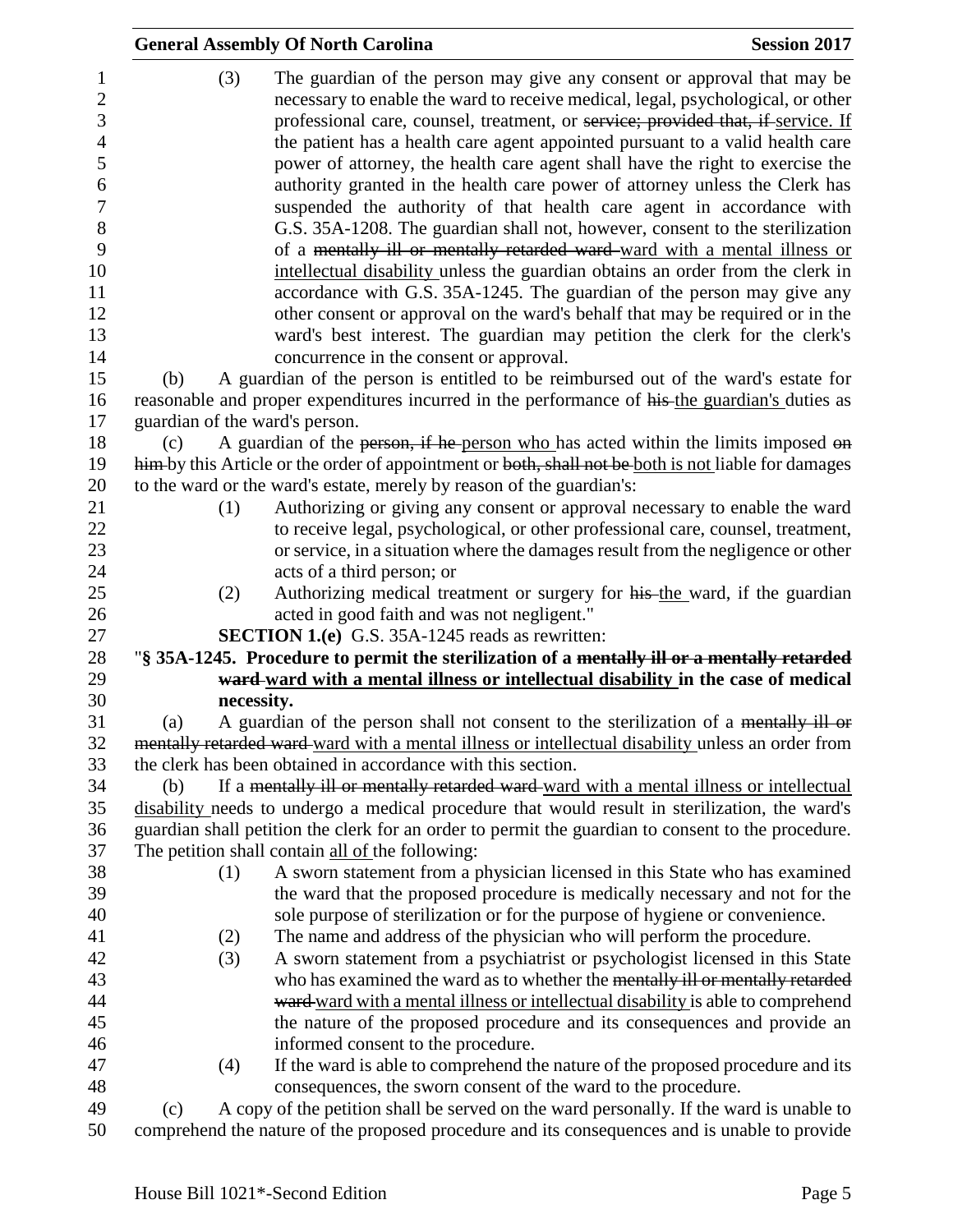|                |            | <b>General Assembly Of North Carolina</b><br><b>Session 2017</b>                                   |  |
|----------------|------------|----------------------------------------------------------------------------------------------------|--|
| $\mathbf{1}$   |            | an informed consent, the clerk shall appoint an attorney to represent the ward in accordance with  |  |
| $\mathbf{2}$   |            | rules adopted by the Office of Indigent Defense Services.                                          |  |
| $\mathfrak{Z}$ | (d)        | Should the ward or the ward's attorney request a hearing, a hearing shall be held.                 |  |
| $\overline{4}$ |            | Otherwise, the clerk may enter an order without the appearance of witnesses. If a hearing is held, |  |
| 5              |            | the guardian and the ward may present evidence.                                                    |  |
| 6              | (e)        | If the clerk finds all of the following, the clerk shall enter an order permitting the             |  |
| $\tau$         |            | guardian to consent to the proposed procedure:                                                     |  |
| 8              | (1)        | The ward is capable of comprehending the procedure and its consequences                            |  |
| 9              |            | and has consented to the procedure, or the ward is unable to comprehend the                        |  |
| 10             |            | procedure and its consequences.                                                                    |  |
| 11             | (2)        | The procedure is medically necessary and is not solely for the purpose of                          |  |
| 12             |            | sterilization or for hygiene or convenience.                                                       |  |
| 13             | (f)        | The guardian or the ward, the ward's attorney, or any other interested party may                   |  |
| 14             |            | appeal the clerk's order to the superior court in accordance with G.S. 1-301.2(e)."                |  |
| 15             |            | <b>SECTION 1.(f)</b> G.S. 90-275 reads as rewritten:                                               |  |
| 16             |            | "§ 90-275. Article does not affect duty of guardian to obtain order permitting guardian to         |  |
| 17             |            | consent to sterilization of a mentally ill or mentally retarded ward, ward with a                  |  |
| 18             |            | mental illness or intellectual disability.                                                         |  |
| 19             |            | Nothing in this Article shall be deemed to affect affects the provisions of G.S. 35A-1245."        |  |
| 20             |            | <b>SECTION 2.</b> G.S. 7B-1111 reads as rewritten:                                                 |  |
| 21             |            | "§ 7B-1111. Grounds for terminating parental rights.                                               |  |
| 22             | (a)        | The court may terminate the parental rights upon a finding of one or more of the                   |  |
| 23             | following: |                                                                                                    |  |
| 24             | (1)        | The parent has abused or neglected the juvenile. The juvenile shall be deemed                      |  |
| 25             |            | to be abused or neglected if the court finds the juvenile to be an abused                          |  |
| 26             |            | juvenile within the meaning of G.S. 7B-101 or a neglected juvenile within the                      |  |
| 27             |            | meaning of G.S. 7B-101.                                                                            |  |
| 28             | (2)        | The parent has willfully left the juvenile in foster care or placement outside                     |  |
| 29             |            | the home for more than 12 months without showing to the satisfaction of the                        |  |
| 30             |            | court that reasonable progress under the circumstances has been made in                            |  |
| 31             |            | correcting those conditions which led to the removal of the juvenile. Provided,                    |  |
| 32             |            | however, that no parental rights No parental rights, however, shall be                             |  |
| 33             |            | terminated for the sole reason that the parents are unable to care for the                         |  |
| 34             |            | juvenile on account of their poverty.                                                              |  |
| 35             | (3)        | The juvenile has been placed in the custody of a county department of social                       |  |
| 36             |            | services, a licensed child-placing agency, a child-caring institution, or a foster                 |  |
| 37             |            | home, and the parent, for a continuous period of six months next preceding                         |  |
| 38             |            | the filing of the petition or motion, parent has for a continuous period of six                    |  |
| 39             |            | months immediately preceding the filing of the petition or motion willfully                        |  |
| 40             |            | failed for such period to pay a reasonable portion of the cost of care for the                     |  |
| 41             |            | juvenile although physically and financially able to do so.                                        |  |
| 42             | (4)        | One parent has been awarded custody of the juvenile by judicial decree or has                      |  |
| 43             |            | custody by agreement of the parents, and the other parent whose parental                           |  |
| 44             |            | rights are sought to be terminated has for a period of one year or more next                       |  |
| 45             |            | preceding the filing of the petition or motion willfully failed without                            |  |
| 46             |            | justification to pay for the care, support, and education of the juvenile, as                      |  |
| 47             |            | required by said-the decree or custody agreement.                                                  |  |
| 48             | (5)        | The father of a juvenile born out of wedlock has not, prior to the filing of a                     |  |
| 49             |            | petition or motion to terminate parental rights, done any of the following:                        |  |
| 50             |            | Filed an affidavit of paternity in a central registry maintained by the<br>a.                      |  |
| 51             |            | Department of Health and Human Services; provided, the Services.                                   |  |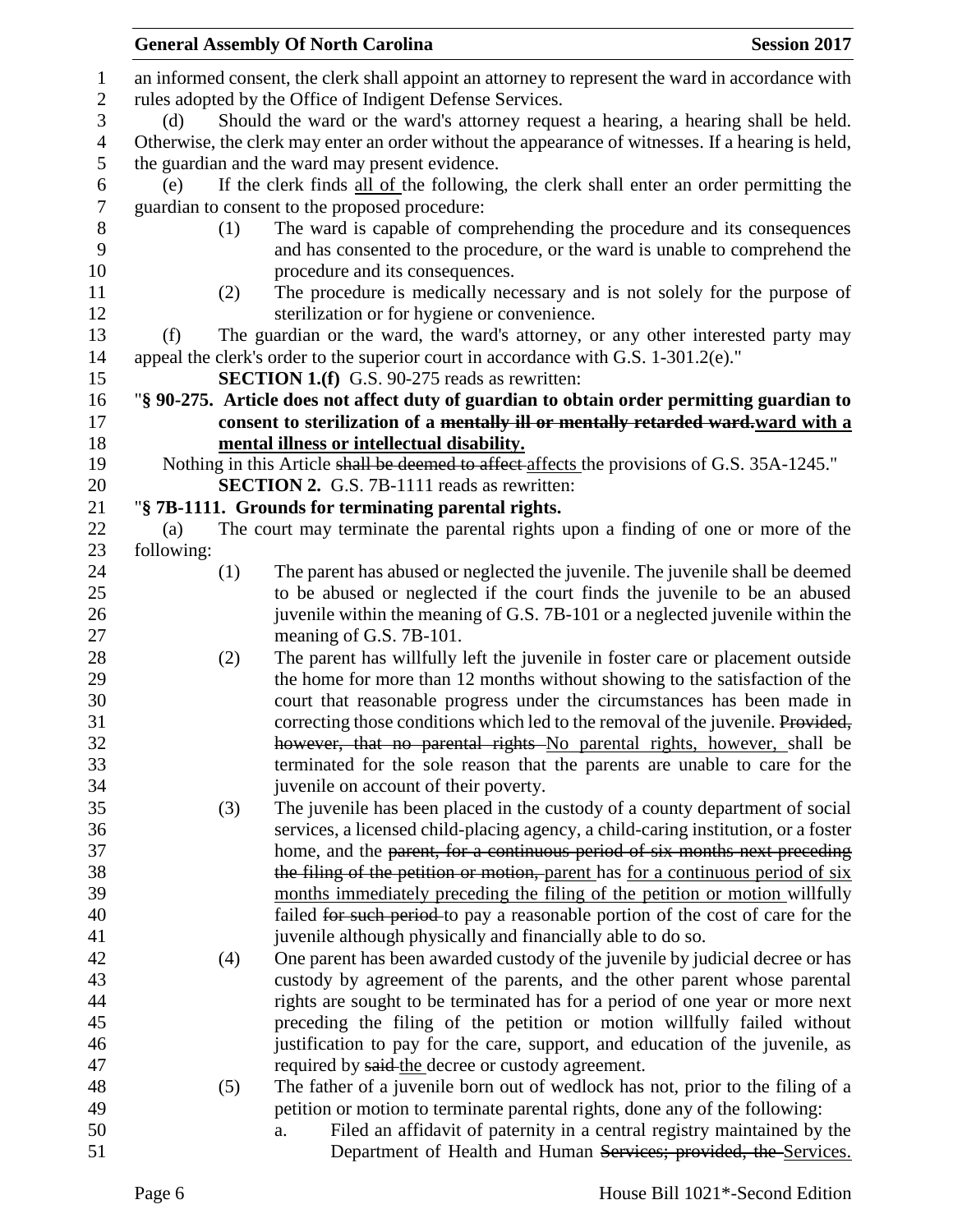|                                                                                                                                |                            | <b>General Assembly Of North Carolina</b>                                                                                                                                                                                                                                                                                                                                                                                                                                                                                                                                                                                                                                                                                                                                                                                                                                                                                                                                                                                                                                                                   | <b>Session 2017</b> |
|--------------------------------------------------------------------------------------------------------------------------------|----------------------------|-------------------------------------------------------------------------------------------------------------------------------------------------------------------------------------------------------------------------------------------------------------------------------------------------------------------------------------------------------------------------------------------------------------------------------------------------------------------------------------------------------------------------------------------------------------------------------------------------------------------------------------------------------------------------------------------------------------------------------------------------------------------------------------------------------------------------------------------------------------------------------------------------------------------------------------------------------------------------------------------------------------------------------------------------------------------------------------------------------------|---------------------|
| 1<br>$\overline{c}$<br>3<br>$\overline{4}$<br>5<br>6<br>$\overline{7}$<br>$8\,$<br>9<br>10<br>11<br>12<br>13<br>14<br>15<br>16 | (6)                        | The petitioner or movant shall inquire of the Department of Health and<br>Human Services as to whether such an affidavit has been so filed and<br>the Department's certified reply shall be submitted to and considered<br>by the court.<br>Legitimated the juvenile pursuant to provisions of G.S. 49-10,<br>b.<br>G.S. 49-12.1, or filed a petition for this specific purpose.<br>Legitimated the juvenile by marriage to the mother of the juvenile.<br>c.<br>Provided substantial financial support or consistent care with respect<br>d.<br>to the juvenile and mother.<br>Established paternity through G.S. 49-14, 110-132, 130A-101,<br>e.<br>130A-118, or other judicial proceeding.<br>That the parent is incapable of providing for the proper care and supervision<br>of the juvenile, such that the juvenile is a dependent juvenile within the<br>meaning of G.S. 7B-101, and that there is a reasonable probability that such<br>the incapability will continue for the foreseeable future. Incapability under<br>this subdivision may be the result of substance abuse, mental retardation, |                     |
| 17                                                                                                                             |                            | intellectual disability, mental illness, organic brain syndrome, or any other                                                                                                                                                                                                                                                                                                                                                                                                                                                                                                                                                                                                                                                                                                                                                                                                                                                                                                                                                                                                                               |                     |
| 18                                                                                                                             |                            | cause or condition that renders the parent unable or unavailable to parent the                                                                                                                                                                                                                                                                                                                                                                                                                                                                                                                                                                                                                                                                                                                                                                                                                                                                                                                                                                                                                              |                     |
| 19                                                                                                                             |                            | juvenile and the parent lacks an appropriate alternative child care                                                                                                                                                                                                                                                                                                                                                                                                                                                                                                                                                                                                                                                                                                                                                                                                                                                                                                                                                                                                                                         |                     |
| 20                                                                                                                             |                            | arrangement.                                                                                                                                                                                                                                                                                                                                                                                                                                                                                                                                                                                                                                                                                                                                                                                                                                                                                                                                                                                                                                                                                                |                     |
| 21                                                                                                                             |                            |                                                                                                                                                                                                                                                                                                                                                                                                                                                                                                                                                                                                                                                                                                                                                                                                                                                                                                                                                                                                                                                                                                             |                     |
| 22                                                                                                                             | (b)                        | The burden in such these proceedings shall be upon is on the petitioner or movant to                                                                                                                                                                                                                                                                                                                                                                                                                                                                                                                                                                                                                                                                                                                                                                                                                                                                                                                                                                                                                        |                     |
| 23<br>24                                                                                                                       |                            | prove the facts justifying such the termination by clear and convincing evidence."<br><b>SECTION 3.(a)</b> G.S. 8C-1, Rule 616, reads as rewritten:                                                                                                                                                                                                                                                                                                                                                                                                                                                                                                                                                                                                                                                                                                                                                                                                                                                                                                                                                         |                     |
| 25                                                                                                                             |                            | "Rule 616. Alternative testimony of witnesses with developmental disabilities or mental                                                                                                                                                                                                                                                                                                                                                                                                                                                                                                                                                                                                                                                                                                                                                                                                                                                                                                                                                                                                                     |                     |
| 26                                                                                                                             |                            | retardation an intellectual or developmental disability in civil cases and special                                                                                                                                                                                                                                                                                                                                                                                                                                                                                                                                                                                                                                                                                                                                                                                                                                                                                                                                                                                                                          |                     |
| 27                                                                                                                             |                            | proceedings.                                                                                                                                                                                                                                                                                                                                                                                                                                                                                                                                                                                                                                                                                                                                                                                                                                                                                                                                                                                                                                                                                                |                     |
| 28                                                                                                                             | (a)                        | Definitions. – The following definitions apply to this section:                                                                                                                                                                                                                                                                                                                                                                                                                                                                                                                                                                                                                                                                                                                                                                                                                                                                                                                                                                                                                                             |                     |
| 29                                                                                                                             | (1)                        | The definitions set out in G.S. 122C-3.                                                                                                                                                                                                                                                                                                                                                                                                                                                                                                                                                                                                                                                                                                                                                                                                                                                                                                                                                                                                                                                                     |                     |
| 30                                                                                                                             | (2)                        | "Remote testimony" means a Remote testimony. $-$ A method by which a                                                                                                                                                                                                                                                                                                                                                                                                                                                                                                                                                                                                                                                                                                                                                                                                                                                                                                                                                                                                                                        |                     |
| 31                                                                                                                             |                            | witness testifies outside of an open forum and outside of the physical presence                                                                                                                                                                                                                                                                                                                                                                                                                                                                                                                                                                                                                                                                                                                                                                                                                                                                                                                                                                                                                             |                     |
| 32                                                                                                                             |                            | of a party or parties.                                                                                                                                                                                                                                                                                                                                                                                                                                                                                                                                                                                                                                                                                                                                                                                                                                                                                                                                                                                                                                                                                      |                     |
| 33                                                                                                                             | (b)                        | Remote Testimony Authorized. $-$ A person with a developmental disability or a                                                                                                                                                                                                                                                                                                                                                                                                                                                                                                                                                                                                                                                                                                                                                                                                                                                                                                                                                                                                                              |                     |
| 34                                                                                                                             |                            | person with mental retardation An individual with an intellectual or developmental disability                                                                                                                                                                                                                                                                                                                                                                                                                                                                                                                                                                                                                                                                                                                                                                                                                                                                                                                                                                                                               |                     |
| 35                                                                                                                             |                            | who is competent to testify may testify by remote testimony in a civil proceeding or special                                                                                                                                                                                                                                                                                                                                                                                                                                                                                                                                                                                                                                                                                                                                                                                                                                                                                                                                                                                                                |                     |
| 36                                                                                                                             |                            | proceeding if the court determines by clear and convincing evidence that the witness would suffer<br>serious emotional distress from testifying in the presence of a named party or parties or from                                                                                                                                                                                                                                                                                                                                                                                                                                                                                                                                                                                                                                                                                                                                                                                                                                                                                                         |                     |
| 37<br>38                                                                                                                       |                            | testifying in an open forum and that the ability of the witness to communicate with the trier of                                                                                                                                                                                                                                                                                                                                                                                                                                                                                                                                                                                                                                                                                                                                                                                                                                                                                                                                                                                                            |                     |
| 39                                                                                                                             |                            | fact would be impaired by testifying in the presence of a named party or parties or from testifying                                                                                                                                                                                                                                                                                                                                                                                                                                                                                                                                                                                                                                                                                                                                                                                                                                                                                                                                                                                                         |                     |
| 40                                                                                                                             | in an open forum.          |                                                                                                                                                                                                                                                                                                                                                                                                                                                                                                                                                                                                                                                                                                                                                                                                                                                                                                                                                                                                                                                                                                             |                     |
| 41                                                                                                                             |                            |                                                                                                                                                                                                                                                                                                                                                                                                                                                                                                                                                                                                                                                                                                                                                                                                                                                                                                                                                                                                                                                                                                             |                     |
| 42                                                                                                                             | (f)                        | Nonexclusive Procedure and Standard. – Nothing in this section shall prohibit                                                                                                                                                                                                                                                                                                                                                                                                                                                                                                                                                                                                                                                                                                                                                                                                                                                                                                                                                                                                                               |                     |
| 43                                                                                                                             |                            | prohibits the use or application of any other method or procedure authorized or required by law                                                                                                                                                                                                                                                                                                                                                                                                                                                                                                                                                                                                                                                                                                                                                                                                                                                                                                                                                                                                             |                     |
| 44                                                                                                                             |                            | for the introduction into evidence of statements or testimony of a person with a developmental                                                                                                                                                                                                                                                                                                                                                                                                                                                                                                                                                                                                                                                                                                                                                                                                                                                                                                                                                                                                              |                     |
| 45                                                                                                                             |                            | disability or a person with mental retardation an individual with an intellectual or developmental                                                                                                                                                                                                                                                                                                                                                                                                                                                                                                                                                                                                                                                                                                                                                                                                                                                                                                                                                                                                          |                     |
| 46                                                                                                                             | disability."               |                                                                                                                                                                                                                                                                                                                                                                                                                                                                                                                                                                                                                                                                                                                                                                                                                                                                                                                                                                                                                                                                                                             |                     |
| 47                                                                                                                             |                            | <b>SECTION 3.(b)</b> G.S. 15A-1225.2 reads as rewritten:                                                                                                                                                                                                                                                                                                                                                                                                                                                                                                                                                                                                                                                                                                                                                                                                                                                                                                                                                                                                                                                    |                     |
| 48                                                                                                                             | $\frac{15}{9}$ 15A-1225.2. | Witnesses with developmental disabilities or mental retardation; an                                                                                                                                                                                                                                                                                                                                                                                                                                                                                                                                                                                                                                                                                                                                                                                                                                                                                                                                                                                                                                         |                     |
| 49                                                                                                                             |                            | intellectual or developmental disability; remote testimony.                                                                                                                                                                                                                                                                                                                                                                                                                                                                                                                                                                                                                                                                                                                                                                                                                                                                                                                                                                                                                                                 |                     |
| 50                                                                                                                             | (a)                        | Definitions. – The following definitions apply to this section:                                                                                                                                                                                                                                                                                                                                                                                                                                                                                                                                                                                                                                                                                                                                                                                                                                                                                                                                                                                                                                             |                     |
| 51                                                                                                                             | (1)                        | The definitions set out in G.S. 122C-3.                                                                                                                                                                                                                                                                                                                                                                                                                                                                                                                                                                                                                                                                                                                                                                                                                                                                                                                                                                                                                                                                     |                     |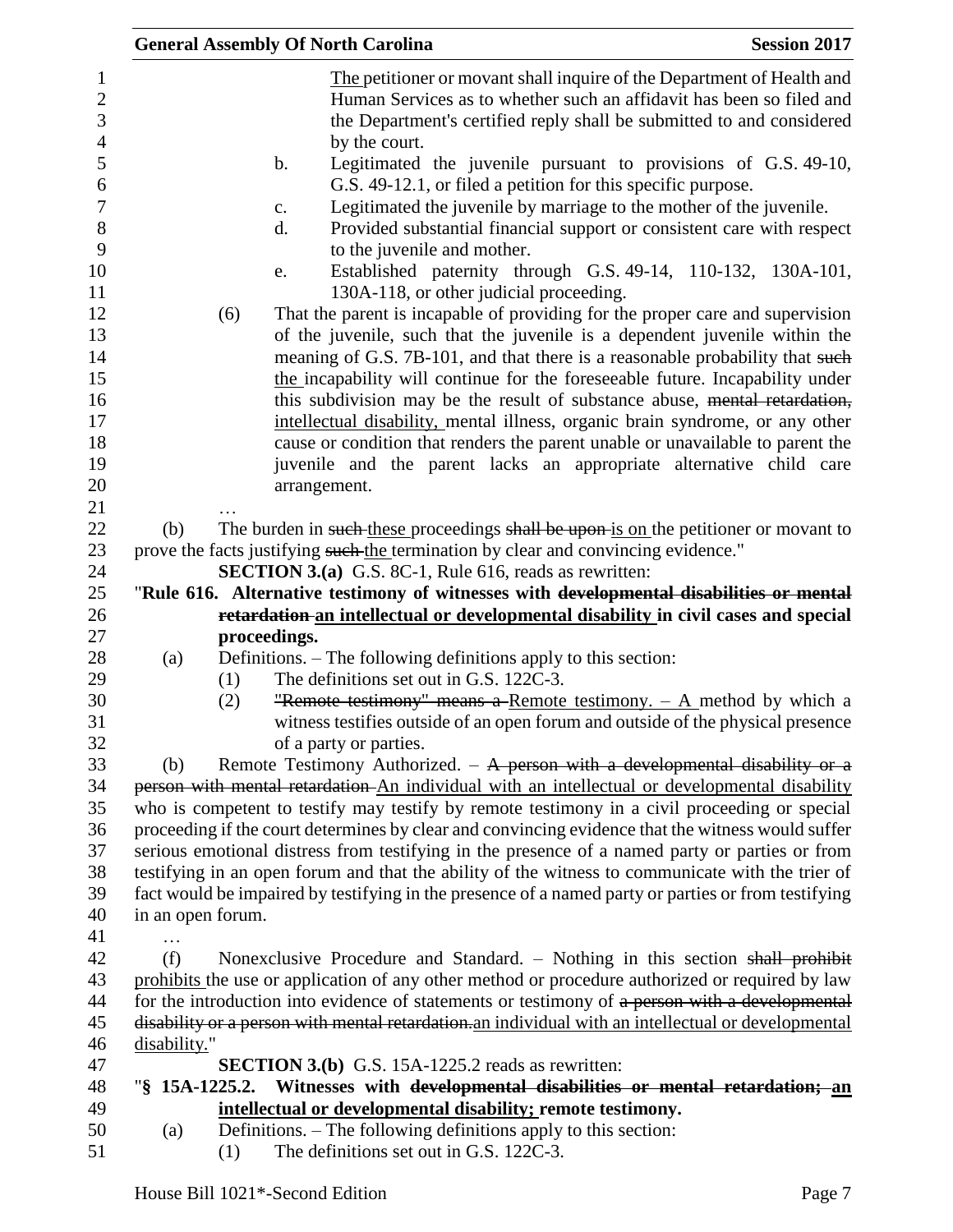|                          |                              | <b>General Assembly Of North Carolina</b>                                                                                                                                         | <b>Session 2017</b> |
|--------------------------|------------------------------|-----------------------------------------------------------------------------------------------------------------------------------------------------------------------------------|---------------------|
| 1<br>$\overline{c}$<br>3 | (2)                          | "Remote testimony" means a Remote testimony. $-$ A method by which a<br>witness testifies outside of an open forum and outside of the physical presence<br>of a party or parties. |                     |
| $\overline{4}$           | (b)                          | Remote Testimony Authorized. $-$ A person with a developmental disability or a                                                                                                    |                     |
| 5                        |                              | person with mental retardation An individual with an intellectual or developmental disability                                                                                     |                     |
| 6                        |                              | who is competent to testify may testify by remote testimony in a prosecution of a person charged                                                                                  |                     |
| $\tau$                   |                              | with violating a criminal law of this State and in any hearing or proceeding conducted under                                                                                      |                     |
| 8                        |                              | Subchapter II of Chapter 7B of the General Statutes where a juvenile is alleged to have committed                                                                                 |                     |
| 9                        |                              | an offense that would be a criminal offense if committed by an adult if the court determines by                                                                                   |                     |
| 10                       |                              | clear and convincing evidence that the witness would suffer serious emotional distress from                                                                                       |                     |
| 11                       |                              | testifying in the presence of the defendant and that the ability of the witness to communicate with                                                                               |                     |
| 12                       |                              | the trier of fact would be impaired by testifying in the presence of the defendant.                                                                                               |                     |
| 13                       |                              |                                                                                                                                                                                   |                     |
| 14                       | (e)                          | Testimony. – The method of remote testimony shall allow the trier of fact and all                                                                                                 |                     |
| 15                       |                              | parties to observe the demeanor of the witness as the witness testifies in a similar manner as if                                                                                 |                     |
| 16                       |                              | the witness were testifying in the open forum. The court shall ensure that the counsel for all                                                                                    |                     |
| 17                       |                              | parties, except a pro se defendant, is physically present where the witness testifies and has a full                                                                              |                     |
| 18                       |                              | and fair opportunity for examination and cross-examination of the witness. The court shall ensure                                                                                 |                     |
| 19                       |                              | that the defendant or juvenile respondent has the ability to communicate privately with defense                                                                                   |                     |
| 20                       |                              | counsel during the remote testimony. A party may waive the right to have counsel physically                                                                                       |                     |
| 21                       |                              | present where the witness testifies. Nothing in this section shall be construed to limit-limits the                                                                               |                     |
| 22                       | provisions of G.S. 15A-1225. |                                                                                                                                                                                   |                     |
| 23                       | (f)                          | Nonexclusive Procedure and Standard. - Nothing in this section shall prohibit                                                                                                     |                     |
| 24                       |                              | prohibits the use or application of any other method or procedure authorized or required by law                                                                                   |                     |
| 25                       |                              | for the introduction into evidence of statements or testimony of a person with a developmental                                                                                    |                     |
| 26                       |                              | disability or a person with mental retardation an individual with an intellectual or developmental                                                                                |                     |
| 27                       | disability."                 |                                                                                                                                                                                   |                     |
| 28                       |                              | <b>SECTION 4.(a)</b> G.S. 14-27.20 reads as rewritten:                                                                                                                            |                     |
| 29<br>30                 | "§ 14-27.20. Definitions.    | As used in this Article, unless the context requires otherwise: The following definitions apply                                                                                   |                     |
| 31                       | in this Article:             |                                                                                                                                                                                   |                     |
| 32                       | $\leftrightarrow$            | "Mentally disabled" means (i) a victim who suffers from mental retardation,                                                                                                       |                     |
| 33                       |                              | or (ii) a victim who suffers from a mental disorder, either of which temporarily                                                                                                  |                     |
| 34                       |                              | or permanently renders the victim substantially incapable of appraising the                                                                                                       |                     |
| 35                       |                              | nature of his or her conduct, or of resisting the act of vaginal intercourse or a                                                                                                 |                     |
| 36                       |                              | sexual act, or of communicating unwillingness to submit to the act of vaginal                                                                                                     |                     |
| 37                       |                              | intercourse or a sexual act.                                                                                                                                                      |                     |
| 38                       | (2)                          | "Mentally incapacitated" means a Mentally incapacitated. $-A$ victim who due                                                                                                      |                     |
| 39                       |                              | to any act committed upon the victim is rendered substantially incapable of                                                                                                       |                     |
| 40                       |                              | either appraising the nature of his or her conduct, or resisting the act of vaginal                                                                                               |                     |
| 41                       |                              | intercourse or a sexual act.                                                                                                                                                      |                     |
| 42                       | (2a)                         | <u>Person who has a mental disability. <math>-</math> A victim who has an intellectual</u>                                                                                        |                     |
| 43                       |                              | disability or a mental disorder that temporarily or permanently renders the                                                                                                       |                     |
| 44                       |                              | victim substantially incapable of appraising the nature of his or her conduct,                                                                                                    |                     |
| 45                       |                              | or of resisting the act of vaginal intercourse or a sexual act, or of                                                                                                             |                     |
| 46                       |                              | communicating unwillingness to submit to the act of vaginal intercourse or a                                                                                                      |                     |
| 47                       |                              | sexual act.                                                                                                                                                                       |                     |
| 48                       | (3)                          | "Physically helpless" means (i) a victim who is unconscious; or (ii) a                                                                                                            |                     |
| 49                       |                              | Physically helpless. - Any of the following:                                                                                                                                      |                     |
| 50                       |                              | A victim who is unconscious.<br><u>a.</u>                                                                                                                                         |                     |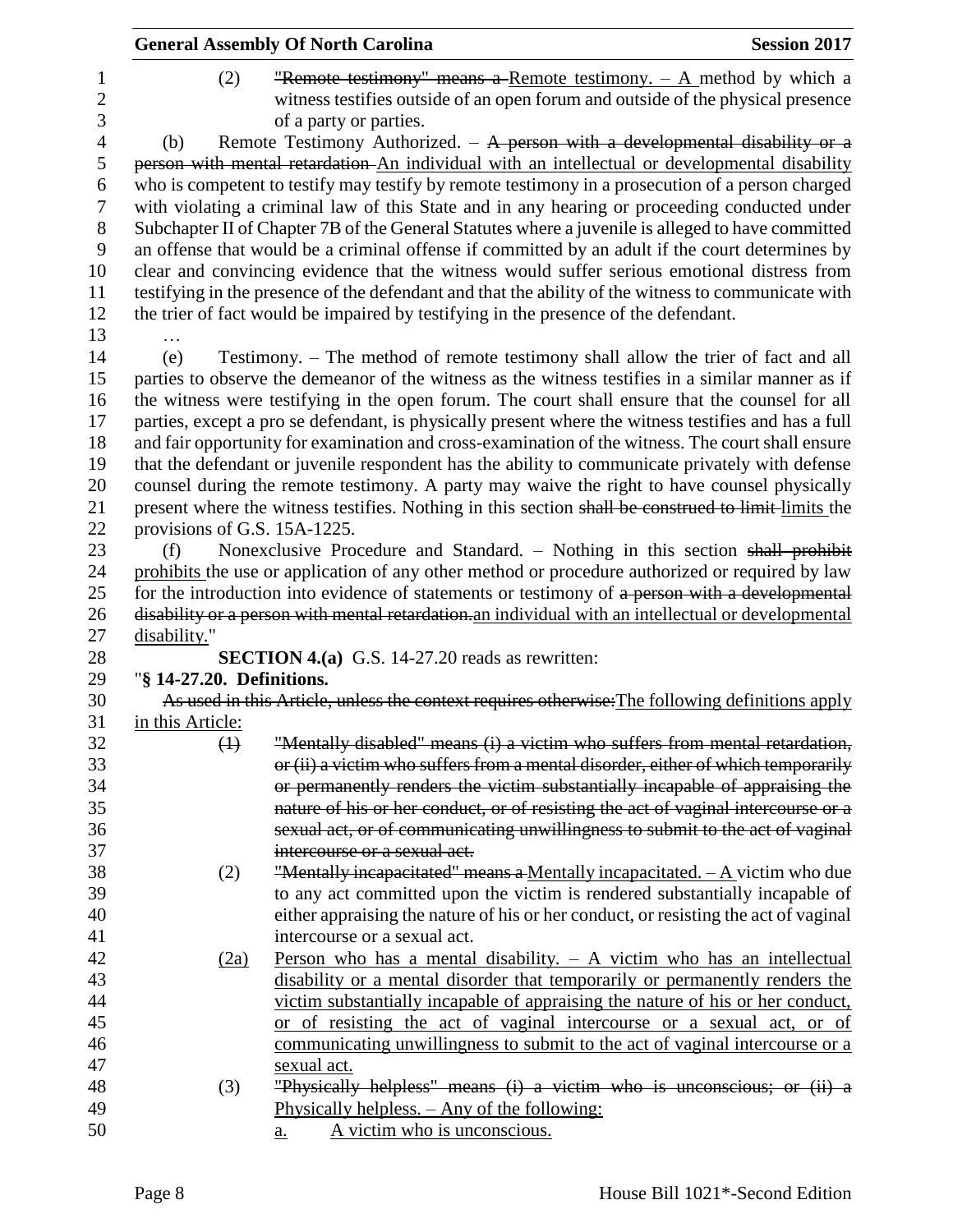|                              |                                  | <b>General Assembly Of North Carolina</b>                                                                                           | <b>Session 2017</b> |
|------------------------------|----------------------------------|-------------------------------------------------------------------------------------------------------------------------------------|---------------------|
|                              | <u>b.</u>                        | A victim who is physically unable to resist an act of vaginal                                                                       |                     |
|                              |                                  | intercourse or a sexual act or communicate unwillingness to submit to                                                               |                     |
|                              |                                  | an act of vaginal intercourse or a sexual act.                                                                                      |                     |
|                              | (4)                              | "Sexual act" means cunnilingus, Sexual act. - Cunnilingus, fellatio, analingus,                                                     |                     |
|                              |                                  | or anal intercourse, but does not include vaginal intercourse. Sexual act also                                                      |                     |
|                              |                                  | means the penetration, however slight, by any object into the genital or anal                                                       |                     |
|                              |                                  | opening of another person's body: provided, that it shall be body. It is an                                                         |                     |
|                              |                                  | affirmative defense that the penetration was for accepted medical purposes.                                                         |                     |
|                              | (5)                              | "Sexual contact" means(i) touching Sexual contact. - Any of the following:                                                          |                     |
|                              | <u>a.</u>                        | Touching the sexual organ, anus, breast, groin, or buttocks of any<br>person, (ii) a person.                                        |                     |
|                              | <u>b.</u>                        | $\underline{A}$ person touching another person with their own sexual organ, anus,                                                   |                     |
|                              |                                  | breast, groin, or buttocks, or (iii) a buttocks.                                                                                    |                     |
|                              | $\underline{c}$ .                | A person ejaculating, emitting, or placing semen, urine, or feces upon                                                              |                     |
|                              |                                  | any part of another person.                                                                                                         |                     |
|                              | (6)                              | "Touching" as Touching. $-$ As used in subdivision (5) of this section, means                                                       |                     |
|                              |                                  | physical contact with another person, whether accomplished directly, through                                                        |                     |
|                              |                                  | the clothing of the person committing the offense, or through the clothing of                                                       |                     |
|                              |                                  | the victim."                                                                                                                        |                     |
|                              |                                  | <b>SECTION 4.(b)</b> G.S. 14-27.22 reads as rewritten:                                                                              |                     |
|                              |                                  | "§ 14-27.22. Second-degree forcible rape.                                                                                           |                     |
| (a)                          |                                  | A person is guilty of second-degree forcible rape if the person engages in vaginal                                                  |                     |
|                              | intercourse with another person: |                                                                                                                                     |                     |
|                              | (1)                              | By force and against the will of the other person; or                                                                               |                     |
|                              | (2)                              | Who is mentally disabled, mentally incapacitated, Who has a mental disability                                                       |                     |
|                              |                                  | or who is mentally incapacitated or physically helpless, and the person                                                             |                     |
|                              |                                  | performing the act knows or should reasonably know the other person is                                                              |                     |
|                              |                                  | mentally disabled, mentally incapacitated, has a mental disability or is                                                            |                     |
| (b)                          |                                  | mentally incapacitated or physically helpless.<br>Any person who commits the offense defined in this section is guilty of a Class C |                     |
| felony.                      |                                  |                                                                                                                                     |                     |
| (c)                          |                                  | Upon conviction, a person convicted under this section has no rights to custody of or                                               |                     |
|                              |                                  | rights of inheritance from any child conceived during the commission of the rape, nor shall does                                    |                     |
|                              |                                  | the person have any rights related to the child under Chapter 48 of the General Statutes or                                         |                     |
|                              |                                  | Subchapter + Lof Chapter 7B of the General Statutes."                                                                               |                     |
|                              |                                  | <b>SECTION 4.(c)</b> G.S. 14-27.27 reads as rewritten:                                                                              |                     |
|                              |                                  | "§ 14-27.27. Second-degree forcible sexual offense.                                                                                 |                     |
| (a)                          |                                  | A person is guilty of second degree forcible sexual offense if the person engages in a                                              |                     |
|                              | sexual act with another person:  |                                                                                                                                     |                     |
|                              | (1)                              | By force and against the will of the other person; or                                                                               |                     |
|                              | (2)                              | Who is mentally disabled, mentally incapacitated, Who has a mental disability                                                       |                     |
|                              |                                  | or who is mentally incapacitated or physically helpless, and the person                                                             |                     |
|                              |                                  | performing the act knows or should reasonably know that the other person is                                                         |                     |
|                              |                                  | mentally disabled, mentally incapacitated, has a mental disability or is                                                            |                     |
|                              |                                  | mentally incapacitated or physically helpless.                                                                                      |                     |
| (b)                          |                                  | Any person who commits the offense defined in this section is guilty of a Class C                                                   |                     |
| felony."                     |                                  |                                                                                                                                     |                     |
|                              |                                  | <b>SECTION 4.(d)</b> G.S. 14-27.33 reads as rewritten:                                                                              |                     |
| "§ 14-27.33. Sexual battery. |                                  |                                                                                                                                     |                     |
| (a)                          |                                  | A person is guilty of sexual battery if the person, for the purpose of sexual arousal,                                              |                     |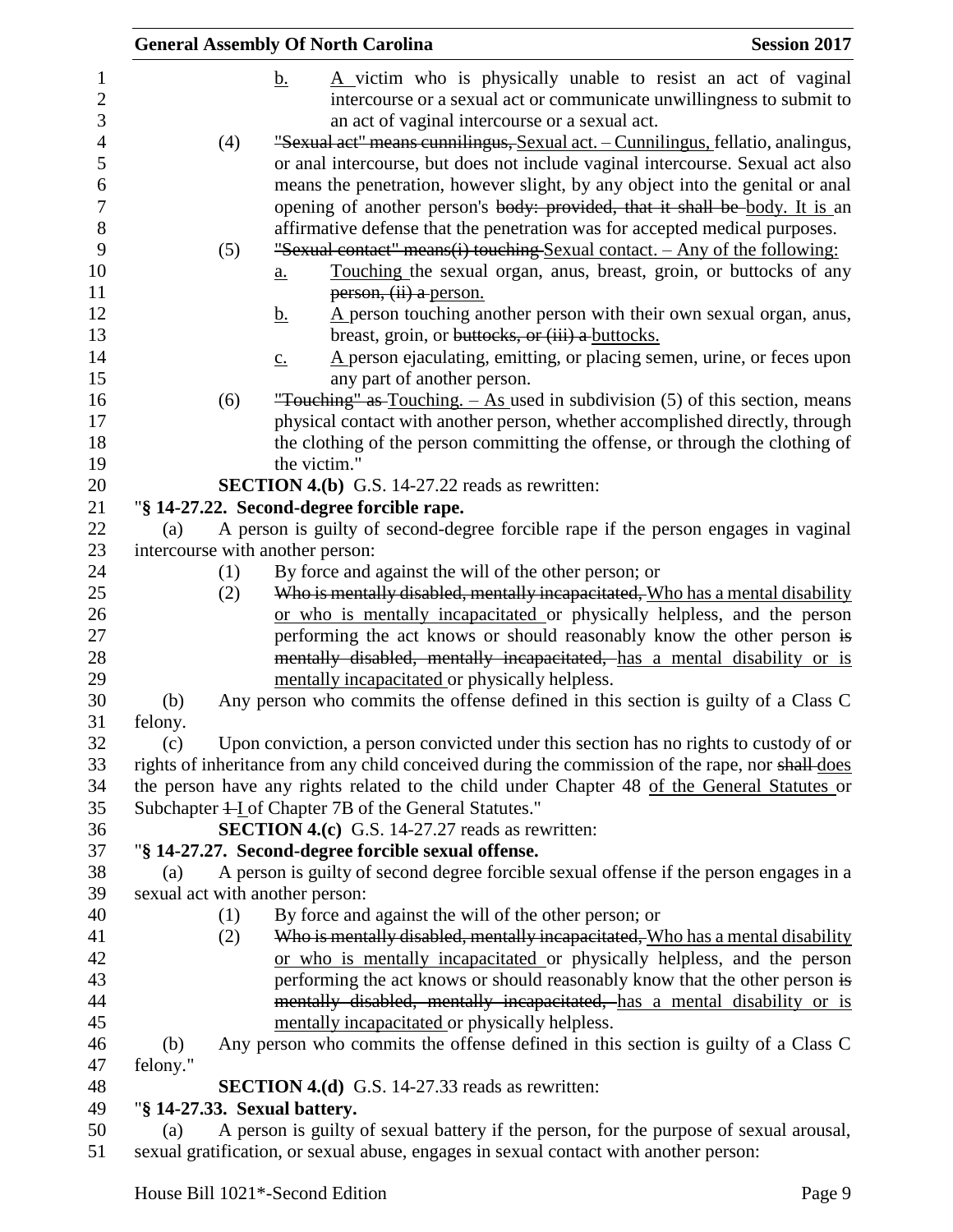| <b>General Assembly Of North Carolina</b>                                                           | <b>Session 2017</b> |
|-----------------------------------------------------------------------------------------------------|---------------------|
| (1)<br>By force and against the will of the other person; or                                        |                     |
| Who is mentally disabled, mentally incapacitated, Who has a mental disability<br>(2)                |                     |
| or who is mentally incapacitated or physically helpless, and the person                             |                     |
| performing the act knows or should reasonably know that the other person is                         |                     |
| mentally disabled, mentally incapacitated, has a mental disability or is                            |                     |
| mentally incapacitated or physically helpless.                                                      |                     |
|                                                                                                     |                     |
| Any person who commits the offense defined in this section is guilty of a Class A1<br>(b)           |                     |
| misdemeanor."                                                                                       |                     |
| <b>SECTION 4.(e)</b> G.S. 14-205.1 reads as rewritten:                                              |                     |
| "§ 14-205.1. Solicitation of prostitution.                                                          |                     |
| Except as otherwise provided in this section, any person who solicits another for the<br>(a)        |                     |
| purpose of prostitution is guilty of a Class 1 misdemeanor for a first offense and a Class H felony |                     |
| for a second or subsequent offense. Any person 18 years of age or older who willfully solicits a    |                     |
| minor for the purpose of prostitution is guilty of a Class G felony. Any person who willfully       |                     |
| solicits a person who is severely or profoundly mentally disabled has a severe or profound mental   |                     |
| disability for the purpose of prostitution is guilty of a Class E felony. Punishment under this     |                     |
| section may include participation in a program devised for the education and prevention of sexual   |                     |
| exploitation (i.e. "John School"), where available. A person who violates this subsection shall     |                     |
| not be is not eligible for a disposition of prayer for judgment continued under any circumstances.  |                     |
| Immunity From Prosecution for Minors. – Notwithstanding any other provision of<br>(b)               |                     |
| this section, if it is determined, after a reasonable detention for investigative purposes, that a  |                     |
| person suspected of or charged with a violation of this section is a minor who is soliciting as a   |                     |
| prostitute, that person shall be immune from prosecution under this section and instead shall be    |                     |
| taken into temporary protective custody as an undisciplined juvenile pursuant to Article 19 of      |                     |
| Chapter 7B of the General Statutes. Pursuant to the provisions of G.S. 7B-301, a law enforcement    |                     |
| officer who takes a minor into custody under this section shall immediately report an allegation    |                     |
| of a violation of G.S. 14-43.11 and G.S. 14-43.13 to the director of the department of social       |                     |
| services in the county where the minor resides or is found, as appropriate, which shall commence    |                     |
| an initial investigation into child abuse or child neglect within 24 hours pursuant to G.S. 7B-301  |                     |
| and G.S. 7B-302."                                                                                   |                     |
| <b>SECTION 4.(f)</b> G.S. 14-205.2 reads as rewritten:                                              |                     |
| "§ 14-205.2. Patronizing a prostitute.                                                              |                     |
| Any person who willfully performs any of the following acts with a person not his or<br>(a)         |                     |
| her spouse commits the offense of patronizing a prostitute:                                         |                     |
| Engages in vaginal intercourse, any sexual act as defined in G.S. 14-27.20, or<br>(1)               |                     |
| any sexual contact as defined in G.S. 14-27.20, for the purpose of sexual                           |                     |
| arousal or gratification with a prostitute.                                                         |                     |
| Enters or remains in a place of prostitution with intent to engage in vaginal<br>(2)                |                     |
| intercourse, any sexual act as defined in G.S. 14-27.20, or any sexual contact                      |                     |
| as defined in G.S. 14-27.20, for the purpose of sexual arousal or gratification.                    |                     |
| Except as provided in subsections (c) and (d) of this section, a first violation of this<br>(b)     |                     |
| section is a Class A1 misdemeanor. Unless a higher penalty applies, a second or subsequent          |                     |
|                                                                                                     |                     |
| violation of this section is a Class G felony.                                                      |                     |
| A violation of this section is a Class F felony if the defendant is 18 years of age or<br>(c)       |                     |
| older and the prostitute is a minor.                                                                |                     |
| A violation of this section is a Class D felony if the prostitute is a severely or<br>(d)           |                     |
| profoundly mentally disabled person.has a severe or profound mental disability."                    |                     |
| <b>SECTION 4.(g)</b> G.S. 14-205.3 reads as rewritten:                                              |                     |
| "§ 14-205.3. Promoting prostitution.                                                                |                     |
|                                                                                                     |                     |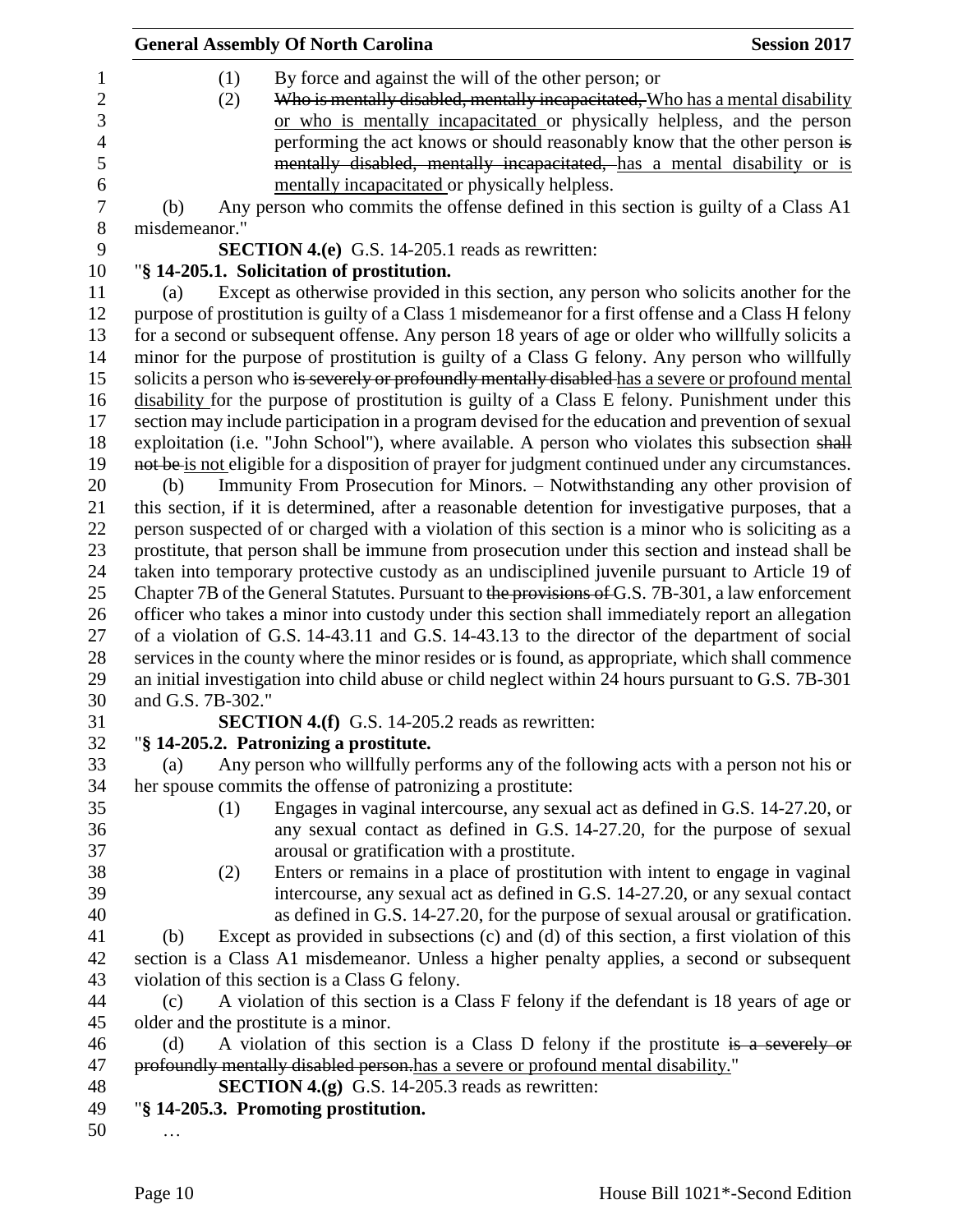|                           | <b>General Assembly Of North Carolina</b>                                                                                       | <b>Session 2017</b> |
|---------------------------|---------------------------------------------------------------------------------------------------------------------------------|---------------------|
| (b)                       | Any person who willfully performs any of the following acts commits the offense of                                              |                     |
|                           | promoting prostitution of a minor or mentally disabled person-person who has a mental disability:                               |                     |
| (1)                       | Advances prostitution as defined in G.S. 14-203, where a minor or severely                                                      |                     |
|                           | or profoundly mentally disabled person-person who has a severe or profound                                                      |                     |
|                           | mental disability engaged in prostitution, or any person engaged in                                                             |                     |
|                           |                                                                                                                                 |                     |
|                           | prostitution in the place of prostitution is a minor or is severely or profoundly                                               |                     |
|                           | mentally disabled has a severe or profound mental disability at the time of the<br>offense.                                     |                     |
|                           |                                                                                                                                 |                     |
| (2)                       | Profits from prostitution by any means where the prostitute is a minor or is                                                    |                     |
|                           | severely or profoundly mentally disabled-has a severe or profound mental                                                        |                     |
|                           | disability at the time of the offense.                                                                                          |                     |
| (3)                       | Confines a minor or a severely or profoundly mentally disabled person-person                                                    |                     |
|                           | who has a severe or profound mental disability against the person's will by the                                                 |                     |
|                           | infliction or threat of imminent infliction of great bodily harm, permanent                                                     |                     |
|                           | disability, or disfigurement or by administering to the minor or severely or                                                    |                     |
|                           | profoundly mentally disabled person, person who has a severe or profound                                                        |                     |
|                           | mental disability, without the person's consent or by threat or deception and                                                   |                     |
|                           | for other than medical purposes, any alcoholic intoxicant or a drug as defined                                                  |                     |
|                           | in Article 5 of Chapter 90 of the General Statutes (North Carolina Controlled<br>Substances Act) and does any of the following: |                     |
|                           | Compels the minor or severely or profoundly mentally disabled person<br>a.                                                      |                     |
|                           | person who has a severe or profound mental disability to engage in                                                              |                     |
|                           | prostitution.                                                                                                                   |                     |
|                           | Arranges a situation in which the minor or severely or profoundly<br>b.                                                         |                     |
|                           | mentally disabled person-person who has a severe or profound mental                                                             |                     |
|                           | disability may practice prostitution.                                                                                           |                     |
|                           | Profits from prostitution by the minor or severely or profoundly<br>c.                                                          |                     |
|                           | mentally disabled person.person who has a severe or profound mental                                                             |                     |
|                           | disability.                                                                                                                     |                     |
|                           | For purposes of this subsection, administering drugs or an alcoholic intoxicant to a minor or                                   |                     |
|                           | a severely or profoundly mentally disabled person, person who has a severe or profound mental                                   |                     |
|                           | disability, as described in subdivision (3) of this subsection, shall be deemed to be without                                   |                     |
|                           | consent if the administering is done without the consent of the parents or legal guardian or if the                             |                     |
|                           | administering is performed or permitted by the parents or legal guardian for other than medical                                 |                     |
|                           | purposes. Mistake of age is not a defense to a prosecution under this subsection.                                               |                     |
| . '                       |                                                                                                                                 |                     |
|                           | <b>SECTION 4.(h)</b> G.S. 14-208.6 reads as rewritten:                                                                          |                     |
| "§ 14-208.6. Definitions. |                                                                                                                                 |                     |
|                           | The following definitions apply in this Article:                                                                                |                     |
| (1a)                      | "Aggravated offense" means any Aggravated offense. - Any criminal offense                                                       |                     |
|                           | that includes either of the following: (i) engaging in a sexual act involving                                                   |                     |
|                           | vaginal, anal, or oral penetration with a victim of any age through the use of                                                  |                     |
|                           | force or the threat of serious violence; or (ii) engaging in a sexual act involving                                             |                     |
|                           | vaginal, anal, or oral penetration with a victim who is less than 12 years old.                                                 |                     |
| (1b)                      | "County registry" means the County registry. - The information compiled by                                                      |                     |
|                           | the sheriff of a county in compliance with this Article.                                                                        |                     |
| (1c)                      | "Department" means the Department. - The Department of Public Safety.                                                           |                     |
| (1d)                      | "Electronic mail" means the Electronic mail. - The transmission of                                                              |                     |
|                           | information or communication by the use of the Internet, a computer, a                                                          |                     |
|                           | facsimile machine, a pager, a cellular telephone, a video recorder, or other                                                    |                     |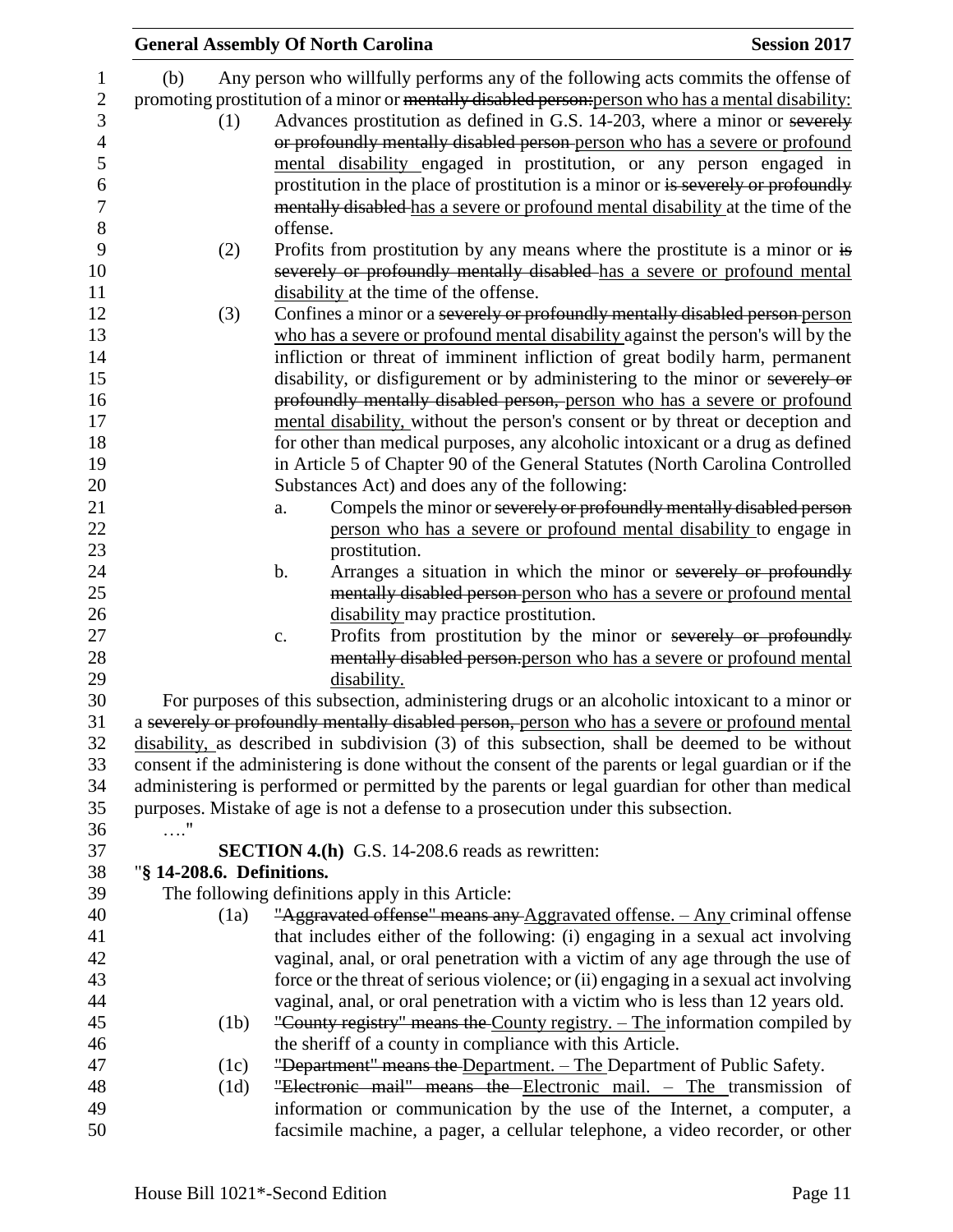|      | <b>Session 2017</b><br><b>General Assembly Of North Carolina</b>                 |  |
|------|----------------------------------------------------------------------------------|--|
|      | electronic means sent to a person identified by a unique address or address      |  |
|      | number and received by that person.                                              |  |
| (1e) | "Employed" includes Employed. - Includes employment that is full-time or         |  |
|      | part-time for a period of time exceeding 14 days or for an aggregate period of   |  |
|      | time exceeding 30 days during any calendar year, whether financially             |  |
|      | compensated, volunteered, or for the purpose of government or educational        |  |
|      | benefit.                                                                         |  |
| (1f) | "Entity" means a Entity. $- A$ business or organization that provides Internet   |  |
|      | service, electronic communications service, remote computing service, online     |  |
|      | service, electronic mail service, or electronic instant message or chat services |  |
|      | whether the business or organization is within inside or outside the State.      |  |
| (1g) | "Instant Message" means a Instant message. - A form of real-time text            |  |
|      | communication between two or more people. The communication is conveyed          |  |
|      | via computers connected over a network such as the Internet.                     |  |
| (1h) | "Institution of higher education" means any Institution of higher education. -   |  |
|      | Any postsecondary public or private educational institution, including any       |  |
|      | trade or professional institution, college, or university.                       |  |
| (1i) | "Internet" means the Internet. - The global information system that is logically |  |
|      | linked together by a globally unique address space based on the Internet         |  |
|      | Protocol or its subsequent extensions; that is able to support communications    |  |
|      | using the Transmission Control Protocol/Internet Protocol suite, its             |  |
|      | subsequent extensions, or other Internet Protocol compatible protocols; and      |  |
|      | that provides, uses, or makes accessible, either publicly or privately,          |  |
|      | high-level services layered on the communications and related infrastructure     |  |
|      | described in this subdivision.                                                   |  |
| (1j) | "Mental abnormality" means a Mental abnormality. $-$ A congenital or             |  |
|      | acquired condition of a person that affects the emotional or volitional capacity |  |
|      | of the person in a manner that predisposes that person to the commission of      |  |
|      | criminal sexual acts to a degree that makes the person a menace to the health    |  |
|      | and safety of others.                                                            |  |
| (1k) | "Nonresident student" means a Nonresident student. $- A$ person who is not a     |  |
|      | resident of North Carolina but who is enrolled in any type of school in the      |  |
|      | State on a part-time or full-time basis.                                         |  |
| (1l) | "Nonresident worker" means a Nonresident worker. $- A$ person who is not a       |  |
|      | resident of North Carolina but who has employment or carries on a vocation       |  |
|      | in the State, on a part-time or full-time basis, with or without compensation or |  |
|      | government or educational benefit, for more than 14 days, or for an aggregate    |  |
|      | period exceeding 30 days in a calendar year.                                     |  |
| (1m) | "Offense against a minor" means any Offense against a minor. - Any of the        |  |
|      | following offenses if the offense is committed against a minor, and the person   |  |
|      | committing the offense is not the minor's parent: G.S. 14-39 (kidnapping),       |  |
|      | G.S. 14-41 (abduction of children), and G.S. 14-43.3 (felonious restraint). The  |  |
|      | term also includes the following if the person convicted of the following is not |  |
|      | the minor's parent: a solicitation or conspiracy to commit any of these          |  |
|      | offenses; aiding and abetting any of these offenses.                             |  |
| (1n) | "Online identifier" means electronic Online identifier. - Electronic mail        |  |
|      | address, instant message screen name, user ID, chat or other Internet            |  |
|      | communication name, but it does not mean social security number, date of         |  |
|      | birth, or pin number.                                                            |  |
| (2)  | "Penal institution" means: Penal institution. - Any of the following:            |  |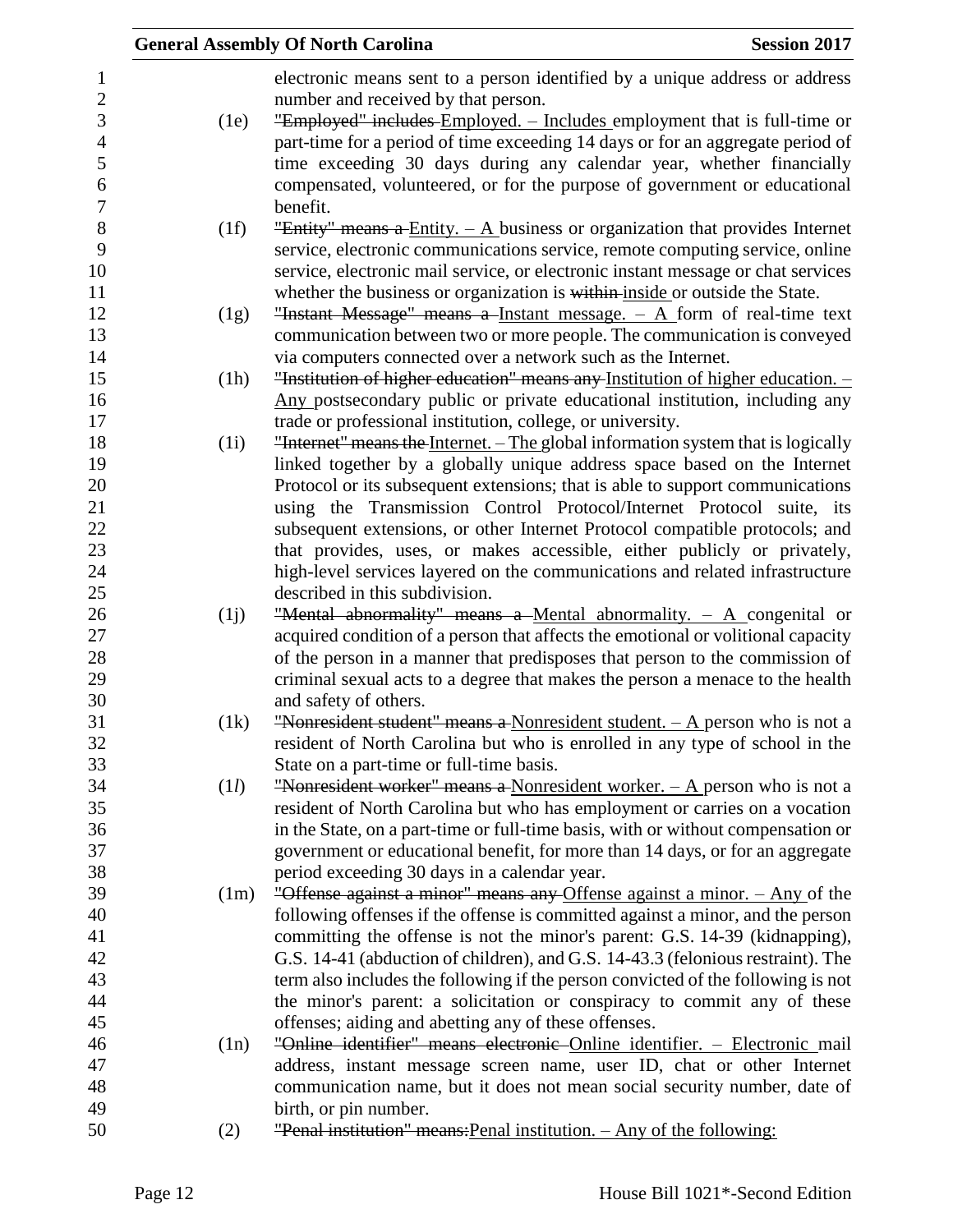|      |       | <b>General Assembly Of North Carolina</b>                                                                                                                | <b>Session 2017</b> |
|------|-------|----------------------------------------------------------------------------------------------------------------------------------------------------------|---------------------|
|      | a.    | A detention facility operated under the jurisdiction of the Section of                                                                                   |                     |
|      |       | Prisons of the Division of Adult Correction and Juvenile Justice of the                                                                                  |                     |
|      |       | Department of Public Safety; Safety.                                                                                                                     |                     |
|      | b.    | A detention facility operated under the jurisdiction of another state or                                                                                 |                     |
|      |       | the federal government; orgovernment.                                                                                                                    |                     |
|      | c.    | A detention facility operated by a local government in this State or<br>another state.                                                                   |                     |
| (2a) |       | "Personality disorder" means an Personality disorder. - An enduring pattern                                                                              |                     |
|      |       | of inner experience and behavior that deviates markedly from the expectations                                                                            |                     |
|      |       | of the individual's culture, is pervasive and inflexible, has an onset in                                                                                |                     |
|      |       | adolescence or early adulthood, is stable over time, and leads to distress or                                                                            |                     |
|      |       | impairment.                                                                                                                                              |                     |
| (2b) |       | "Recidivist" means a Recidivist. $- A$ person who has a prior conviction for an                                                                          |                     |
|      |       | offense that is described in G.S. 14-208.6(4).                                                                                                           |                     |
| (3)  |       | "Release" means discharged Release. - Discharged or paroled.                                                                                             |                     |
| (4)  |       | "Reportable conviction" means: Reportable conviction. - Any of the                                                                                       |                     |
|      |       | following:                                                                                                                                               |                     |
|      | a.    | A final conviction for an offense against a minor, a sexually violent                                                                                    |                     |
|      |       | offense, or an attempt to commit any of those offenses unless the                                                                                        |                     |
|      |       | conviction is for aiding and abetting. A final conviction for aiding and                                                                                 |                     |
|      |       | abetting is a reportable conviction only if the court sentencing the                                                                                     |                     |
|      |       | individual finds that the registration of that individual under this                                                                                     |                     |
|      |       | Article furthers the purposes of this Article as stated in G.S. 14-208.5.                                                                                |                     |
|      | $b$ . | A final conviction in another state of an offense, which if committed                                                                                    |                     |
|      |       | in this State, is substantially similar to an offense against a minor or a<br>sexually violent offense as defined by this section, or a final conviction |                     |
|      |       | in another state of an offense that requires registration under the sex                                                                                  |                     |
|      |       | offender registration statutes of that state.                                                                                                            |                     |
|      | c.    | A final conviction in a federal jurisdiction (including a court martial)                                                                                 |                     |
|      |       | of an offense, which is substantially similar to an offense against a                                                                                    |                     |
|      |       | minor or a sexually violent offense as defined by this section.                                                                                          |                     |
|      | d.    | A final conviction for a violation of G.S. 14-202(d), (e), (f), (g), or (h),                                                                             |                     |
|      |       | or a second or subsequent conviction for a violation of G.S. 14-202(a),                                                                                  |                     |
|      |       | (a1), or (c), only if the court sentencing the individual issues an order                                                                                |                     |
|      |       | pursuant to G.S. 14-202(1) requiring the individual to register.                                                                                         |                     |
|      | e.    | A final conviction for a violation of G.S. 14-43.14, only if the court                                                                                   |                     |
|      |       | sentencing the individual issues an order pursuant to G.S. $14-43.14(e)$                                                                                 |                     |
|      |       | requiring the individual to register.                                                                                                                    |                     |
| (5)  |       | "Sexually violent offense" means a Sexually violent offense. - A violation of                                                                            |                     |
|      |       | former G.S. 14-27.6 (attempted rape or sexual offense), G.S. 14-27.21                                                                                    |                     |
|      |       | (first-degree forcible rape), G.S. 14-27.22 (second-degree forcible rape),                                                                               |                     |
|      |       | G.S. 14-27.23 (statutory rape of a child by an adult), G.S. 14-27.24                                                                                     |                     |
|      |       | (first-degree statutory rape), G.S. 14-27.25(a) (statutory rape of a person who                                                                          |                     |
|      |       | is 15 years of age or younger and where the defendant is at least six years                                                                              |                     |
|      |       | older), G.S. 14-27.26 (first-degree forcible sexual offense), G.S. 14-27.27                                                                              |                     |
|      |       | (second-degree forcible sexual offense), G.S. 14-27.28 (statutory sexual                                                                                 |                     |
|      |       | offense with a child by an adult), G.S. 14-27.29 (first-degree statutory sexual                                                                          |                     |
|      |       | offense), G.S. 14-27.30(a) (statutory sexual offense with a person who is 15                                                                             |                     |
|      |       | years of age or younger and where the defendant is at least six years older),                                                                            |                     |
|      |       | G.S. 14-27.31 (sexual activity by a substitute parent or custodian),                                                                                     |                     |
|      |       | G.S. 14-27.32 (sexual activity with a student), G.S. 14-27.33 (sexual battery),                                                                          |                     |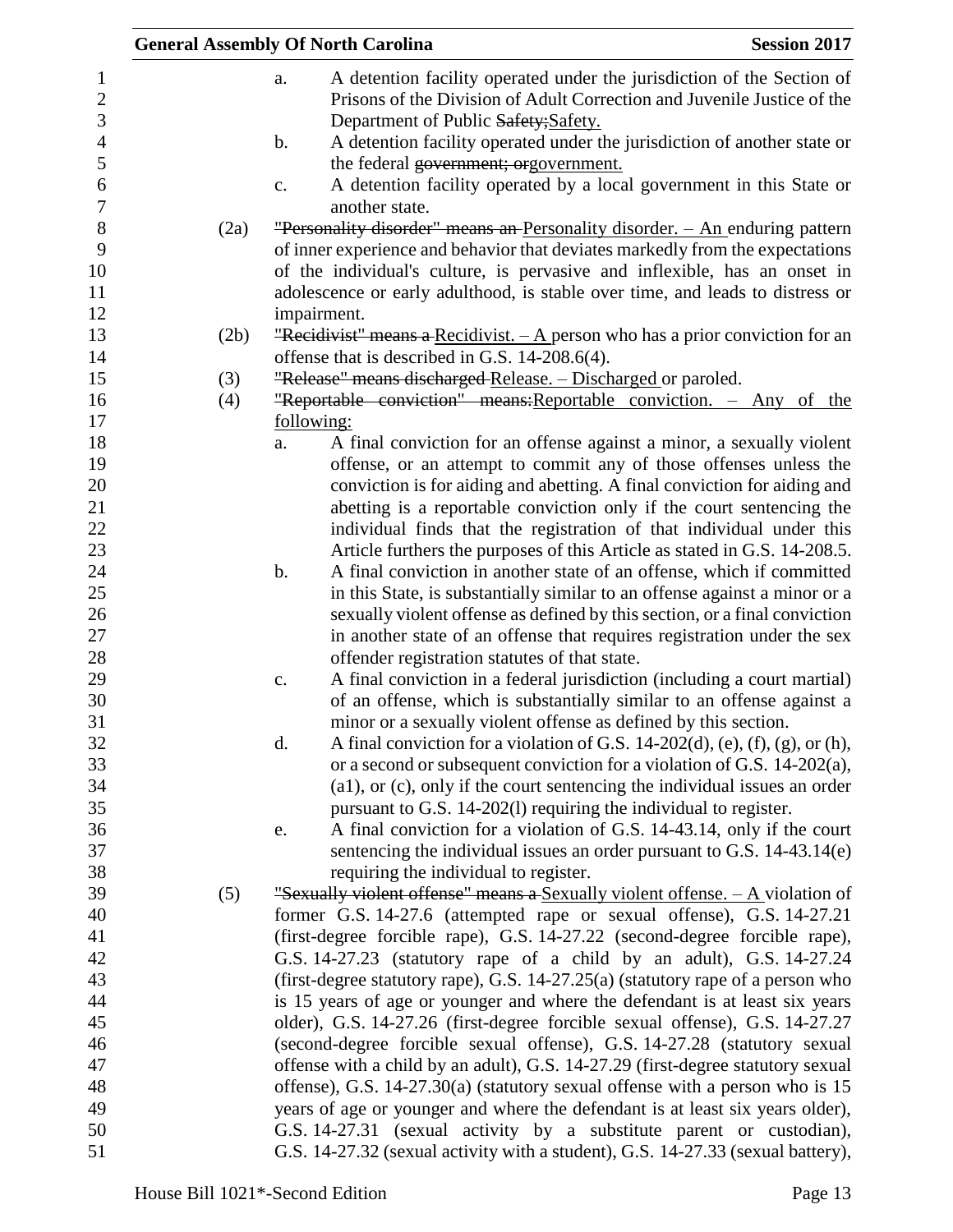|           | <b>General Assembly Of North Carolina</b>                                                                                                                                                                                                                                                                                                                                                                                                                                                                                                                                                                                                                                                                                                                                                              | <b>Session 2017</b> |
|-----------|--------------------------------------------------------------------------------------------------------------------------------------------------------------------------------------------------------------------------------------------------------------------------------------------------------------------------------------------------------------------------------------------------------------------------------------------------------------------------------------------------------------------------------------------------------------------------------------------------------------------------------------------------------------------------------------------------------------------------------------------------------------------------------------------------------|---------------------|
|           | G.S. 14-43.11 (human trafficking) if (i) the offense is committed against a<br>minor who is less than 18 years of age or (ii) the offense is committed against<br>any person with the intent that they be held in sexual servitude, G.S. 14-43.13<br>(subjecting or maintaining a person for sexual servitude), G.S. 14-178 (incest<br>between near relatives), G.S. 14-190.6 (employing or permitting minor to<br>assist in offenses against public morality and decency), G.S. $14-190.9(a1)$<br>(felonious indecent exposure), G.S. 14-190.16 (first degree<br>exploitation of a minor), G.S. 14-190.17 (second degree sexual exploitation<br>of a minor), G.S. 14-190.17A (third degree sexual exploitation of a minor),<br>G.S. 14-202.1 (taking indecent liberties with children), G.S. 14-202.3 | sexual              |
|           | (Solicitation of child by computer or certain other electronic devices to                                                                                                                                                                                                                                                                                                                                                                                                                                                                                                                                                                                                                                                                                                                              |                     |
|           | commit an unlawful sex act), G.S. 14-202.4(a) (taking indecent liberties with                                                                                                                                                                                                                                                                                                                                                                                                                                                                                                                                                                                                                                                                                                                          |                     |
|           | a student), G.S. 14-205.2(c) or (d) (patronizing a prostitute who is a minor or                                                                                                                                                                                                                                                                                                                                                                                                                                                                                                                                                                                                                                                                                                                        |                     |
|           | a mentally disabled person), has a mental disability), G.S. 14-205.3(b)                                                                                                                                                                                                                                                                                                                                                                                                                                                                                                                                                                                                                                                                                                                                |                     |
|           | (promoting prostitution of a minor or a mentally disabled person), person who                                                                                                                                                                                                                                                                                                                                                                                                                                                                                                                                                                                                                                                                                                                          |                     |
|           | has a mental disability), G.S. 14-318.4(a1) (parent or caretaker commit or                                                                                                                                                                                                                                                                                                                                                                                                                                                                                                                                                                                                                                                                                                                             |                     |
|           | permit act of prostitution with or by a juvenile), or G.S. 14-318.4(a2)                                                                                                                                                                                                                                                                                                                                                                                                                                                                                                                                                                                                                                                                                                                                |                     |
|           | (commission or allowing of sexual act upon a juvenile by parent or guardian).                                                                                                                                                                                                                                                                                                                                                                                                                                                                                                                                                                                                                                                                                                                          |                     |
|           | The term also includes the following: a solicitation or conspiracy to commit<br>any of these offenses; aiding and abetting any of these offenses.                                                                                                                                                                                                                                                                                                                                                                                                                                                                                                                                                                                                                                                      |                     |
| (6)       | "Sexually violent predator" means a Sexually violent predator. $-$ A person                                                                                                                                                                                                                                                                                                                                                                                                                                                                                                                                                                                                                                                                                                                            |                     |
|           | who has been convicted of a sexually violent offense and who suffers from a                                                                                                                                                                                                                                                                                                                                                                                                                                                                                                                                                                                                                                                                                                                            |                     |
|           | mental abnormality or personality disorder that makes the person likely to                                                                                                                                                                                                                                                                                                                                                                                                                                                                                                                                                                                                                                                                                                                             |                     |
|           | engage in sexually violent offenses directed at strangers or at a person with                                                                                                                                                                                                                                                                                                                                                                                                                                                                                                                                                                                                                                                                                                                          |                     |
|           | whom a relationship has been established or promoted for the primary purpose                                                                                                                                                                                                                                                                                                                                                                                                                                                                                                                                                                                                                                                                                                                           |                     |
|           | of victimization.                                                                                                                                                                                                                                                                                                                                                                                                                                                                                                                                                                                                                                                                                                                                                                                      |                     |
| (7)       | "Sheriff" means the Sheriff. – The sheriff of a county in this State.                                                                                                                                                                                                                                                                                                                                                                                                                                                                                                                                                                                                                                                                                                                                  |                     |
| (8)       | "Statewide registry" means the Statewide registry. - The central registry                                                                                                                                                                                                                                                                                                                                                                                                                                                                                                                                                                                                                                                                                                                              |                     |
|           | compiled by the Department in accordance with G.S. 14-208.14.                                                                                                                                                                                                                                                                                                                                                                                                                                                                                                                                                                                                                                                                                                                                          |                     |
| (9)       | "Student" means a Student. $-$ A person who is enrolled on a full-time or<br>part-time basis, in any postsecondary public or private educational institution,                                                                                                                                                                                                                                                                                                                                                                                                                                                                                                                                                                                                                                          |                     |
|           | including any trade or professional institution, or other institution of higher                                                                                                                                                                                                                                                                                                                                                                                                                                                                                                                                                                                                                                                                                                                        |                     |
|           | education."                                                                                                                                                                                                                                                                                                                                                                                                                                                                                                                                                                                                                                                                                                                                                                                            |                     |
|           | <b>SECTION 4.(i)</b> G.S. 15-144.1 reads as rewritten:                                                                                                                                                                                                                                                                                                                                                                                                                                                                                                                                                                                                                                                                                                                                                 |                     |
|           | "§ 15-144.1. Essentials of bill for rape.                                                                                                                                                                                                                                                                                                                                                                                                                                                                                                                                                                                                                                                                                                                                                              |                     |
| (a)       | In indictments for rape it is not necessary to allege every matter required to be proved                                                                                                                                                                                                                                                                                                                                                                                                                                                                                                                                                                                                                                                                                                               |                     |
|           | on the trial; but in the body of the indictment, after naming the person accused, the date of the                                                                                                                                                                                                                                                                                                                                                                                                                                                                                                                                                                                                                                                                                                      |                     |
|           | offense, the county in which the offense of rape was allegedly committed, and the averment "with                                                                                                                                                                                                                                                                                                                                                                                                                                                                                                                                                                                                                                                                                                       |                     |
|           | force and arms," as is now usual, it is sufficient in describing rape to allege that the accused                                                                                                                                                                                                                                                                                                                                                                                                                                                                                                                                                                                                                                                                                                       |                     |
|           | person unlawfully, willfully, and feloniously did ravish and carnally know the victim, naming                                                                                                                                                                                                                                                                                                                                                                                                                                                                                                                                                                                                                                                                                                          |                     |
|           | her, by force and against her will and concluding as is now required by law. Any bill of indictment                                                                                                                                                                                                                                                                                                                                                                                                                                                                                                                                                                                                                                                                                                    |                     |
|           | containing the averments and allegations herein-named shall be in this section is good and                                                                                                                                                                                                                                                                                                                                                                                                                                                                                                                                                                                                                                                                                                             |                     |
|           | sufficient in law as an indictment for rape in the first degree and will support a verdict of guilty<br>of rape in the first degree, rape in the second degree, attempted rape rape, or assault on a female.                                                                                                                                                                                                                                                                                                                                                                                                                                                                                                                                                                                           |                     |
| (b)       | If the victim is a female child under the age of 13 years years, it is sufficient to allege                                                                                                                                                                                                                                                                                                                                                                                                                                                                                                                                                                                                                                                                                                            |                     |
|           | that the accused unlawfully, willfully, and feloniously did carnally know and abuse a child under                                                                                                                                                                                                                                                                                                                                                                                                                                                                                                                                                                                                                                                                                                      |                     |
|           | 13, naming her, and concluding as aforesaid. required by law. Any bill of indictment containing                                                                                                                                                                                                                                                                                                                                                                                                                                                                                                                                                                                                                                                                                                        |                     |
|           | the averments and allegations herein-named shall be in this section is good and sufficient in law                                                                                                                                                                                                                                                                                                                                                                                                                                                                                                                                                                                                                                                                                                      |                     |
| offenses. | as an indictment for the rape of a female child under the age of 13 years and all lesser included                                                                                                                                                                                                                                                                                                                                                                                                                                                                                                                                                                                                                                                                                                      |                     |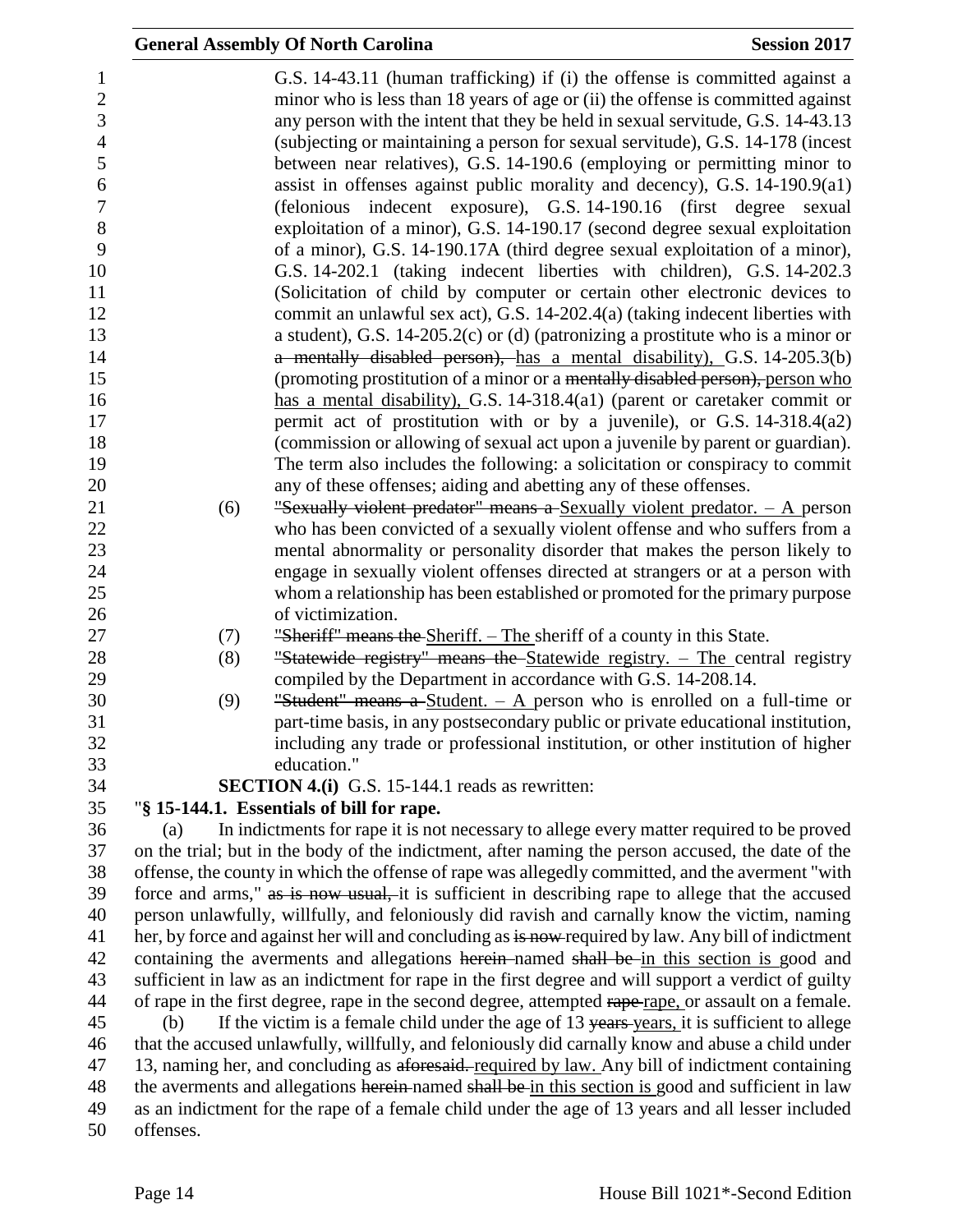1 (c) If the victim is a person who is mentally disabled, mentally incapacitated, has a mental 2 disability or who is mentally incapacitated or physically helpless-helpless, it is sufficient to allege that the defendant unlawfully, willfully, and feloniously did carnally know and abuse a person who was mentally disabled, had a mental disability or who was mentally incapacitated or 5 physically helpless, naming such the victim, and concluding as aforesaid, required by law. Any bill of indictment containing the averments and allegations herein named shall be in this section is good and sufficient in law for the rape of a mentally disabled, mentally incapacitated or physically helpless person person who has a mental disability or who is mentally incapacitated or physically helpless and all lesser included offenses." **SECTION 4.(j)** G.S. 15-144.2 reads as rewritten:

# "**§ 15-144.2. Essentials of bill for sex offense.**

 (a) In indictments for sex offense it is not necessary to allege every matter required to be proved on the trial; but in the body of the indictment, after naming the person accused, the date of the offense, the county in which the sex offense was allegedly committed, and the averment "with force and arms," as is now usual, it is sufficient in describing a sex offense to allege that the accused person unlawfully, willfully, and feloniously did engage in a sex offense with the 17 victim, naming the victim, by force and against the will of such the victim and concluding as is 18 now-required by law. Any bill of indictment containing the averments and allegations herein 19 named shall be in this section is good and sufficient in law as an indictment for a first degree sex offense and will support a verdict of guilty of a sex offense in the first degree, a sex offense in 21 the second degree, an attempt to commit a sex offense offense, or an assault.

 (b) If the victim is a person under the age of 13 years, it is sufficient to allege that the defendant unlawfully, willfully, and feloniously did engage in a sex offense with a child under the age of 13 years, naming the child, and concluding as aforesaid. required by law. Any bill of 25 indictment containing the averments and allegations herein named shall be in this section is good and sufficient in law as an indictment for a sex offense against a child under the age of 13 years 27 and all lesser included offenses.

28 (c) If the victim is a person who is mentally disabled, mentally incapacitated, has a mental 29 disability or who is mentally incapacitated or physically helpless-helpless, it is sufficient to allege that the defendant unlawfully, willfully, and feloniously did engage in a sex offense with a person who was mentally disabled, had a mental disability or who was mentally incapacitated or physically helpless, naming such the victim, and concluding as aforesaid. required by law. Any 33 bill of indictment containing the averments and allegations herein-named shall be in this section is good and sufficient in law for a sex offense against a mentally disabled, mentally incapacitated or physically helpless person person who has a mental disability or who is mentally incapacitated or physically helpless and all lesser included offenses."

**SECTION 4.(k)** G.S. 15A-290 reads as rewritten:

"**§ 15A-290. Offenses for which orders for electronic surveillance may be granted.**

 (a) Orders authorizing or approving the interception of wire, oral, or electronic communications may be granted, subject to the provisions of this Article and Chapter 119 of Title 18 of the United States Code, when the interception:interception does any of the following:

- (1) May provide or has provided evidence of the commission of, or any 43 conspiracy to commit: commit, any of the following:
- 
- 44 a. Any of the drug-trafficking violations listed in G.S. 90-95(h); orG.S. 90-95(h).
	-
- b. A continuing criminal enterprise in violation of G.S. 90-95.1. (2) May expedite the apprehension of persons indicted for the commission of, or
- any conspiracy to commit, an offense listed in subdivision (1) of this subsection.

 (b) Orders authorizing or approving the interception of wire, oral, or electronic communications may be granted, subject to the provisions of this Article and Chapter 119 of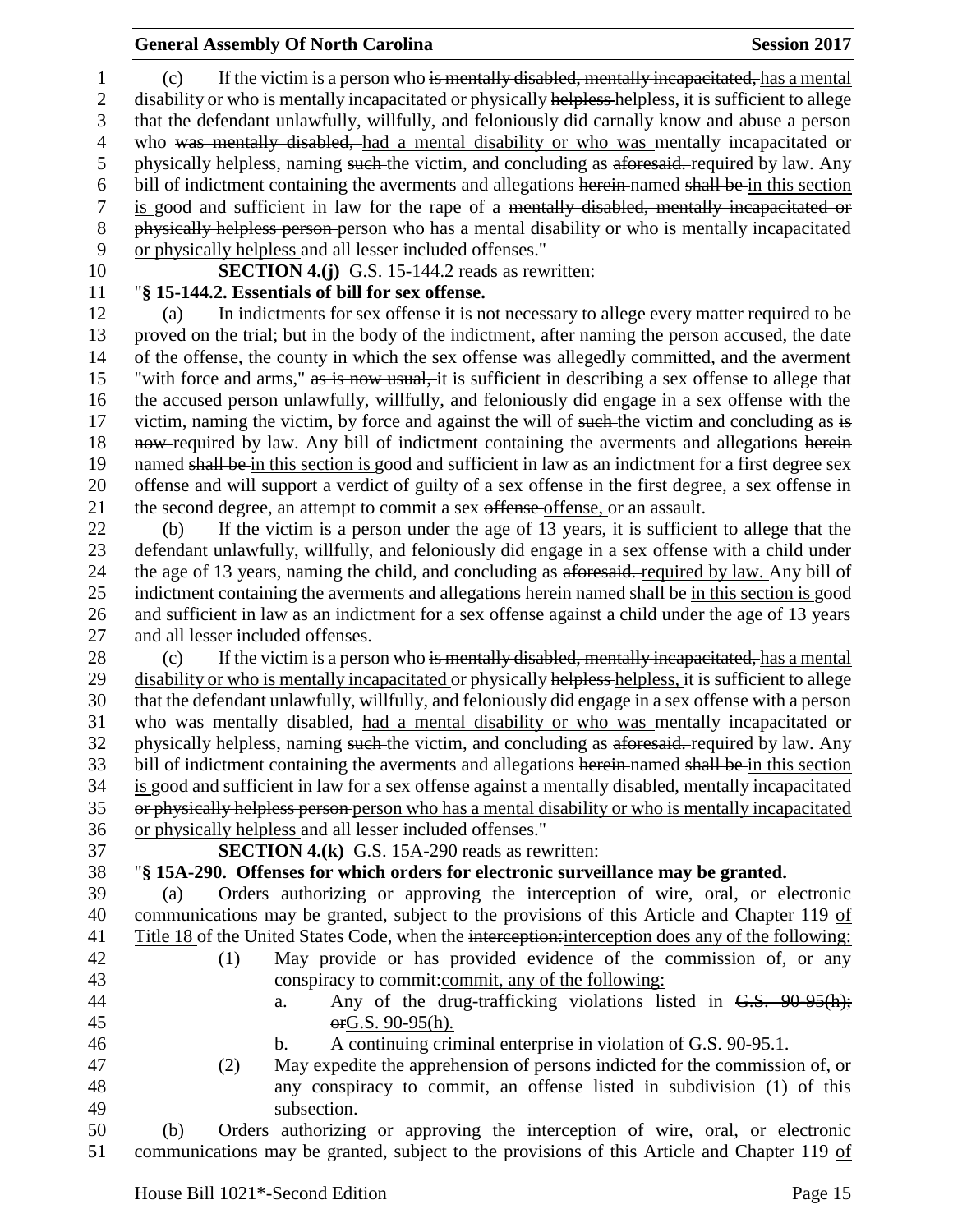|                  |           | <b>General Assembly Of North Carolina</b>                                                              | <b>Session 2017</b> |
|------------------|-----------|--------------------------------------------------------------------------------------------------------|---------------------|
| $\mathbf{1}$     |           | Title 18 of the United States Code, when the interception may provide, or has provided, evidence       |                     |
| $\mathbf{2}$     |           | of any offense that involves the commission of, or any conspiracy to commit, murder,                   |                     |
| 3                |           | kidnapping, hostage taking, robbery, extortion, bribery, rape, or any sexual offense, or when the      |                     |
| $\overline{4}$   |           | interception may expedite the apprehension of persons indicted for the commission of these             |                     |
| 5                | offenses. |                                                                                                        |                     |
| 6                | (c)       | Orders authorizing or approving the interception of wire, oral, or electronic                          |                     |
| $\boldsymbol{7}$ |           | communications may be granted, subject to the provisions of this Article and Chapter 119 of            |                     |
| $8\,$            |           | Title 18 of the United States Code, when the interception may provide, or has provided, evidence       |                     |
| 9                |           | of any of the following offenses, or any conspiracy to commit these offenses, or when the              |                     |
| 10               |           | interception may expedite the apprehension of persons indicted for the commission of these             |                     |
| 11               | offenses: |                                                                                                        |                     |
| 12               | (1)       | Any felony offense against a minor, including any violation of G.S. 14-27.31                           |                     |
| 13               |           | (Sexual activity by a substitute parent or custodian), G.S. 14-27.32 (Sexual                           |                     |
| 14               |           | activity with a student), G.S. 14-41 (Abduction of children), G.S. 14-43.11                            |                     |
| 15               |           | (Human trafficking), G.S. 14-43.12 (Involuntary servitude), G.S. 14-43.13                              |                     |
| 16               |           | (Sexual servitude), G.S. 14-190.16 (First degree sexual exploitation of a                              |                     |
| 17               |           | minor), G.S. 14-190.17 (Second degree sexual exploitation of a minor),                                 |                     |
| 18               |           | G.S. 14-202.1 (Taking indecent liberties with children), G.S. 14-205.2(c) or                           |                     |
| 19               |           | (d) (Patronizing a prostitute who is a minor or a mentally disabled person), has                       |                     |
| 20               |           | a mental disability), or G.S. 14-205.3(b) (Promoting prostitution of a minor or                        |                     |
| 21               |           | a mentally disabled person). person who has a mental disability).                                      |                     |
| 22               |           |                                                                                                        |                     |
| 23               | (d)       | When an investigative or law enforcement officer, while engaged in intercepting wire,                  |                     |
| 24               |           | oral, or electronic communications in the manner authorized, intercepts wire, electronic, or oral      |                     |
| 25               |           | communications relating to offenses other than those specified in the order of authorization or        |                     |
| 26               |           | approval, the contents thereof, and evidence derived therefrom, of the communications and              |                     |
| 27               |           | evidence derived from the communications may be disclosed or used as provided in                       |                     |
| 28               |           | G.S. 15A-294(a) and (b). Such The contents of the communications and any evidence derived              |                     |
| 29               |           | therefrom from the communications may be used in accordance with G.S. 15A-294(c) when                  |                     |
| 30               |           | authorized or approved by a judicial review panel where the panel finds, on subsequent                 |                     |
| 31               |           | application made as soon as practicable, that the contents were otherwise intercepted in               |                     |
| 32               |           | accordance with this Article or Chapter 119 of Title 18 of the United States Code.                     |                     |
| 33               | (e)       | No otherwise privileged wire, oral, or electronic communication intercepted in                         |                     |
| 34               |           | accordance with, or in violation of, the provisions of this Article or Chapter 119 of Title 18 of      |                     |
| 35               |           | the United States Code, shall lose its privileged character."                                          |                     |
| 36               |           | <b>SECTION 4.(I)</b> G.S. 115C-270.35 reads as rewritten:                                              |                     |
| 37               |           | "§ 115C-270.35. License suspension and revocation.                                                     |                     |
| 38               | (a)       | <u>Rules. – The State Board shall adopt rules to establish the reasons and procedures for</u>          |                     |
| 39               |           | the suspension and revocation of licenses, subject to the requirements of this section.                |                     |
| 40               | (b)       | Automatic Revocation With No Hearing. - The State Board shall automatically                            |                     |
| 41               |           | revoke the license of a professional educator without the right to a hearing upon receiving            |                     |
| 42               |           | verification of the identity of the professional educator together with a certified copy of a criminal |                     |
| 43               |           | record showing that the professional educator has entered a plea of guilty or nolo contendere to       |                     |
| 44               |           | or has been finally convicted of any of the following crimes:                                          |                     |
| 45               |           |                                                                                                        |                     |
| 46               | (21)      | Patronizing a prostitute who is a minor or a mentally disabled person, has a                           |                     |
| 47               |           | mental disability, G.S. 14-205.2(c) or (d).                                                            |                     |
| 48               | (22)      | Promoting prostitution of a minor or a mentally disabled person, person who                            |                     |
| 49               |           | has a mental disability, G.S. $14-205.3(b)$ .                                                          |                     |
| 50               | (23)      | Child abuse under G.S. 14-318.4.                                                                       |                     |
|                  |           |                                                                                                        |                     |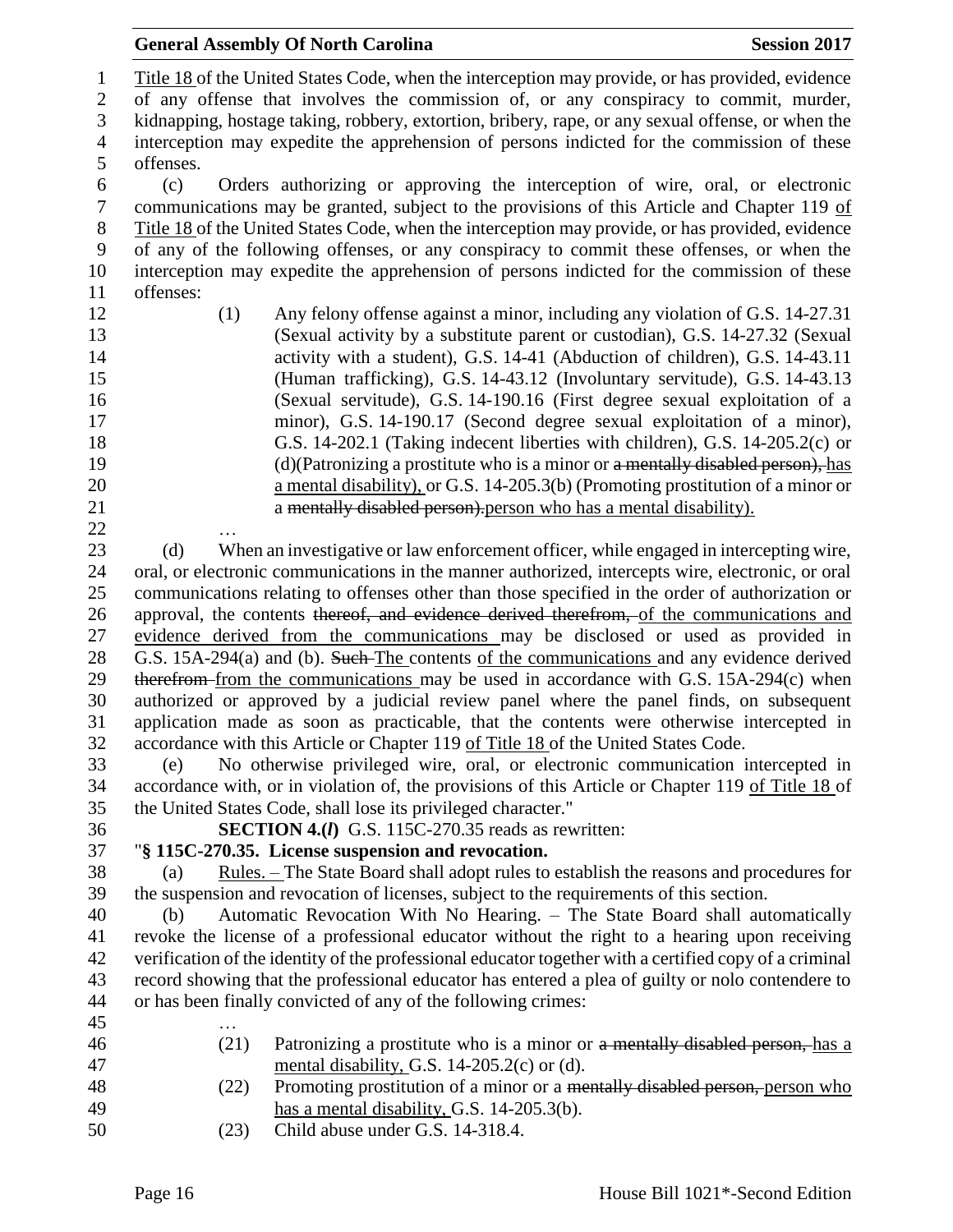|                                                             | <b>General Assembly Of North Carolina</b>                                                                                                                                                                                                                                                                                                                                                                                                                                                                                                                                                                               | <b>Session 2017</b> |
|-------------------------------------------------------------|-------------------------------------------------------------------------------------------------------------------------------------------------------------------------------------------------------------------------------------------------------------------------------------------------------------------------------------------------------------------------------------------------------------------------------------------------------------------------------------------------------------------------------------------------------------------------------------------------------------------------|---------------------|
| $\mathbf{1}$<br>$\sqrt{2}$<br>3<br>$\overline{4}$<br>5<br>6 | The State Board shall mail notice of its intent to act pursuant to this subsection by certified<br>mail, return receipt requested, directed to the professional educator's last known address. The<br>notice shall inform the professional educator that it will revoke the person's license unless the<br>professional educator notifies the State Board in writing within 10 days after receipt of the notice<br>that the defendant identified in the criminal record is not the same person as the professional<br>educator. If the professional educator provides this written notice to the State Board, the State |                     |
| $\tau$<br>$8\,$                                             | Board shall not revoke the license unless it can establish as a fact that the defendant and the<br>professional educator are the same person.                                                                                                                                                                                                                                                                                                                                                                                                                                                                           |                     |
| 9                                                           |                                                                                                                                                                                                                                                                                                                                                                                                                                                                                                                                                                                                                         |                     |
| 10<br>11<br>12<br>13<br>14                                  | Subpoena Power. – The State Board may issue subpoenas for the purpose of obtaining<br>(e)<br>documents or the testimony of witnesses in connection with proceedings to suspend or revoke<br>licenses. In addition, the Board shall have the authority to may contract with individuals who are<br>qualified to conduct investigations in order to obtain all information needed to assist the Board<br>in the proper disposition of allegations of misconduct by licensed persons."                                                                                                                                     |                     |
| 15                                                          | <b>SECTION 4.(m)</b> G.S. 14-32.1 reads as rewritten:                                                                                                                                                                                                                                                                                                                                                                                                                                                                                                                                                                   |                     |
| 16                                                          | "§ 14-32.1. Assaults on handicapped persons; individuals with a disability; punishments.                                                                                                                                                                                                                                                                                                                                                                                                                                                                                                                                |                     |
| 17                                                          | For purposes of this section, a "handicapped person" is a person-an "individual with<br>(a)                                                                                                                                                                                                                                                                                                                                                                                                                                                                                                                             |                     |
| 18<br>19                                                    | a disability" is an individual who hasthas one or more of the following that would substantially<br>impair the ability to defend oneself:                                                                                                                                                                                                                                                                                                                                                                                                                                                                               |                     |
| 20                                                          | A physical or mental disability, such as a decreased use of arms or legs,<br>(1)                                                                                                                                                                                                                                                                                                                                                                                                                                                                                                                                        |                     |
| 21                                                          | blindness, deafness, mental retardation intellectual disability, or mental                                                                                                                                                                                                                                                                                                                                                                                                                                                                                                                                              |                     |
| 22                                                          | illness; orillness.                                                                                                                                                                                                                                                                                                                                                                                                                                                                                                                                                                                                     |                     |
| 23                                                          | Infirmity An infirmity.<br>(2)                                                                                                                                                                                                                                                                                                                                                                                                                                                                                                                                                                                          |                     |
| 24                                                          | which would substantially impair that person's ability to defend himself.                                                                                                                                                                                                                                                                                                                                                                                                                                                                                                                                               |                     |
| 25                                                          | through (d) Repealed by Session Laws 1993 (Reg. Sess., 1994), c. 767, s. 31, effective<br>(b)                                                                                                                                                                                                                                                                                                                                                                                                                                                                                                                           |                     |
| 26                                                          | October 1, 1994.                                                                                                                                                                                                                                                                                                                                                                                                                                                                                                                                                                                                        |                     |
| 27                                                          | Unless his the conduct is covered under some other provision of law providing greater<br>(e)                                                                                                                                                                                                                                                                                                                                                                                                                                                                                                                            |                     |
| 28                                                          | punishment, any person who commits any aggravated assault or assault and battery on a                                                                                                                                                                                                                                                                                                                                                                                                                                                                                                                                   |                     |
| 29                                                          | handicapped person an individual with a disability is guilty of a Class F felony. A person commits                                                                                                                                                                                                                                                                                                                                                                                                                                                                                                                      |                     |
| 30                                                          | an aggravated assault or assault and battery upon a handicapped person an individual with a                                                                                                                                                                                                                                                                                                                                                                                                                                                                                                                             |                     |
| 31                                                          | disability if, in the course of the assault or assault and battery, that person: person does any of the                                                                                                                                                                                                                                                                                                                                                                                                                                                                                                                 |                     |
| 32                                                          | following:                                                                                                                                                                                                                                                                                                                                                                                                                                                                                                                                                                                                              |                     |
| 33                                                          | Uses a deadly weapon or other means of force likely to inflict serious injury<br>(1)                                                                                                                                                                                                                                                                                                                                                                                                                                                                                                                                    |                     |
| 34                                                          | or serious damage to a handicapped person; or an individual with a disability.                                                                                                                                                                                                                                                                                                                                                                                                                                                                                                                                          |                     |
| 35                                                          | Inflicts serious injury or serious damage to a handicapped person; oran<br>(2)                                                                                                                                                                                                                                                                                                                                                                                                                                                                                                                                          |                     |
| 36                                                          | individual with a disability.                                                                                                                                                                                                                                                                                                                                                                                                                                                                                                                                                                                           |                     |
| 37                                                          | Intends to kill a handicapped person an individual with a disability.<br>(3)                                                                                                                                                                                                                                                                                                                                                                                                                                                                                                                                            |                     |
| 38                                                          | Any person who commits a simple assault or battery upon a handicapped person-an<br>(f)                                                                                                                                                                                                                                                                                                                                                                                                                                                                                                                                  |                     |
| 39                                                          | individual with a disability is guilty of a Class A1 misdemeanor."                                                                                                                                                                                                                                                                                                                                                                                                                                                                                                                                                      |                     |
| 40                                                          | <b>SECTION 4.(n)</b> G.S. 15A-266.3A reads as rewritten:                                                                                                                                                                                                                                                                                                                                                                                                                                                                                                                                                                |                     |
| 41                                                          | "§ 15A-266.3A. DNA sample required for DNA analysis upon arrest for certain offenses.                                                                                                                                                                                                                                                                                                                                                                                                                                                                                                                                   |                     |
| 42                                                          | Unless a DNA sample has previously been obtained by lawful process and the DNA<br>(a)                                                                                                                                                                                                                                                                                                                                                                                                                                                                                                                                   |                     |
| 43                                                          | record stored in the State DNA Database, and that record and sample has not been expunged                                                                                                                                                                                                                                                                                                                                                                                                                                                                                                                               |                     |
| 44                                                          | pursuant to any provision of law, a DNA sample for DNA analysis and testing shall be obtained                                                                                                                                                                                                                                                                                                                                                                                                                                                                                                                           |                     |
| 45                                                          | from any person who is arrested for committing an offense described in subsection (f) or (g) of                                                                                                                                                                                                                                                                                                                                                                                                                                                                                                                         |                     |
| 46                                                          | this section.                                                                                                                                                                                                                                                                                                                                                                                                                                                                                                                                                                                                           |                     |
| 47                                                          | .<br>(f)                                                                                                                                                                                                                                                                                                                                                                                                                                                                                                                                                                                                                |                     |
| 48<br>49                                                    | This section shall apply applies to a person arrested for violating any one of the<br>following offenses in Chapter 14 of the General Statutes:                                                                                                                                                                                                                                                                                                                                                                                                                                                                         |                     |
| 50                                                          |                                                                                                                                                                                                                                                                                                                                                                                                                                                                                                                                                                                                                         |                     |
|                                                             |                                                                                                                                                                                                                                                                                                                                                                                                                                                                                                                                                                                                                         |                     |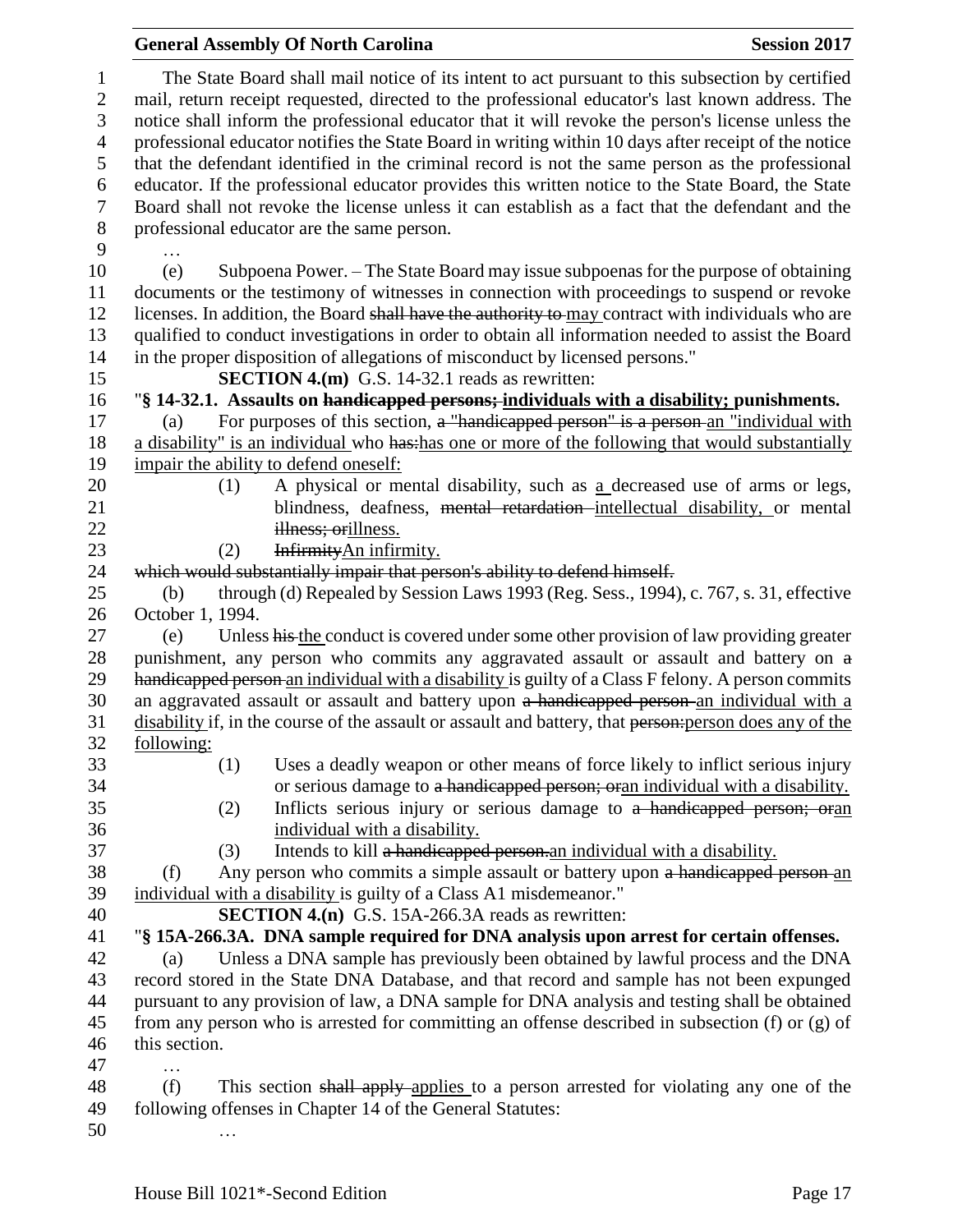|                                                                                                             |                                 | <b>General Assembly Of North Carolina</b>                                                                                                                                                                                                                                                                                                                                                                                                                                                                                                                                                                                                                                                                                                                                                                                                                                  | <b>Session 2017</b> |
|-------------------------------------------------------------------------------------------------------------|---------------------------------|----------------------------------------------------------------------------------------------------------------------------------------------------------------------------------------------------------------------------------------------------------------------------------------------------------------------------------------------------------------------------------------------------------------------------------------------------------------------------------------------------------------------------------------------------------------------------------------------------------------------------------------------------------------------------------------------------------------------------------------------------------------------------------------------------------------------------------------------------------------------------|---------------------|
| $\mathbf{1}$<br>$\boldsymbol{2}$<br>3<br>$\overline{4}$<br>5<br>6<br>$\boldsymbol{7}$<br>8<br>9<br>10<br>11 | (4)                             | G.S. 14-28, Malicious castration; G.S. 14-29, Castration or other maiming<br>without malice aforethought; G.S. 14-30, Malicious maiming; G.S. 14-30.1,<br>Malicious throwing of corrosive acid or alkali; G.S. 14-31, Maliciously<br>assaulting in a secret manner; G.S. 14-32, Felonious assault with deadly<br>weapon with intent to kill or inflicting serious injury; G.S. 14-32.1(e),<br>Aggravated assault or assault and battery on handicapped person; an<br>individual with a disability; G.S. 14-32.2(a) when punishable pursuant to<br>G.S. $14-32.2(b)(1)$ , Patient abuse and neglect, intentional conduct<br>proximately causes death; G.S. 14-32.3(a), Domestic abuse of disabled or<br>elder adults resulting in injury; G.S. 14-32.4, Assault inflicting serious bodily<br>injury or injury by strangulation; G.S. 14-33.2, Habitual misdemeanor assault; |                     |
| 12                                                                                                          |                                 | G.S. 14-34.1, Discharging certain barreled weapons or a firearm into occupied                                                                                                                                                                                                                                                                                                                                                                                                                                                                                                                                                                                                                                                                                                                                                                                              |                     |
| 13<br>14                                                                                                    |                                 | property; G.S. 14-34.2, Assault with a firearm or other deadly weapon upon<br>governmental officers or employees, company police officers, or campus                                                                                                                                                                                                                                                                                                                                                                                                                                                                                                                                                                                                                                                                                                                       |                     |
| 15                                                                                                          |                                 | police officers; G.S. 14-34.4, Adulterated or misbranded food, drugs, etc.;                                                                                                                                                                                                                                                                                                                                                                                                                                                                                                                                                                                                                                                                                                                                                                                                |                     |
| 16                                                                                                          |                                 | intent to cause serious injury or death; intent to extort; G.S. 14-34.5, Assault                                                                                                                                                                                                                                                                                                                                                                                                                                                                                                                                                                                                                                                                                                                                                                                           |                     |
| 17                                                                                                          |                                 | with a firearm on a law enforcement, probation, or parole officer or on a                                                                                                                                                                                                                                                                                                                                                                                                                                                                                                                                                                                                                                                                                                                                                                                                  |                     |
| 18                                                                                                          |                                 | person employed at a State or local detention facility; G.S. 14-34.6, Assault                                                                                                                                                                                                                                                                                                                                                                                                                                                                                                                                                                                                                                                                                                                                                                                              |                     |
| 19                                                                                                          |                                 | or affray on a firefighter, an emergency medical technician, medical                                                                                                                                                                                                                                                                                                                                                                                                                                                                                                                                                                                                                                                                                                                                                                                                       |                     |
| 20<br>21                                                                                                    |                                 | responder, emergency department nurse, or emergency department physician;                                                                                                                                                                                                                                                                                                                                                                                                                                                                                                                                                                                                                                                                                                                                                                                                  |                     |
| 22                                                                                                          |                                 | G.S. 14-34.7, Assault inflicting serious injury on a law enforcement,<br>probation, or parole officer or on a person employed at a State or local                                                                                                                                                                                                                                                                                                                                                                                                                                                                                                                                                                                                                                                                                                                          |                     |
| 23                                                                                                          |                                 | detention facility; G.S. 14-34.9, Discharging a firearm from within an                                                                                                                                                                                                                                                                                                                                                                                                                                                                                                                                                                                                                                                                                                                                                                                                     |                     |
| 24                                                                                                          |                                 | enclosure; and G.S. 14-34.10, Discharge firearm within enclosure to incite                                                                                                                                                                                                                                                                                                                                                                                                                                                                                                                                                                                                                                                                                                                                                                                                 |                     |
| 25                                                                                                          |                                 | fear.                                                                                                                                                                                                                                                                                                                                                                                                                                                                                                                                                                                                                                                                                                                                                                                                                                                                      |                     |
| 26                                                                                                          |                                 |                                                                                                                                                                                                                                                                                                                                                                                                                                                                                                                                                                                                                                                                                                                                                                                                                                                                            |                     |
| 27                                                                                                          | (g)                             | This section shall also apply also applies to a person arrested for attempting,                                                                                                                                                                                                                                                                                                                                                                                                                                                                                                                                                                                                                                                                                                                                                                                            |                     |
| 28<br>29                                                                                                    |                                 | solicitation of another to commit, conspiracy to commit, or aiding and abetting another to<br>commit, any of the violations included in subsection (f) of this section.                                                                                                                                                                                                                                                                                                                                                                                                                                                                                                                                                                                                                                                                                                    |                     |
| 30                                                                                                          | $\cdots$                        |                                                                                                                                                                                                                                                                                                                                                                                                                                                                                                                                                                                                                                                                                                                                                                                                                                                                            |                     |
| 31                                                                                                          | (i)                             | Prior to June 1, 2012, within 30 days of the receipt of the form required by subsection                                                                                                                                                                                                                                                                                                                                                                                                                                                                                                                                                                                                                                                                                                                                                                                    |                     |
| 32                                                                                                          |                                 | (i) of this section or the occurrence of one of the events in sub-subdivision a., b., or c. of                                                                                                                                                                                                                                                                                                                                                                                                                                                                                                                                                                                                                                                                                                                                                                             |                     |
| 33                                                                                                          |                                 | subdivision (1) of subsection (h) of this section; and on or after June 1, 2012, within 30 days of                                                                                                                                                                                                                                                                                                                                                                                                                                                                                                                                                                                                                                                                                                                                                                         |                     |
| 34                                                                                                          |                                 | the occurrence of one of the events in subdivision (1) of subsection (h) of this section, the                                                                                                                                                                                                                                                                                                                                                                                                                                                                                                                                                                                                                                                                                                                                                                              |                     |
| 35                                                                                                          |                                 | prosecuting district attorney shall determine if a DNA sample was taken pursuant to this section,                                                                                                                                                                                                                                                                                                                                                                                                                                                                                                                                                                                                                                                                                                                                                                          |                     |
| 36<br>37                                                                                                    | (1)                             | and if so, shall: shall do all of the following:<br>Verify and indicate the facts of the qualifying event on a verification form                                                                                                                                                                                                                                                                                                                                                                                                                                                                                                                                                                                                                                                                                                                                           |                     |
| 38                                                                                                          |                                 | promulgated by the Administrative Office of the Courts.                                                                                                                                                                                                                                                                                                                                                                                                                                                                                                                                                                                                                                                                                                                                                                                                                    |                     |
| 39                                                                                                          | (2)                             | Include the last known address of the defendant, as reflected in the court files,                                                                                                                                                                                                                                                                                                                                                                                                                                                                                                                                                                                                                                                                                                                                                                                          |                     |
| 40                                                                                                          |                                 | on the verification form.                                                                                                                                                                                                                                                                                                                                                                                                                                                                                                                                                                                                                                                                                                                                                                                                                                                  |                     |
| 41                                                                                                          | (3)                             | Sign the verification form or, if the defendant was acquitted or the charges                                                                                                                                                                                                                                                                                                                                                                                                                                                                                                                                                                                                                                                                                                                                                                                               |                     |
| 42                                                                                                          |                                 | were dismissed by the court, obtain the signature of a judge.                                                                                                                                                                                                                                                                                                                                                                                                                                                                                                                                                                                                                                                                                                                                                                                                              |                     |
| 43                                                                                                          | (4)                             | Transmit the verification form to the Crime Laboratory.                                                                                                                                                                                                                                                                                                                                                                                                                                                                                                                                                                                                                                                                                                                                                                                                                    |                     |
| 44                                                                                                          | (k)                             | Within 90 days of receipt of the verification form, the Crime Laboratory shall: shall                                                                                                                                                                                                                                                                                                                                                                                                                                                                                                                                                                                                                                                                                                                                                                                      |                     |
| 45<br>46                                                                                                    | do all of the following:<br>(1) | Determine whether the requirement of subdivision $(2)$ of subsection $(h)$ of this                                                                                                                                                                                                                                                                                                                                                                                                                                                                                                                                                                                                                                                                                                                                                                                         |                     |
| 47                                                                                                          |                                 | section has been met.                                                                                                                                                                                                                                                                                                                                                                                                                                                                                                                                                                                                                                                                                                                                                                                                                                                      |                     |
| 48                                                                                                          | (2)                             | If the requirement has been met, remove the defendant's DNA record and                                                                                                                                                                                                                                                                                                                                                                                                                                                                                                                                                                                                                                                                                                                                                                                                     |                     |
| 49                                                                                                          |                                 | samples as required by subsection (h) of this section.                                                                                                                                                                                                                                                                                                                                                                                                                                                                                                                                                                                                                                                                                                                                                                                                                     |                     |
| 50                                                                                                          | (3)                             | Mail to the defendant, at the address specified in the verification form, a notice                                                                                                                                                                                                                                                                                                                                                                                                                                                                                                                                                                                                                                                                                                                                                                                         |                     |
| 51                                                                                                          |                                 | doing either of the following:                                                                                                                                                                                                                                                                                                                                                                                                                                                                                                                                                                                                                                                                                                                                                                                                                                             |                     |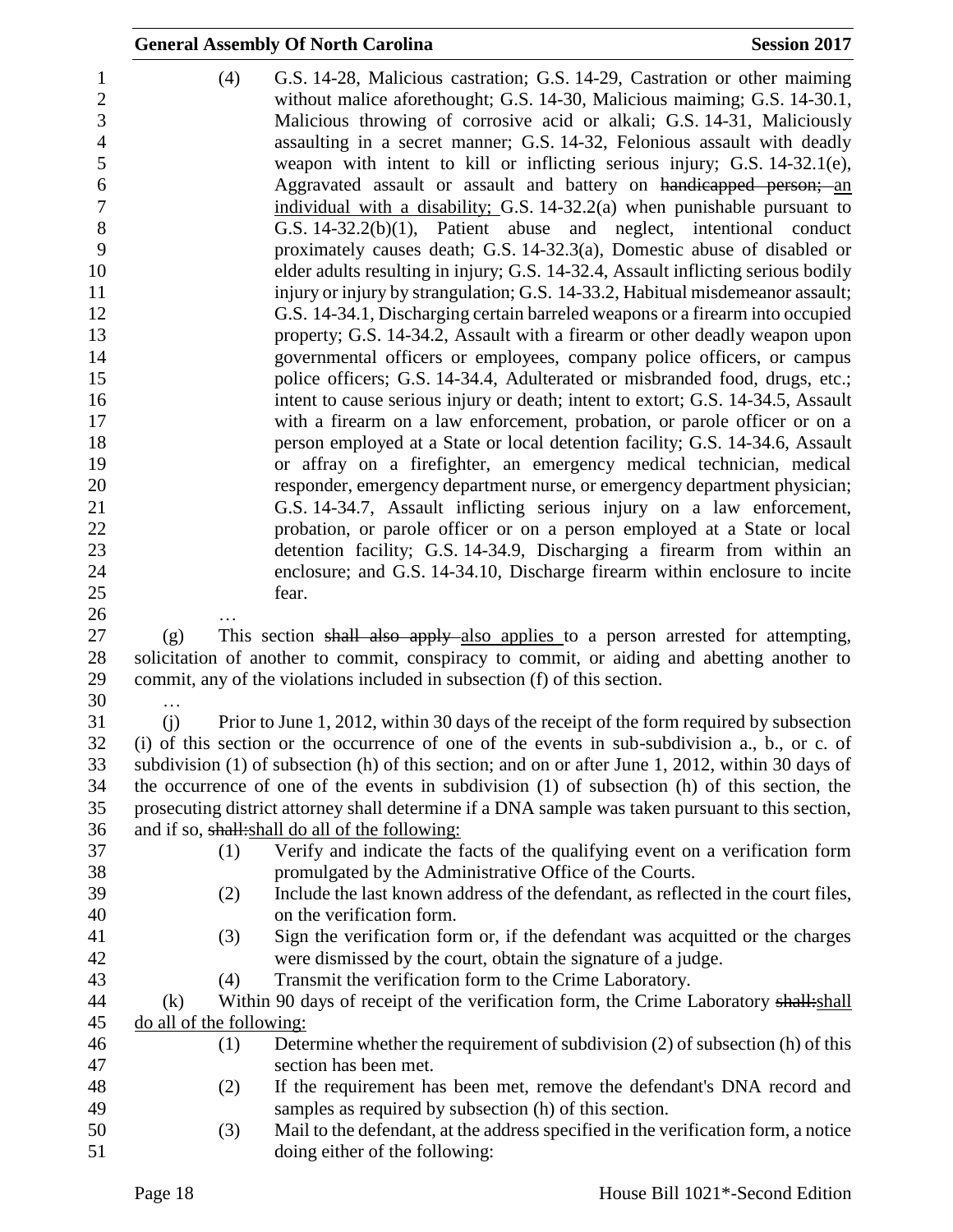|              |            | <b>General Assembly Of North Carolina</b>                                                                                                                          | <b>Session 2017</b> |
|--------------|------------|--------------------------------------------------------------------------------------------------------------------------------------------------------------------|---------------------|
|              |            | Documenting expunction of the DNA record and destruction of the<br>a.<br>DNA sample.                                                                               |                     |
|              |            | Notifying the defendant that the DNA record and sample do not<br>b.<br>qualify for expunction pursuant to subsection (h) of this section.                          |                     |
| $\ldots$ "   |            |                                                                                                                                                                    |                     |
|              |            | <b>SECTION 4.(0)</b> G.S. 15A-266.4 reads as rewritten:                                                                                                            |                     |
|              |            | "§ 15A-266.4. DNA sample required for DNA analysis upon conviction or finding of not                                                                               |                     |
|              |            | guilty by reason of insanity.                                                                                                                                      |                     |
|              |            |                                                                                                                                                                    |                     |
| (b)          |            | Crimes covered by this Article include all of the following:                                                                                                       |                     |
|              | (1)        | All felonies.                                                                                                                                                      |                     |
|              | (2)        | G.S. 14-32.1 – Assaults on handicapped persons-individuals with a disability.                                                                                      |                     |
|              | (3)<br>(4) | Former G.S. $14-277.3$ – Stalking.<br>Repealed by Session Laws 2010-94, s. 5, effective February 1, 2011.                                                          |                     |
|              | (5)        | All offenses described in G.S. 15A-266.3A."                                                                                                                        |                     |
|              |            | <b>SECTION 5.</b> G.S. 15A-2000 reads as rewritten:                                                                                                                |                     |
| "§ 15A-2000. |            | Sentence of death or life imprisonment for capital felonies; further                                                                                               |                     |
|              |            | proceedings to determine sentence.                                                                                                                                 |                     |
| (a)          |            | Separate Proceedings on Issue of Penalty. -                                                                                                                        |                     |
|              | (1)        | Except as provided in G.S. 15A-2004, upon conviction or adjudication of guilt                                                                                      |                     |
|              |            | of a defendant of a capital felony in which the State has given notice of its                                                                                      |                     |
|              |            | intent to seek the death penalty, the court shall conduct a separate sentencing                                                                                    |                     |
|              |            | proceeding to determine whether the defendant should be sentenced to death                                                                                         |                     |
|              |            | or life imprisonment. A capital felony is one which may be punishable by                                                                                           |                     |
|              |            | death.                                                                                                                                                             |                     |
|              | (2)        | The proceeding shall be conducted by the trial judge before the trial jury as                                                                                      |                     |
|              |            | soon as practicable after the guilty verdict is returned. If prior to the time that                                                                                |                     |
|              |            | the trial jury begins its deliberations on the issue of penalty, any juror dies,                                                                                   |                     |
|              |            | becomes incapacitated or disqualified, or is discharged for any reason, an                                                                                         |                     |
|              |            | alternate juror shall become a part of the jury and serve in all respects as those                                                                                 |                     |
|              |            | selected on the regular trial panel. An alternate juror shall become a part of                                                                                     |                     |
|              |            | the jury in the order in which he the alternate juror was selected. If the trial<br>jury is unable to reconvene for a hearing on the issue of penalty after having |                     |
|              |            | determined the guilt of the accused, the trial judge shall impanel a new jury to                                                                                   |                     |
|              |            | determine the issue of the punishment. If the defendant pleads guilty, the                                                                                         |                     |
|              |            | sentencing proceeding shall be conducted before a jury impaneled for that                                                                                          |                     |
|              |            | purpose. A jury selected for the purpose of determining punishment in a                                                                                            |                     |
|              |            | capital case shall be selected in the same manner as juries are selected for the                                                                                   |                     |
|              |            | trial of capital cases.                                                                                                                                            |                     |
|              |            |                                                                                                                                                                    |                     |
| (b)          |            | Sentence Recommendation by the Jury. - Instructions determined by the trial judge                                                                                  |                     |
|              |            | to be warranted by the evidence shall be given by the court in its charge to the jury prior to its                                                                 |                     |
|              |            | deliberation in determining sentence. The court shall give appropriate instructions in those cases                                                                 |                     |
|              |            | in which evidence of the defendant's mental retardation-intellectual disability requires the                                                                       |                     |
|              |            | consideration by the jury of the provisions of G.S. 15A-2005. In all cases in which the death                                                                      |                     |
|              |            | penalty may be authorized, the judge shall include in his the judge's instructions to the jury that                                                                |                     |
|              |            | it must consider any aggravating circumstance or circumstances or mitigating circumstance or                                                                       |                     |
|              |            | circumstances from the lists provided in subsections (e) and (f) of this section which may be                                                                      |                     |
|              |            | supported by the evidence, and shall furnish to the jury a written list of issues relating to such                                                                 |                     |
|              |            | aggravating or mitigating circumstance or circumstances.                                                                                                           |                     |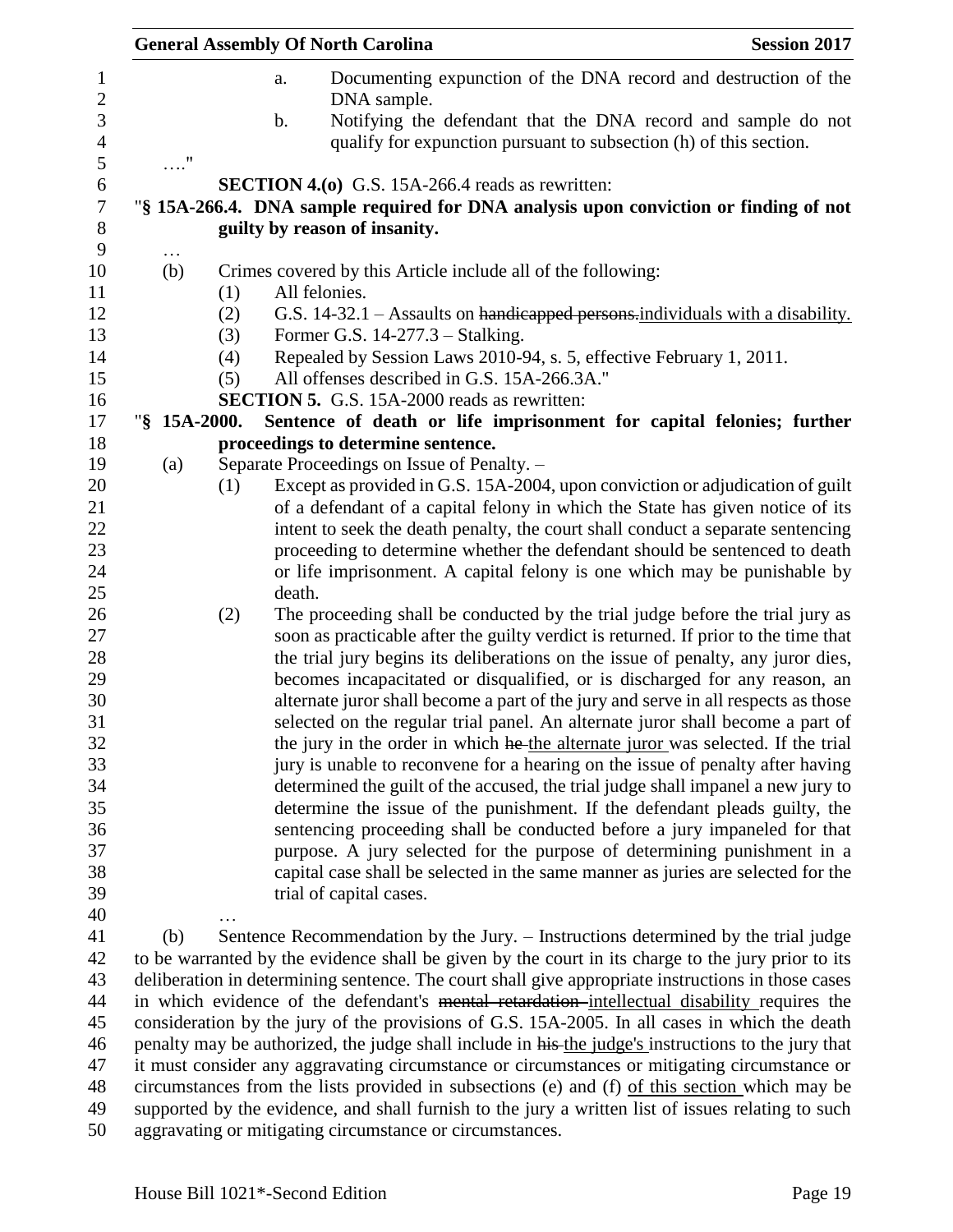|                |          |     | <b>General Assembly Of North Carolina</b>                                                        | <b>Session 2017</b> |
|----------------|----------|-----|--------------------------------------------------------------------------------------------------|---------------------|
| $\mathbf{1}$   |          |     | After hearing the evidence, argument of counsel, and instructions of the court, the jury shall   |                     |
| $\sqrt{2}$     |          |     | deliberate and render a sentence recommendation to the court, based upon all of the following    |                     |
| 3              | matters: |     |                                                                                                  |                     |
| $\overline{4}$ |          | (1) | Whether any sufficient aggravating circumstance or circumstances as                              |                     |
| 5              |          |     | enumerated in subsection (e) exist; of this section exist.                                       |                     |
| 6              |          | (2) | Whether any sufficient mitigating circumstance or circumstances as                               |                     |
| $\tau$         |          |     | enumerated in subsection $(f)$ , $(f)$ of this section, which outweigh the                       |                     |
| 8              |          |     | aggravating circumstance or circumstances found, exist; and exist.                               |                     |
| 9              |          | (3) | Based on these considerations, whether the defendant should be sentenced to                      |                     |
| 10             |          |     | death or to imprisonment in the State's prison for life.                                         |                     |
| 11             |          |     | The sentence recommendation must be agreed upon by a unanimous vote of the 12 jurors.            |                     |
| 12             |          |     | Upon delivery of the sentence recommendation by the foreman of the jury, the jury shall be       |                     |
| 13             |          |     | individually polled to establish whether each juror concurs and agrees to the sentence           |                     |
| 14             |          |     | recommendation returned.                                                                         |                     |
| 15             |          |     | If the jury cannot, within a reasonable time, unanimously agree to its sentence                  |                     |
| 16             |          |     | recommendation, the judge shall impose a sentence of life imprisonment; provided, however,       |                     |
| 17             |          |     | that the imprisonment. The judge shall in no instance impose the death penalty when the jury     |                     |
| 18             |          |     | cannot agree unanimously to its sentence recommendation.                                         |                     |
| 19             | (c)      |     | Findings in Support of Sentence of Death. - When the jury recommends a sentence                  |                     |
| 20             |          |     | of death, the foreman of the jury shall sign a writing on behalf of the jury which writing shall |                     |
| 21             |          |     | show: that shows all of the following:                                                           |                     |
| 22             |          | (1) | The statutory aggravating circumstance or circumstances which the jury finds                     |                     |
| 23             |          |     | beyond a reasonable doubt; and doubt.                                                            |                     |
| 24             |          | (2) | That the statutory aggravating circumstance or circumstances found by the                        |                     |
| 25             |          |     | jury are sufficiently substantial to call for the imposition of the death penalty;               |                     |
| 26             |          |     | and, penalty.                                                                                    |                     |
| 27             |          | (3) | That the mitigating circumstance or circumstances are insufficient to outweigh                   |                     |
| 28             |          |     | the aggravating circumstance or circumstances found.                                             |                     |
| 29             | (d)      |     | Review of Judgment and Sentence. -                                                               |                     |
| 30             |          | .   |                                                                                                  |                     |
| 31             |          | (2) | The sentence of death shall be overturned and a sentence of life imprisonment                    |                     |
| 32             |          |     | imposed in lieu thereof by the Supreme Court upon a finding that the record                      |                     |
| 33             |          |     | does not support the jury's findings of any aggravating circumstance or                          |                     |
| 34             |          |     | circumstances upon which the sentencing court based its sentence of death, or                    |                     |
| 35             |          |     | upon a finding that the sentence of death was imposed under the influence of                     |                     |
| 36             |          |     | passion, prejudice, or any other arbitrary factor, or upon a finding that the                    |                     |
| 37             |          |     | sentence of death is excessive or disproportionate to the penalty imposed in                     |                     |
| 38             |          |     | similar cases, considering both the crime and the defendant. The Supreme                         |                     |
| 39             |          |     | Court may suspend consideration of death penalty cases until such time as the                    |                     |
| 40             |          |     | court determines it is prepared to make the comparisons required under the                       |                     |
| 41             |          |     | provisions of this section.                                                                      |                     |
| 42             |          |     |                                                                                                  |                     |
| 43             | (e)      |     | Aggravating Circumstances. – Aggravating circumstances which may be considered                   |                     |
| 44             |          |     | shall be are limited to the following:                                                           |                     |
| 45             |          |     |                                                                                                  |                     |
| 46             | (f)      |     | Mitigating Circumstances. - Mitigating circumstances which may be considered shall               |                     |
| 47             |          |     | include, but not be are not limited to, the following:                                           |                     |
| 48             |          | .   |                                                                                                  |                     |
| 49             |          | (4) | The defendant was an accomplice in or accessory to the capital felony                            |                     |
| 50             |          |     | committed by another person and his the defendant's participation was                            |                     |
| 51             |          |     | relatively minor.                                                                                |                     |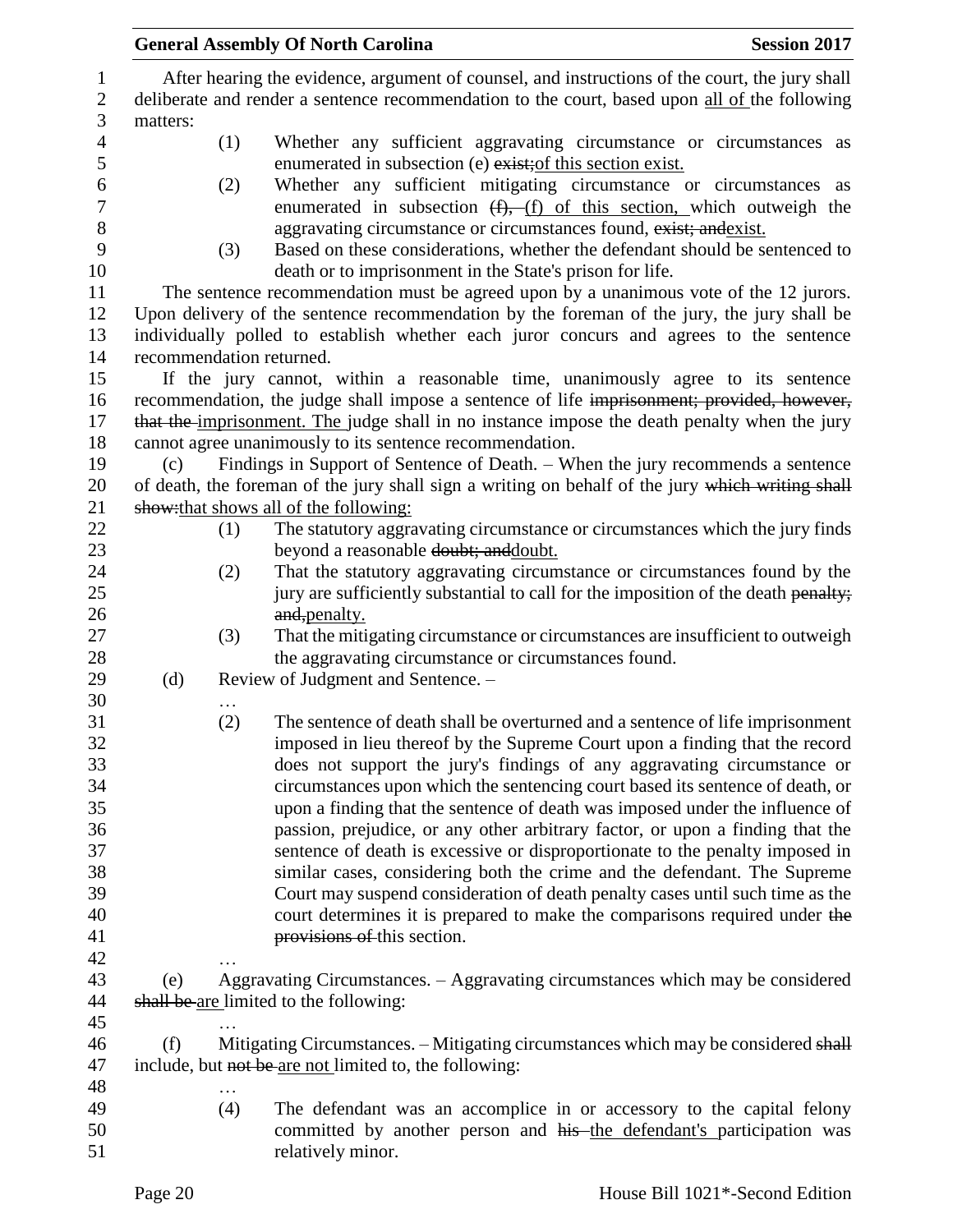|                      |     | <b>General Assembly Of North Carolina</b>                                  |  |                                                                                                        | <b>Session 2017</b> |
|----------------------|-----|----------------------------------------------------------------------------|--|--------------------------------------------------------------------------------------------------------|---------------------|
|                      | (5) |                                                                            |  | The defendant acted under duress or under the domination of another person.                            |                     |
|                      | (6) |                                                                            |  | The capacity of the defendant to appreciate the criminality of his-the                                 |                     |
|                      |     |                                                                            |  | defendant's conduct or to conform his that conduct to the requirements of law                          |                     |
|                      |     | was impaired.                                                              |  |                                                                                                        |                     |
|                      | (7) | The age of the defendant at the time of the crime.                         |  |                                                                                                        |                     |
|                      | (8) |                                                                            |  | The defendant aided in the apprehension of another capital felon or testified                          |                     |
|                      |     |                                                                            |  | truthfully on behalf of the prosecution in another prosecution of a felony.                            |                     |
|                      | (9) |                                                                            |  | Any other circumstance arising from the evidence which the jury deems to                               |                     |
|                      |     | have mitigating value."                                                    |  |                                                                                                        |                     |
|                      |     | <b>SECTION 6.(a)</b> G.S. 58-32-10 reads as rewritten:                     |  |                                                                                                        |                     |
|                      |     | "§ 58-32-10. Powers and duties of Commission.                              |  |                                                                                                        |                     |
|                      |     |                                                                            |  | The Commission may acquire from an insurance company or insurance companies a group                    |                     |
|                      |     |                                                                            |  | plan of professional liability insurance covering the law-enforcement officers and/or public           |                     |
|                      |     |                                                                            |  | officers and employees of any political subdivision of the State. The Commission shall have has        |                     |
|                      |     |                                                                            |  | full authority to negotiate with insurance companies submitting bids or proposals and shall award      |                     |
|                      |     |                                                                            |  | its group plan master contract on the basis of the company or companies found by it to offer           |                     |
|                      |     |                                                                            |  | maximum coverage at the most reasonable premium. The Commission is authorized to may enter             |                     |
|                      |     |                                                                            |  | into a master policy contract of such any term as that it finds to be in the best interests of the     |                     |
|                      |     |                                                                            |  | law-enforcement officers and/or public officers and employees of the political subdivisions of         |                     |
|                      |     |                                                                            |  | the State, not to exceed five years. The Commission, in negotiating for such the contract, is not      |                     |
|                      |     |                                                                            |  | authorized to pledge or offer the credit of the State of North Carolina. The insurance premiums        |                     |
|                      |     |                                                                            |  | shall be paid by the political subdivisions whose employees are covered by the professional            |                     |
|                      |     |                                                                            |  | liability insurance. Any political subdivision may elect coverage for any or all of its employees      |                     |
|                      |     |                                                                            |  | on a departmental basis; provided all basis. All employees in a department must be covered if          |                     |
|                      |     |                                                                            |  | coverage is elected for that department. Nothing contained herein shall be construed to require        |                     |
|                      |     |                                                                            |  | in this section requires any political subdivision to participate in any group plan of professional    |                     |
| liability insurance. |     |                                                                            |  |                                                                                                        |                     |
|                      |     |                                                                            |  | The Commission may, in its discretion, employ professional and clerical staff whose salaries           |                     |
|                      |     | shall be as established by the State Human Resources Commission.           |  |                                                                                                        |                     |
|                      |     |                                                                            |  | Should If the Commission determine determines that reasonable coverage is not available at             |                     |
|                      |     |                                                                            |  | a reasonable cost, the Commission may undertake such any studies and inquiries into the situation      |                     |
| and                  |     |                                                                            |  | alternatives, including self insurance self-insurance and State administered                           |                     |
|                      |     |                                                                            |  | State-administered funds, as that the Commission deems appropriate. The Commission shall then          |                     |
|                      |     |                                                                            |  | bring before the General Assembly such any recommendations as that it deems appropriate.               |                     |
|                      |     |                                                                            |  | The Commission may acquire information regarding loss ratios, loss factors, loss experience            |                     |
|                      |     |                                                                            |  | experience, and other such facts and figures from any agency or company issuing professional           |                     |
|                      |     |                                                                            |  | liability insurance covering public officers, employees employees, or law-enforcement officers         |                     |
|                      |     |                                                                            |  | in the State of North Carolina. Such-this State. This information shall not be deemed-is not a         |                     |
|                      |     |                                                                            |  | public record within the meaning of Chapter 132 of the General Statutes where it names the             |                     |
|                      |     |                                                                            |  | company divulging such the information, but the Commission may make public such the                    |                     |
|                      |     |                                                                            |  | information to show aggregate statistics in respect to the experience of the State as a whole. The     |                     |
|                      |     |                                                                            |  | information shall be provided to the Commission upon its written demand and shall be submitted         |                     |
|                      |     |                                                                            |  | to the Commission by such the company or companies upon sworn affidavit. If any agency or              |                     |
|                      |     |                                                                            |  | company shall fail-fails or refuse refuses to supply such the information to the Commission within     |                     |
|                      |     |                                                                            |  | a reasonable time following receipt of the demand, the Commission may apply to the Superior            |                     |
|                      |     | Court sitting in Wake County for appropriate orders to enforce the demand. |  |                                                                                                        |                     |
|                      |     |                                                                            |  | For purposes of this section, the term "political subdivision" includes any county, city, town,        |                     |
|                      |     |                                                                            |  | incorporated village, sanitary district, metropolitan water district, county water and sewer district, |                     |
|                      |     |                                                                            |  | water and sewer authority, hospital authority, parking authority, local ABC boards, board, special     |                     |

 airport district, airport authority, soil and water conservation district created pursuant to 51 G.S. 139-5, fire district, volunteer or paid fire department, rescue squads, squad, city or county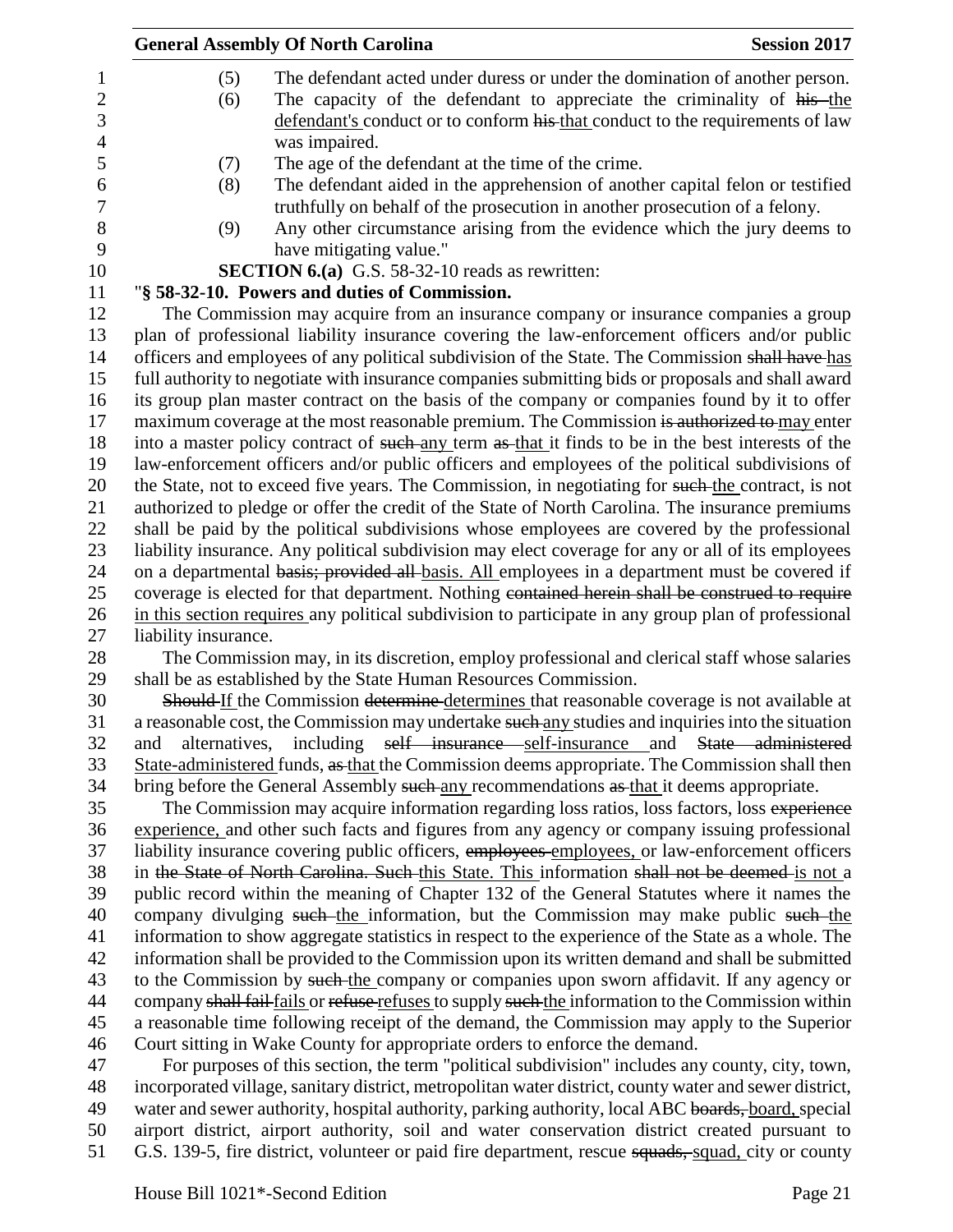| $\mathbf{1}$     | parks and recreation commissions, commission, area mental health boards, board, area mental         |  |  |  |
|------------------|-----------------------------------------------------------------------------------------------------|--|--|--|
| $\overline{2}$   | health, mental retardation-developmental disabilities, and substance abuse authority as described   |  |  |  |
| 3                | in G.S. 122C-117, domiciliary home community advisory committees, committee, county and or          |  |  |  |
| $\overline{4}$   | district boards board of health, nursing home advisory committees, committee, county boards         |  |  |  |
| 5                | board of social services, local school administrative units, unit, local boards board of education, |  |  |  |
| 6                | community colleges, college, and all other persons, bodies, or agencies authorized or regulated     |  |  |  |
| $\boldsymbol{7}$ | by Chapters 108A, 115C, 115D, 118, 122C, 130A, 131A, 131D, 131E, 153A, 160A, and 160B               |  |  |  |
| $8\,$            | of the General Statutes."                                                                           |  |  |  |
| $\boldsymbol{9}$ | <b>SECTION 6.(b)</b> G.S. 62-289.3 reads as rewritten:                                              |  |  |  |
| 10               | "§ 62-289.3. Definitions.                                                                           |  |  |  |
| 11               | As used in this Article: The following definitions apply in this Article:                           |  |  |  |
| 12               | "Human service agency" means any Human service agency. - Any charitable<br>(1)                      |  |  |  |
| 13               | or governmental agency including, but not limited to: county departments of                         |  |  |  |
| 14               | social services, area mental health, mental retardation or developmental                            |  |  |  |
| 15               | disabilities, and substance abuse authorities, local health departments,                            |  |  |  |
| 16               | councils on aging, community action agencies, sheltered workshops, group                            |  |  |  |
| 17               | homes-homes, and State residential institutions.                                                    |  |  |  |
| 18               | "Human service transportation" means motor Human service transportation. -<br>(2)                   |  |  |  |
| 19               | Motor vehicle transportation provided on a nonprofit basis by a human service                       |  |  |  |
| 20               | agency for the purpose of transporting clients or recipients in connection with                     |  |  |  |
| 21               | programs sponsored by the agency. "Human service transportation" shall also                         |  |  |  |
| 22               | mean-also means motor vehicle transportation provided by for-profit persons                         |  |  |  |
| 23               | under exclusive contract with a human service agency for the transportation                         |  |  |  |
| 24               | of clients or recipients, and such provider shall also qualify as a human service                   |  |  |  |
| 25               | agency for the purpose of motor vehicle registration during the term of the                         |  |  |  |
| 26               | contract. The motor vehicle may be owned, leased, borrowed, or contracted                           |  |  |  |
| 27               | for use by or from the human service agency.                                                        |  |  |  |
| 28               | "Nonprofit" as Nonprofit. - As applied to human service transportation<br>(3)                       |  |  |  |
| 29               | transportation, means motor vehicle transportation provided at cost.                                |  |  |  |
| 30               | "Person" means an Person. - An individual, corporation, company,<br>(4)                             |  |  |  |
| 31               | association, partnership-partnership, or other legal entity.                                        |  |  |  |
| 32               | "Volunteer transportation" means motor Volunteer transportation. - Motor<br>(5)                     |  |  |  |
| 33               | vehicle transportation provided by any person under the direction,                                  |  |  |  |
| 34               | sponsorship, or supervision of a human service agency. The person may                               |  |  |  |
| 35               | receive an allowance to defray the actual cost of operating the vehicle but shall                   |  |  |  |
| 36               | not receive any other compensation."                                                                |  |  |  |
| 37               | <b>SECTION 6.(c)</b> G.S. 143B-152.14 reads as rewritten:                                           |  |  |  |
| 38               | "§ 143B-152.14. Cooperation of State and local agencies.                                            |  |  |  |
| 39               | All agencies of the State and local government, including the Juvenile Justice Section of the       |  |  |  |
| 40               | Division of Adult Correction and Juvenile Justice of the Department of Public Safety,               |  |  |  |
| 41               | departments of social services, health departments, local mental health, mental retardation,        |  |  |  |
| 42               | developmental disabilities, and substance abuse authorities, court personnel, law enforcement       |  |  |  |
| 43               | agencies, The University of North Carolina, the community college system, and cities and            |  |  |  |
| 44               | counties, shall cooperate with the Department of Health and Human Services, and local nonprofit     |  |  |  |
| 45               | corporations that receive grants in coordinating the program at the State level and in              |  |  |  |
| 46               | implementing the program at the local level. The Secretary of Health and Human Services, after      |  |  |  |
| 47               | consultation with the Superintendent of Public Instruction, shall develop a plan for ensuring the   |  |  |  |
| 48               | cooperation of State agencies and local agencies and encouraging the cooperation of private         |  |  |  |
| 49               | entities, especially those receiving State funds, in the coordination and implementation of the     |  |  |  |
| 50               | program."                                                                                           |  |  |  |
| 51               | <b>SECTION 6.(d)</b> G.S. 153A-247 reads as rewritten:                                              |  |  |  |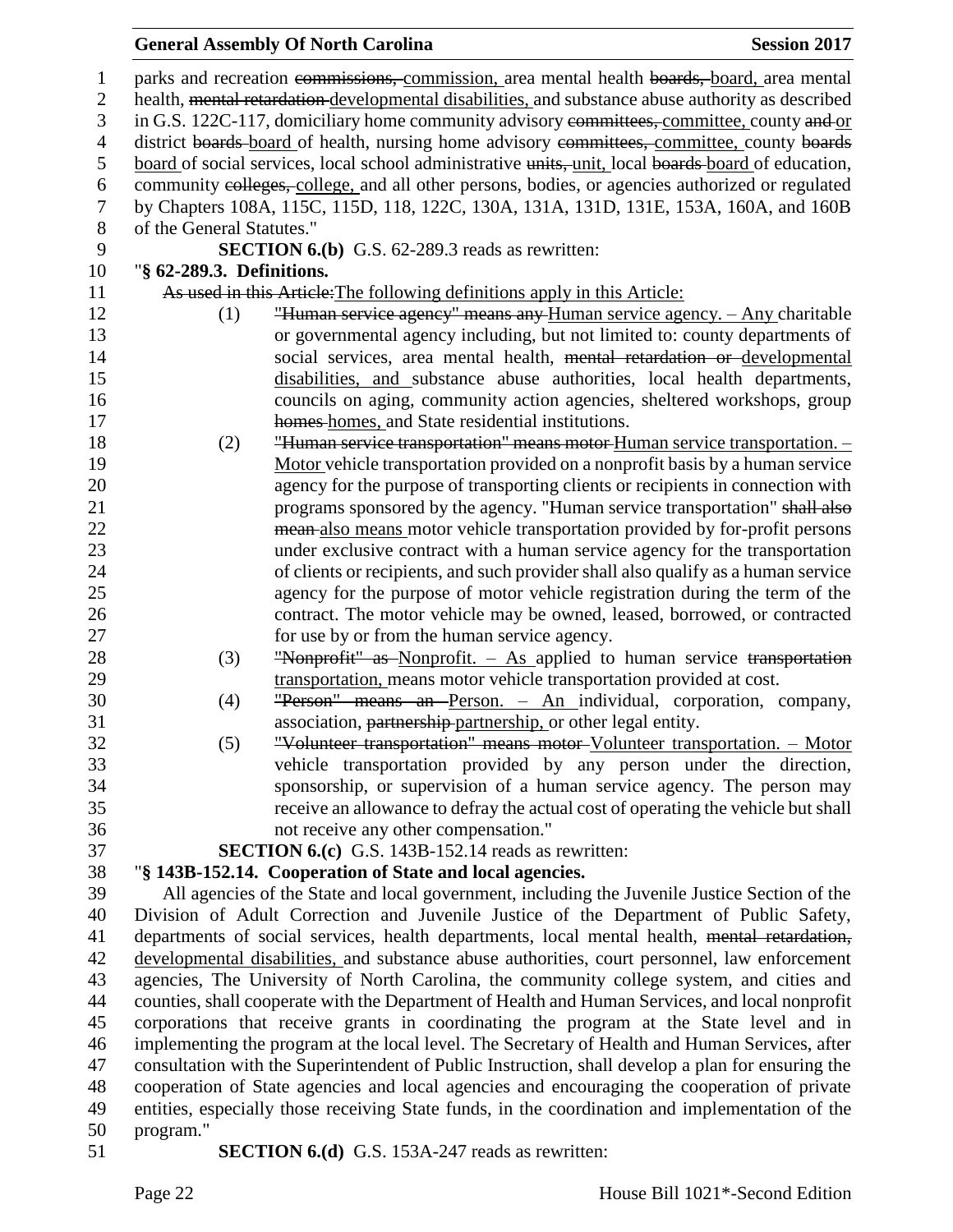"**§ 153A-247. Provision for public health and mental health.** A county may provide for and regulate the public health pursuant to Chapter 130A of the General Statutes and any other law authorizing local public health activities and may provide mental health[,] mental retardation, mental health, developmental disabilities, and substance abuse programs pursuant to Chapter 122C of the General Statutes." **SECTION 7.(a)** G.S. 58-51-25 reads as rewritten: "**§ 58-51-25. Policy coverage to continue as to mentally retarded or physically handicapped children; coverage of children with an intellectual or physical disability; or dependent students on medically necessary leave of absence.** (a) An individual or group accident and health insurance policy, hospital service plan policy, or medical service plan policy that provides that coverage of a dependent child shall terminate upon attainment of the limiting age for dependent children specified in the policy or 13 contract, shall also provide in substance that attainment of such the limiting age shall not operate or terminate the coverage of such the child while the child is and continues to be (i) incapable of 15 self-sustaining employment by reason of mental retardation or physical handicap; an intellectual or physical disability; and (ii) chiefly dependent upon the policyholder or subscriber for support 17 and maintenance: Provided, maintenance. The proof of such incapacity and dependency is shall be furnished to the insurer, hospital service plan corporation, or medical service plan corporation by the policyholder or subscriber within 31 days of the child's attainment of the limiting age and subsequently as may be required by the insurer or corporation, but not more frequently than annually after the child's attainment of the limiting age. (b) All health benefit plans, as defined in G.S. 58-3-167, that provide that coverage of a dependent child shall terminate upon a change in enrollment of the child in a postsecondary educational institution shall provide for the continued eligibility of the dependent child during a medically necessary leave of absence from the postsecondary educational institution in accordance with all applicable requirements of Public Law 110-381, known as Michelle's Law." **SECTION 7.(b)** G.S. 58-51-35 reads as rewritten: "**§ 58-51-35. Insurers and others to afford coverage to mentally retarded and physically handicapped children.children with an intellectual or physical disability.** (a) No insurance company licensed in this State pursuant to the provisions of Articles 1 through 64 of this Chapter and no corporation governed by the provisions of Articles 65 and 66 of this Chapter shall refuse to issue or deliver any individual or group accident and health 33 insurance policy  $\theta$ -or hospital or medical service plan policy in this State which it is currently issuing for delivery in this State and which affords benefits or coverage for minor children of the 35 applicant, by reason of the physical handicap or mental retardation an intellectual or physical disability of any minor children of the applicant; nor shall any such policy issued and delivered in this State carry a higher premium rate or charge or restrict or exclude coverage or benefits by reason of said mental retardation or physical handicap. Provided, however, such policy the intellectual or physical disability. The policy, however, may exclude benefits, otherwise payable for disability, hospitalization, or medical or other therapeutic expense directly and solely 41 attributable to such mental retardation or such physical handicap.the intellectual or physical disability. … (c) The provisions of this section shall apply to corporations governed by the provisions of Articles 65 and 66 of this Chapter." **SECTION 7.(c)** G.S. 58-51-40 reads as rewritten: "**§ 58-51-40. Insurers and others to afford coverage for active medical treatment in tax-supported institutions.**

 (a) Whenever any policy of insurance governed by Articles 1 through 64 of this Chapter provides for benefits for charges of hospitals or physicians, the policy shall provide for payments of benefits for charges made for medical care rendered in or by duly licensed State tax-supported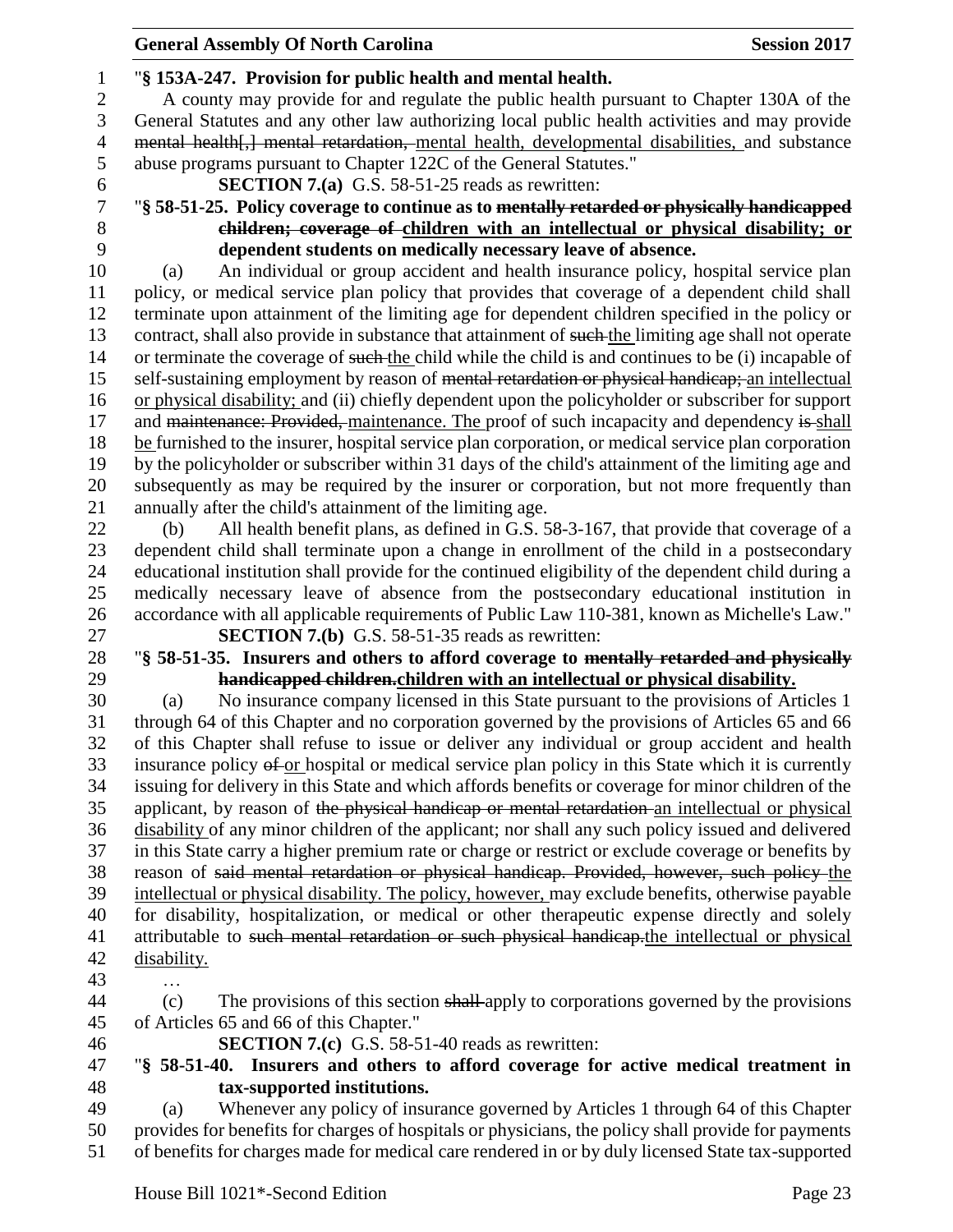|                              | <b>General Assembly Of North Carolina</b>                                                         |                                                                                                                                                                                                            | <b>Session 2017</b> |
|------------------------------|---------------------------------------------------------------------------------------------------|------------------------------------------------------------------------------------------------------------------------------------------------------------------------------------------------------------|---------------------|
| $\mathbf{1}$<br>$\mathbf{2}$ |                                                                                                   | institutions, including charges for medical care of cerebral palsy, other orthopedic and crippling<br>disabilities, mental and nervous diseases or disorders, mental retardation, intellectual disability, |                     |
| 3                            | alcoholism and drug or chemical dependency, and respiratory illness, on a basis no less favorable |                                                                                                                                                                                                            |                     |
| $\overline{4}$               |                                                                                                   | than the basis which would apply had the medical care been rendered in or by any other public                                                                                                              |                     |
| 5                            |                                                                                                   | or private institution or provider. The term "State tax-supported institutions" shall include                                                                                                              |                     |
| 6                            |                                                                                                   | includes community mental health centers and other health clinics which are certified as                                                                                                                   |                     |
| $\tau$                       | Medicaid providers.                                                                               |                                                                                                                                                                                                            |                     |
| $8\,$                        |                                                                                                   |                                                                                                                                                                                                            |                     |
| 9                            | (c)                                                                                               | The restrictions and regulations of this section shall do not apply to any policy which                                                                                                                    |                     |
| 10                           |                                                                                                   | is individually underwritten or provided for a specific individual and the members of his-the                                                                                                              |                     |
| 11                           |                                                                                                   | individual's family as a nongroup policy but shall-apply to any group policy of insurance                                                                                                                  |                     |
| 12                           | governed by Articles 1 through 64 of this Chapter."                                               |                                                                                                                                                                                                            |                     |
| 13                           |                                                                                                   | <b>SECTION 7.(d)</b> G.S. 58-65-2 reads as rewritten:                                                                                                                                                      |                     |
| 14                           | "§ 58-65-2. Other laws applicable to service corporations.                                        |                                                                                                                                                                                                            |                     |
| 15                           |                                                                                                   | The following provisions of this Chapter are applicable to service corporations that are                                                                                                                   |                     |
| 16                           | subject to this Article:                                                                          |                                                                                                                                                                                                            |                     |
| 17<br>18                     | G.S. 58-51-17                                                                                     | Portability for accident and health insurance.                                                                                                                                                             |                     |
| 19                           | G.S. 58-51-25.                                                                                    | Policy coverage to continue as to mentally retarded or                                                                                                                                                     |                     |
| 20                           |                                                                                                   | physically handicapped children.children with an intellectual                                                                                                                                              |                     |
| 21                           |                                                                                                   | or physical disability or dependent students on medically                                                                                                                                                  |                     |
| 22                           |                                                                                                   | necessary leave of absence.                                                                                                                                                                                |                     |
| 23                           | G.S. $58-51-95(h),(i),(j)$ .                                                                      | Approval by Commissioner of forms, classification and rates;                                                                                                                                               |                     |
| 24                           |                                                                                                   | hearings; exceptions."                                                                                                                                                                                     |                     |
| 25                           |                                                                                                   | <b>SECTION 7.(e)</b> G.S. 58-65-65 reads as rewritten:                                                                                                                                                     |                     |
| 26                           |                                                                                                   | "§ 58-65-65. Coverage for active medical treatment in tax-supported institutions.                                                                                                                          |                     |
| 27                           | (a)                                                                                               | No hospital or medical or dental service plan, contract-contract, or certificate                                                                                                                           |                     |
| 28                           |                                                                                                   | governed by the provisions of this Article and Article 66 of this Chapter shall be delivered, issued,                                                                                                      |                     |
| 29                           |                                                                                                   | executed executed, or renewed in this State, or approved for issuance or renewal in this State by                                                                                                          |                     |
| 30                           |                                                                                                   | the Commissioner of Insurance, after May 21, 1975, State, unless such plan, contract or                                                                                                                    |                     |
| 31                           |                                                                                                   | eertificate it provides for the payment of benefits for charges made for medical care rendered in                                                                                                          |                     |
| 32                           |                                                                                                   | or-by duly licensed state State tax-supported institutions, including charges for medical care of                                                                                                          |                     |
| 33<br>34                     |                                                                                                   | cerebral palsy, other orthopedic and crippling disabilities, mental and nervous diseases and<br>disorders, mental retardation, alcoholism and drug or chemical dependency, and respiratory                 |                     |
| 35                           |                                                                                                   | illness, institutions on a basis no less favorable than the basis which that would apply had the                                                                                                           |                     |
| 36                           |                                                                                                   | medical care been rendered in or by any other public or private institution or provider. The term                                                                                                          |                     |
| 37                           |                                                                                                   | "state-"State tax-supported institutions" shall include includes community mental health centers                                                                                                           |                     |
| 38                           |                                                                                                   | and other health clinics which are certified as Medicaid providers.                                                                                                                                        |                     |
| 39                           | (b)                                                                                               | No plan, contract, or certificate shall exclude payment for charges of a duly licensed                                                                                                                     |                     |
| 40                           |                                                                                                   | state State tax-supported institution because of its being a specialty facility for one particular type                                                                                                    |                     |
| 41                           |                                                                                                   | of illness nor because it does not have an operating room and related equipment for the                                                                                                                    |                     |
| 42                           |                                                                                                   | performance of surgery, but it is not required that benefits be payable for domiciliary or custodial                                                                                                       |                     |
| 43                           | care, rehabilitation, training, schooling, or occupational therapy.                               |                                                                                                                                                                                                            |                     |
| 44                           | (c)                                                                                               | The restrictions and requirements of this This section shall does not apply to any plan,                                                                                                                   |                     |
| 45                           |                                                                                                   | contract, or certificate which that is individually underwritten or provided for a specific                                                                                                                |                     |
| 46                           |                                                                                                   | individual and the members of his-the individual's family as a nongroup policy, but shall apply                                                                                                            |                     |
| 47                           |                                                                                                   | only to those hospital service and medical service subscriber plans, contracts, or certificates                                                                                                            |                     |
| 48                           |                                                                                                   | delivered, issued for delivery, reissued or renewed in this State on and after July 1, 1975.policy."                                                                                                       |                     |
| 49                           |                                                                                                   | <b>SECTION 7.(f)</b> G.S. 58-67-171 reads as rewritten:                                                                                                                                                    |                     |
| 50                           | "§ 58-67-171. Other laws applicable to HMOs.                                                      |                                                                                                                                                                                                            |                     |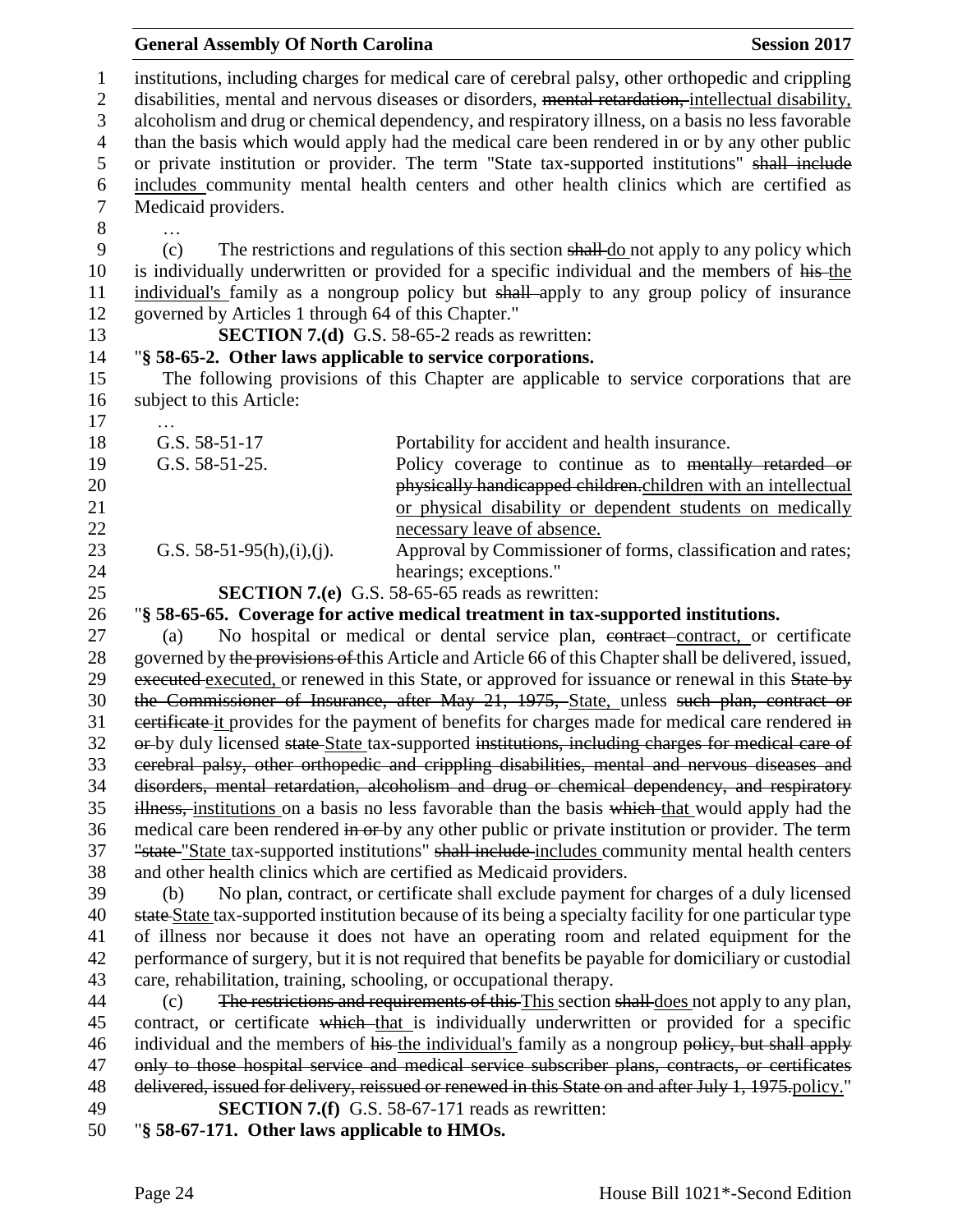| <b>General Assembly Of North Carolina</b>         |                                                                                                                                                                                           | <b>Session 2017</b> |
|---------------------------------------------------|-------------------------------------------------------------------------------------------------------------------------------------------------------------------------------------------|---------------------|
| Article:                                          | The following provisions of this Chapter are applicable to HMOs that are subject to this                                                                                                  |                     |
| G.S. 58-51-17                                     |                                                                                                                                                                                           |                     |
| G.S. 58-51-25.                                    | Portability for accident and health insurance.<br>Policy coverage to continue as to mentally retarded or                                                                                  |                     |
|                                                   | physically handicapped children.children with an intellectual<br>or physical disability or dependent students on medically<br>necessary leave of absence.                                 |                     |
| G.S. 58-51-35.                                    | Insurers and others to afford coverage to mentally retarded                                                                                                                               |                     |
|                                                   | and physically handicapped children.children with an                                                                                                                                      |                     |
|                                                   | intellectual or physical disability.                                                                                                                                                      |                     |
| G.S. 58-51-45.                                    | Policies to be issued to any person possessing the sickle-cell                                                                                                                            |                     |
|                                                   | trait or hemoglobin C trait."                                                                                                                                                             |                     |
|                                                   | <b>SECTION 8.</b> G.S. 110-20.1 reads as rewritten:                                                                                                                                       |                     |
|                                                   | "§ 110-20.1. Exhibition of certain children prohibited.                                                                                                                                   |                     |
| (a)                                               | Except to the extent otherwise provided in subsection (d) of this section, it is unlawful                                                                                                 |                     |
|                                                   | to exhibit publicly for any purpose, or to exhibit privately for the purpose of entertainment, or                                                                                         |                     |
|                                                   | solely or primarily for the satisfaction of the curiosity of any observer, any child under the age                                                                                        |                     |
|                                                   | of 18 years who is mentally ill or mentally retarded-has a mental illness or intellectual disability                                                                                      |                     |
|                                                   | or who presents the appearance of having any deformity or unnatural physical formation or                                                                                                 |                     |
|                                                   | development, whether or not the exhibiting of the child is in return for a monetary or other                                                                                              |                     |
| consideration.                                    |                                                                                                                                                                                           |                     |
| (b)                                               | It is unlawful to employ, use, have custody of, or in any way be associated with any                                                                                                      |                     |
|                                                   | child described in subsection (a) of this section for the purpose of an exhibition forbidden therein,                                                                                     |                     |
|                                                   | prohibited by subsection (a) of this section, or for one who has the care, eustody-custody, or                                                                                            |                     |
|                                                   | control of the child as a parent, relative, guardian, employer employer, or otherwise, to neglect                                                                                         |                     |
|                                                   | or refuse to restrain the child from participating in the exhibition.                                                                                                                     |                     |
| (c)                                               | It is unlawful to procure or arrange for, or participate in procuring or arranging for,                                                                                                   |                     |
| (d)                                               | anything made unlawful by subsections (a) and $(\theta)$ . (b) of this section.                                                                                                           |                     |
|                                                   | This section does not apply to the transmission of an image by television by a duly<br>licensed television station, or to any exhibition by a federal, State, eounty-county, or municipal |                     |
|                                                   | government, or political subdivision or agency thereof, or to any exhibition by any corporation,                                                                                          |                     |
|                                                   | unincorporated association, or other organization organized and operated exclusively for                                                                                                  |                     |
|                                                   | religious, charitable, or educational purposes, no part of the net earnings of which inures to the                                                                                        |                     |
| benefit of any private shareholder or individual. |                                                                                                                                                                                           |                     |
| (e)                                               | Any violation of this Article shall be is a Class 3 misdemeanor. Each day during which                                                                                                    |                     |
|                                                   | any violation of this Article continues after notice to the violator, from any county social services                                                                                     |                     |
|                                                   | director, to cease and desist from any violation of this section shall constitute is a separate and                                                                                       |                     |
|                                                   | distinct offense. Any act or omission forbidden prohibited by this Article shall, Article is, with                                                                                        |                     |
|                                                   | respect to each child described therein constitute child, a separate and distinct offense."                                                                                               |                     |
|                                                   | <b>SECTION 9.</b> G.S. 115C-106.3 reads as rewritten:                                                                                                                                     |                     |
| "§ 115C-106.3. Definitions.                       |                                                                                                                                                                                           |                     |
| The following definitions apply in this Article:  |                                                                                                                                                                                           |                     |
| (1)                                               | "Child with a disability" means a Child with a disability. $- A$ child with at                                                                                                            |                     |
|                                                   | least one disability who because of that disability requires special education                                                                                                            |                     |
|                                                   | and related services.                                                                                                                                                                     |                     |
| (2)                                               | "Disability" includes mental retardation; Disability. - Includes intellectual                                                                                                             |                     |
|                                                   | disability; hearing impairment, including deafness; speech or language                                                                                                                    |                     |
|                                                   | impairment; visual impairment, including blindness; serious emotional                                                                                                                     |                     |
|                                                   | disturbance; orthopedic impairment; autism; traumatic brain injury; other                                                                                                                 |                     |
|                                                   | health impairments, specific learning disability, or other disability as may be                                                                                                           |                     |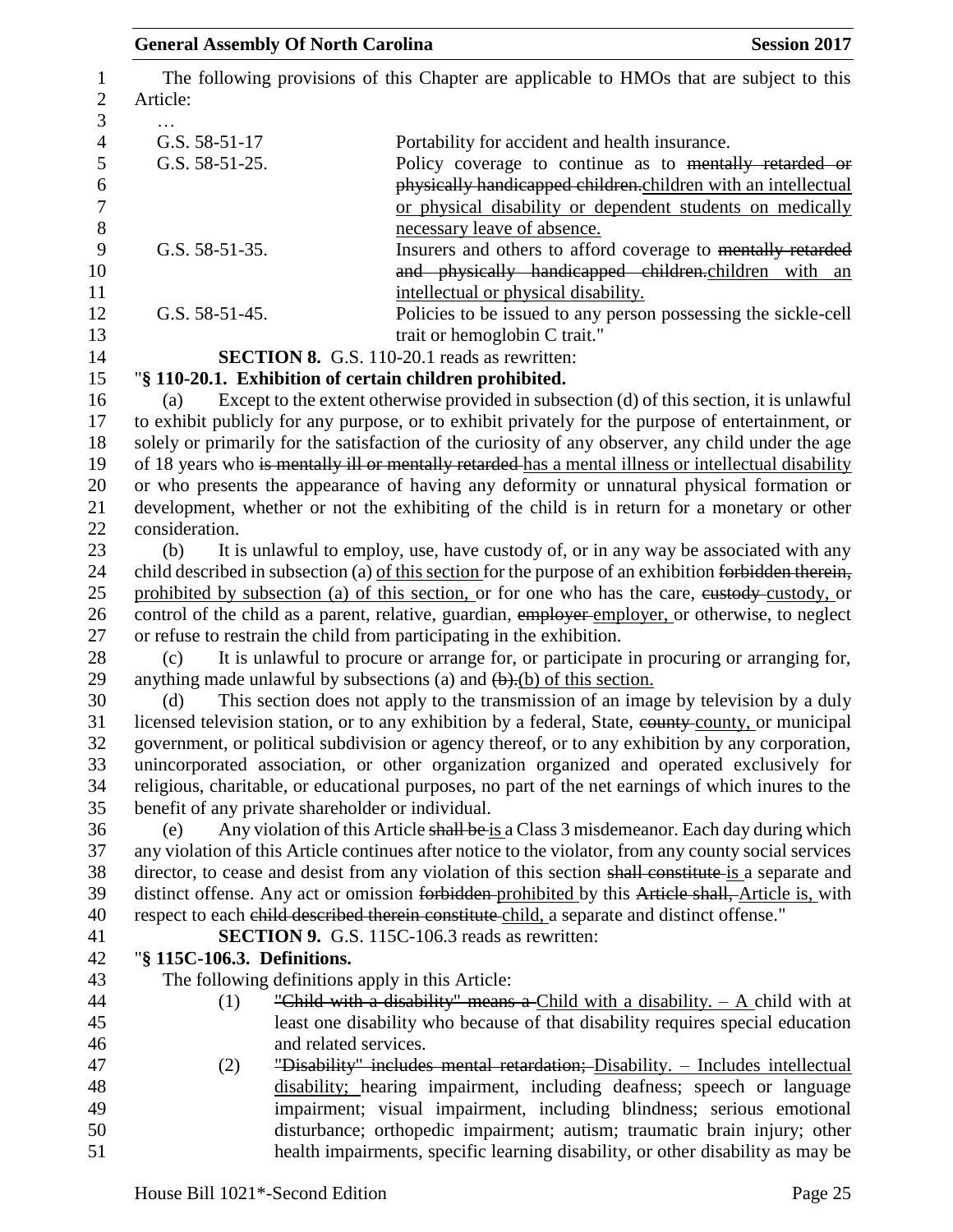|                  |      | <b>Session 2017</b><br><b>General Assembly Of North Carolina</b>                                                                                                |
|------------------|------|-----------------------------------------------------------------------------------------------------------------------------------------------------------------|
| $\mathbf{1}$     |      | required to be included under IDEA. For a child ages three through seven, this                                                                                  |
| $\sqrt{2}$       |      | term also includes developmental delay.                                                                                                                         |
| 3                | (3)  | "Dispute" means a Dispute. $-A$ disagreement between the parties.                                                                                               |
| $\overline{4}$   | (3a) | "Educational services" means all Educational services. - All of the following:                                                                                  |
| 5                |      | The necessary instructional hours per week in the form and format as<br>a.                                                                                      |
| $\boldsymbol{6}$ |      | determined by the child's IEP team and consistent with federal and                                                                                              |
| $\overline{7}$   |      | State law. The instruction shall be delivered by an appropriately                                                                                               |
| $8\,$            |      | qualified teacher to the extent required by federal and State law, which                                                                                        |
| 9                |      | requires a free appropriate public education and the opportunity for a                                                                                          |
| 10               |      | sound basic education.<br>Related services included in the child's IEP.                                                                                         |
| 11<br>12         |      | b.                                                                                                                                                              |
| 13               | (4)  | Behavior intervention services to the extent required by federal law.<br>c.<br>"Free appropriate public education" means special Free appropriate public        |
| 14               |      | education. – Special education and related services that that satisfy all of the                                                                                |
| 15               |      | following:                                                                                                                                                      |
| 16               |      | Are provided at public expense, under public supervision and<br>a.                                                                                              |
| 17               |      | direction, and without eharge; charge.                                                                                                                          |
| 18               |      | Meet the standards of the State Board; Board.<br>$\mathbf b$ .                                                                                                  |
| 19               |      | Include an appropriate preschool, elementary school, or secondary<br>c.                                                                                         |
| 20               |      | school education in the State; and State.                                                                                                                       |
| 21               |      | Are provided in conformity with an individualized education program.<br>d.                                                                                      |
| 22               | (5)  | "Hearing officers" include Hearing officers. - Include administrative law                                                                                       |
| 23               |      | judges as defined in G.S. 150B-2(1) and hearing review officers.                                                                                                |
| 24               | (5a) | "Homebound instruction" means educational Homebound instruction. -                                                                                              |
| 25               |      | Educational services provided to a student outside the school setting.                                                                                          |
| 26               | (6)  | "IDEA" means IDEA. - The Individuals with Disabilities Education                                                                                                |
| 27               |      | Improvement Act, 20 U.S.C. § 1400, et seq., (2004), as amended, and federal                                                                                     |
| 28               |      | regulations adopted under this act.                                                                                                                             |
| 29               | (7)  | "IEP Team" is as IEP Team. $-$ As defined in IDEA.                                                                                                              |
| 30<br>31         | (8)  | "Individualized education program" or "IEP" means a Individualized                                                                                              |
| 32               |      | education program (IEP). $-$ A written statement for each child with a disability<br>that is developed, reviewed, implemented, and revised consistent with IDEA |
| 33               |      | and State law.                                                                                                                                                  |
| 34               | (9)  | "Infant or toddler with a disability" is as Infant or toddler with a disability. -                                                                              |
| 35               |      | As defined in IDEA.                                                                                                                                             |
| 36               | (10) | "Least restrictive environment" means to Least restrictive environment. $-$ To                                                                                  |
| 37               |      | the maximum extent appropriate, children with disabilities are educated with                                                                                    |
| 38               |      | children who are not disabled, do not have disabilities, and special classes,                                                                                   |
| 39               |      | separate schooling, or other removal of children with disabilities from the                                                                                     |
| 40               |      | regular educational environment occurs only when the nature of the disability                                                                                   |
| 41               |      | is such that education in regular classes with the use of supplementary aids                                                                                    |
| 42               |      | and services cannot be achieved satisfactorily.                                                                                                                 |
| 43               | (11) | "Local educational agency" includes Local educational agency. - Includes any                                                                                    |
| 44               |      | of the following that provides special education and related services to                                                                                        |
| 45               |      | children with disabilities:                                                                                                                                     |
| 46               |      | A local school administrative unit.<br>a.                                                                                                                       |
| 47               |      | A charter school.<br>b.                                                                                                                                         |
| 48               |      | The Department of Health and Human Services.<br>$\mathbf{c}$ .                                                                                                  |
| 49<br>50         |      | The Division of Adult Correction and Juvenile Justice of the<br>d.                                                                                              |
|                  |      | Department of Public Safety.                                                                                                                                    |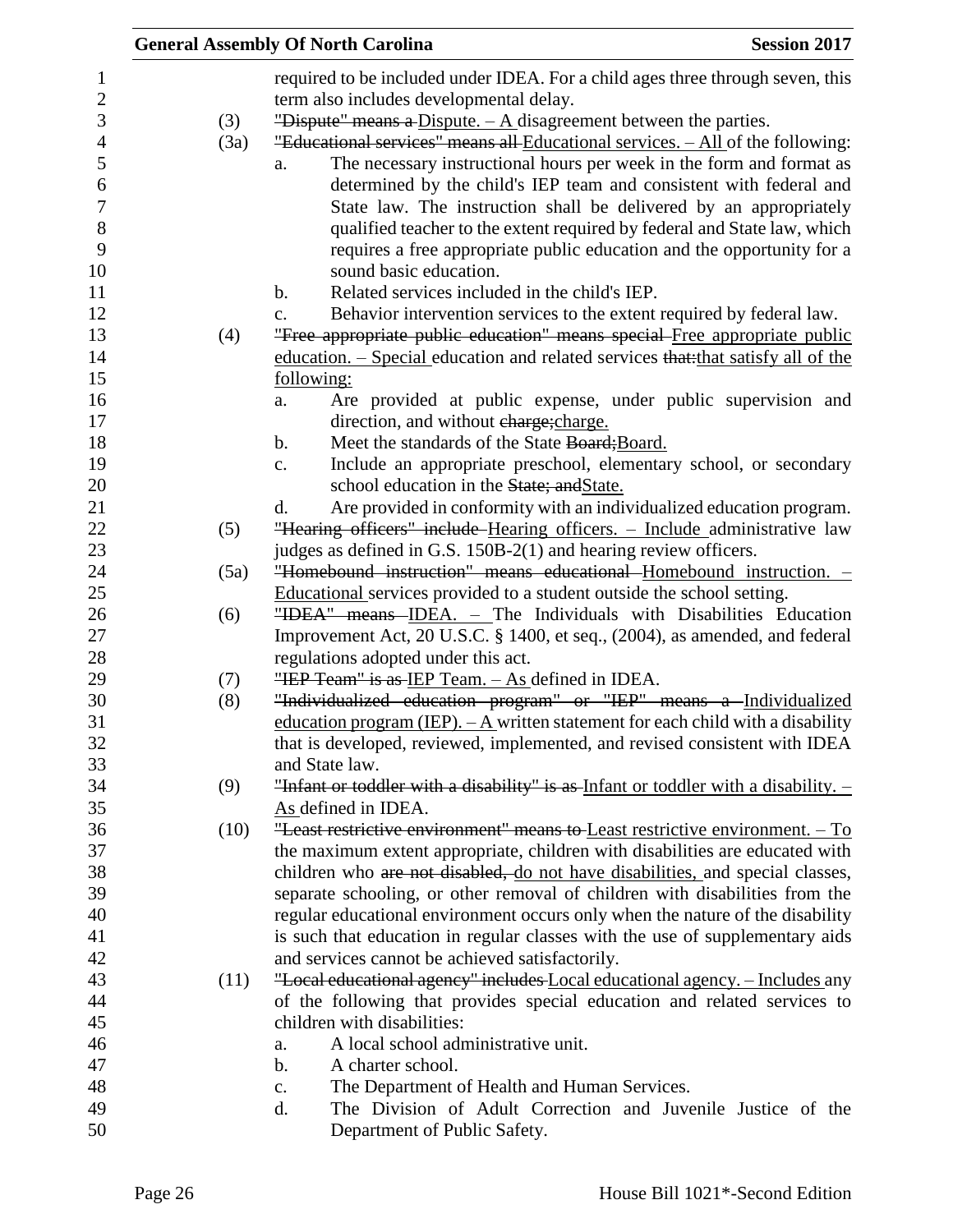|       | <b>General Assembly Of North Carolina</b>                                                               | <b>Session 2017</b> |
|-------|---------------------------------------------------------------------------------------------------------|---------------------|
|       | Repealed by Session Laws 2017-186, s. 2(yyyy), effective December<br>e.<br>1, 2017.                     |                     |
|       | f.<br>Any other State agency or unit of local government.                                               |                     |
| (12)  | "Mediation" means an Mediation. - An informal process conducted by a                                    |                     |
|       | mediator with the objective of helping parties voluntarily settle their dispute.                        |                     |
| (13)  | "Mediator" means a Mediator. $- A$ neutral person who acts to encourage and                             |                     |
|       | facilitate a resolution of a dispute.                                                                   |                     |
| (14)  | "Parent" means: Parent. - Any of the following:                                                         |                     |
|       | A natural, adoptive, or foster parent; parent.<br>a.                                                    |                     |
|       | A guardian, but not the State if the child is a ward of the State; State.<br>$\mathbf b$ .              |                     |
|       | An individual acting in the place of a natural or adoptive parent,<br>c.                                |                     |
|       | including a grandparent, stepparent, or other relative, and with whom                                   |                     |
|       | the child lives; lives.                                                                                 |                     |
|       | An individual who is legally responsible for the child's welfare;<br>d.                                 |                     |
|       | orwelfare.                                                                                              |                     |
|       | A surrogate if one is appointed under G.S. 115C-109.2.<br>e.                                            |                     |
| (15)  | "Party" or "Parties" means the Party or parties. - The local educational agency                         |                     |
|       | or the parents, or both.                                                                                |                     |
| (16)  | "Petition" means a Petition. $- A$ request for a due process hearing as provided                        |                     |
|       | for under IDEA.                                                                                         |                     |
| (17)  | "Preschool child with a disability" means a Preschool child with a disability.                          |                     |
|       | $-\mathbf{A}$ child with one or more disabilities who meets all of the following criteria:              |                     |
|       | Has reached his or her third birthday and whose parents have requested<br>a.                            |                     |
|       | services from the public schools.                                                                       |                     |
|       | $\mathbf b$ .<br>Is not eligible to enroll in public kindergarten.                                      |                     |
|       | Because of the disability, needs special education and related services<br>$C_{\bullet}$                |                     |
|       | in order to prepare the child to benefit from the educational programs                                  |                     |
|       | provided by the public schools, beginning with kindergarten.                                            |                     |
| (18)  | "Related services" is as Related services. - As defined in IDEA.                                        |                     |
| (18a) | "Residence" or "reside" means the Residence. - The place where a child with                             |                     |
|       | a disability is entitled to be enrolled in a North Carolina public school under                         |                     |
|       | G.S. 115C-366 except for the age requirements of that section. This definition                          |                     |
|       | shall does not apply to children with disabilities who were (i) enrolled in a                           |                     |
|       | particular local school administrative unit on the last day of school for the                           |                     |
|       | 2006-2007 school year, or (ii) enrolled in and attending a school in a particular                       |                     |
|       | local school administrative unit on August 1, 2007, for the 2007-2008 school                            |                     |
|       | year for as long as they live within and are continuously enrolled in that local                        |                     |
|       | school administrative unit. "Reside" means to have a residence as defined in<br>this subdivision.       |                     |
| (19)  | "Rules" includes-Rules. - Includes rules, policies, and procedures. Rules as                            |                     |
|       | defined in G.S. 150B-2(8a) shall be adopted in accordance with Article 2A of                            |                     |
|       | Chapter 150B of the General Statutes.                                                                   |                     |
| (20)  | "Special education" means specially Special education. - Specially designed                             |                     |
|       | instruction, at no cost to parents, to meet the unique needs of a child with a                          |                     |
|       | disability. The term includes instruction in physical education and instruction                         |                     |
|       | conducted in a classroom, the home, a hospital or institution, and other                                |                     |
|       | settings."                                                                                              |                     |
|       | <b>SECTION 10.(a)</b> G.S. 130A-399 reads as rewritten:                                                 |                     |
|       | "§ 130A-399. Postmortem examination of inmates of certain public institutions.                          |                     |
|       | Upon the death of any inmate of an institution maintained by the State, or a city, eounty               |                     |
|       | county, or other political subdivision of the State, for the care of the sick, mentally ill or mentally |                     |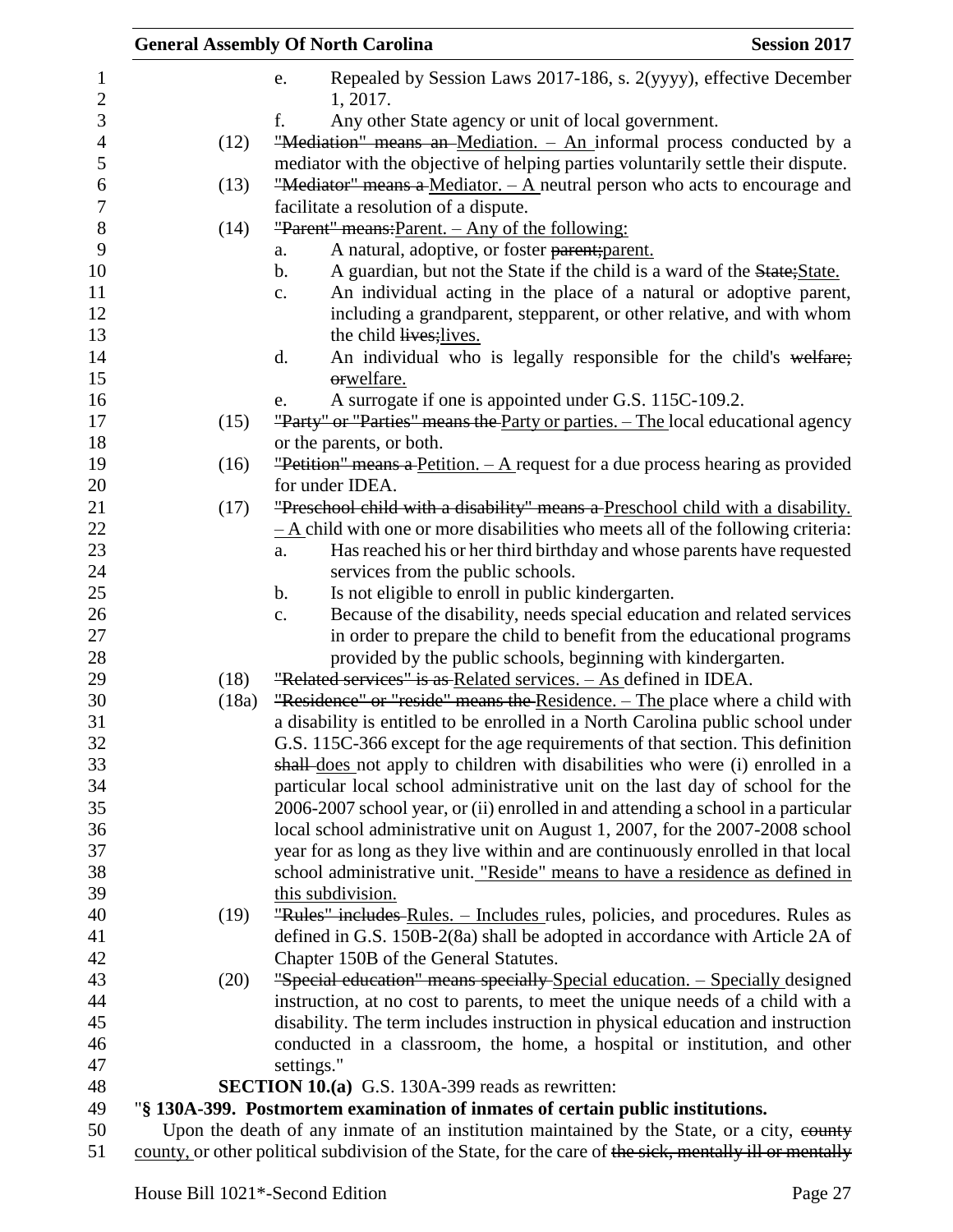retarded, individuals with a sickness, mental illness, or intellectual disability, the administrator 2 of the institution in which the death occurs is empowered to may authorize a postmortem examination of the deceased person. The examination shall be of a scope and nature necessary to promote knowledge of the human organism and its disorders."

- 
- 
- 
- **SECTION 10.(b)** G.S. 130A-415 reads as rewritten:
- "**§ 130A-415. Unclaimed bodies; bodies claimed by the Lifeguardianship Council of the Association for Retarded Citizens of North Carolina; The Arc of North Carolina,**

**Inc.; disposition.**<br>9 (a) Any person, inclu-(a) Any person, including officers, employees employees, and agents of the State or of any unit of local government in the State, undertakers doing business within the State, hospitals, nursing homes homes, or other institutions, having physical possession of a dead body shall make reasonable efforts to contact relatives of the deceased or other persons who may wish to claim the body for final disposition. If the body remains unclaimed for final disposition for 10 days, the person having possession shall notify the Commission of Anatomy. Upon request of the Commission of Anatomy, the person having possession shall deliver the dead body to the Commission of Anatomy at a time and place specified by the Commission of Anatomy or shall permit the Commission of Anatomy to take and remove the body.

 (b) All dead bodies not claimed for final disposition within 10 days of the decedent's death may be received and delivered by the Commission of Anatomy pursuant to the authority contained in G.S. 130A-33.30 and this Part and in accordance with the rules of the Commission of Anatomy. Upon receipt of a body by the Commission of Anatomy all interests in and rights to the unclaimed dead body shall vest in the Commission of Anatomy. The recipient to which the Commission of Anatomy delivers the body shall pay all expenses for the embalming and delivery 24 of the body, and for body and the reasonable expenses arising from efforts to notify relatives or others.

- …
- 

(e) Due caution shall be taken to shield the unclaimed body from public view.

28 (f) Notwithstanding anything contained in this section, an unclaimed body shall does not mean a dead body for which the deceased has made a gift pursuant to Part 3A of this Article.

 (g) Nothing in this Part shall require requires the officers, employees employees, or agents of a county to notify the Commission of Anatomy regarding the bodies of minors who were in the custody of the county at the time of death and whose final disposition will be arranged by the county. In the absence of notification, the expenses of the final disposition shall be a charge upon the county having custody.

 (h) The provisions of this Part shall This Part does not apply to bodies within the jurisdiction of the medical examiner under G.S. 130A-383 or G.S. 130A-384.

 (i) In addition to the other duties of the Commission of Anatomy, when the Commission of Anatomy is notified by the Lifeguardianship Council of the Association of Retarded Citizens 39 of North Carolina, Inc., The Arc of North Carolina, Inc., that the Council intends to claim a body, the Commission shall release the body to the Council. The Lifeguardianship Council shall notify the Commission of Anatomy within 24 hours after death of its intent to claim a body for burial or other humane and caring disposition."

## **SECTION 11.** G.S. 143-282 reads as rewritten:

# "**§ 143-282. Duties of Commission; recommendations.**

45 This Commission shall study the problems relating to the care of the aged with especial special reference to those failing mentally and shall inquire into the methods of meeting and handling this problem in other states. It shall make a similar study of the problem of the care of 48 the feebleminded, individuals with an intellectual disability, with especial special attention to the 49 those requiring custodial eare of intellectually handicapped persons not teachable or trainable. care. It shall make a study of the problems relating to the care of the physically handicapped 51 individuals with a physical disability with a special reference to those whose physical handicap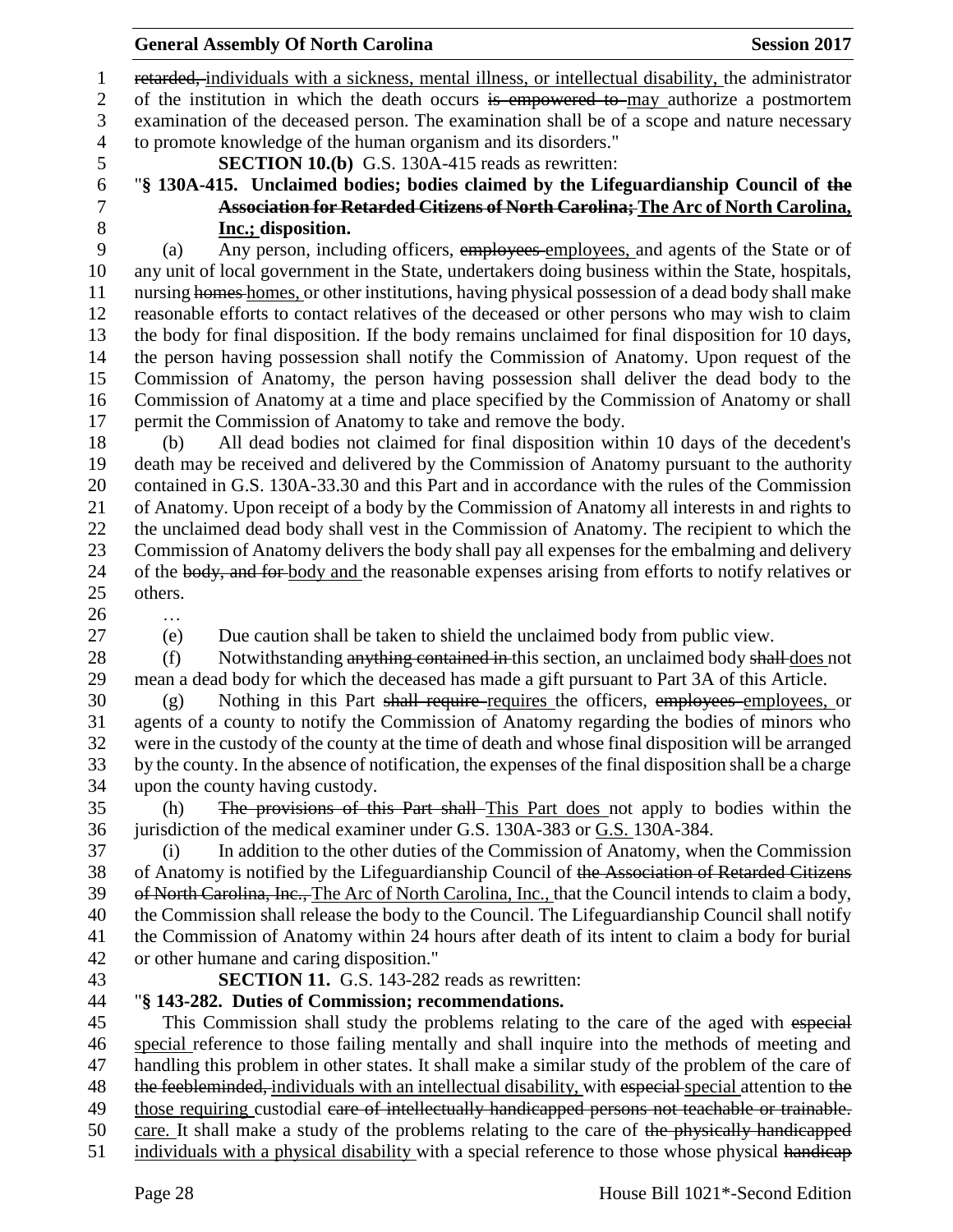|                         |     | <b>General Assembly Of North Carolina</b>                                                                                                                                                                                                                                                       | <b>Session 2017</b> |
|-------------------------|-----|-------------------------------------------------------------------------------------------------------------------------------------------------------------------------------------------------------------------------------------------------------------------------------------------------|---------------------|
|                         |     | disability renders them incapable of self-support and shall inquire into the methods of meeting                                                                                                                                                                                                 |                     |
|                         |     | and handling this problem in other states.                                                                                                                                                                                                                                                      |                     |
|                         |     | It shall make recommendations to the Governor offering plans for dealing with the problem                                                                                                                                                                                                       |                     |
|                         |     | of the care needed for this group, and means of clarification of the responsibility of the State and                                                                                                                                                                                            |                     |
| respective counties."   |     |                                                                                                                                                                                                                                                                                                 |                     |
|                         |     | <b>SECTION 12.</b> G.S. 159-40 reads as rewritten:                                                                                                                                                                                                                                              |                     |
|                         |     | "§ 159-40. Special regulations pertaining to nonprofit corporations receiving public funds.                                                                                                                                                                                                     |                     |
| (a)                     |     | If a city or county grants or appropriates one thousand dollars $(\$1,000)$ or more in any<br>fiscal year to a nonprofit corporation or organization, the city or county may require that the<br>nonprofit corporation or organization have an audit performed for the fiscal year in which the |                     |
|                         |     | funds are received and may require that the nonprofit corporation or organization file a copy of<br>the audit report with the city or county.                                                                                                                                                   |                     |
| (b)                     |     | Any nonprofit corporation or organization which receives one thousand dollars                                                                                                                                                                                                                   |                     |
|                         |     | (\$1,000) or more in State funds shall, at the request of the State Auditor, submit to an audit by                                                                                                                                                                                              |                     |
|                         |     | the office of the State Auditor for the fiscal year in which such the funds were received.                                                                                                                                                                                                      |                     |
| (c)                     |     | Every nonprofit corporation or organization which has an audit performed pursuant                                                                                                                                                                                                               |                     |
|                         |     | to this section shall file a copy of the audit report with the office of the State Auditor.                                                                                                                                                                                                     |                     |
| (d)                     |     | The provisions of this section shall-This section does not apply to sheltered workshops                                                                                                                                                                                                         |                     |
|                         |     | or to Adult Development Activity Programs or to private residential facilities for the mentally                                                                                                                                                                                                 |                     |
|                         |     | retarded and developmentally disabled or to Developmental Day Care Centers or to any the                                                                                                                                                                                                        |                     |
| following:              |     |                                                                                                                                                                                                                                                                                                 |                     |
|                         | (1) | Sheltered workshops.                                                                                                                                                                                                                                                                            |                     |
|                         | (2) | Adult development activity programs.                                                                                                                                                                                                                                                            |                     |
|                         | (3) | Private residential facilities for individuals with an intellectual                                                                                                                                                                                                                             | <sub>or</sub>       |
|                         |     | developmental disability.                                                                                                                                                                                                                                                                       |                     |
|                         | (4) | Developmental day care centers.                                                                                                                                                                                                                                                                 |                     |
|                         | (5) | Any nonprofit corporation or organization whose sole use of public funds is                                                                                                                                                                                                                     |                     |
|                         |     | to provide hospital services or operate as a volunteer fire department, rescue                                                                                                                                                                                                                  |                     |
|                         |     | squad, <u>or</u> ambulance squad, or which operates as a junior college, eollege                                                                                                                                                                                                                |                     |
|                         |     | college, or university duly accredited by the southern regional accrediting                                                                                                                                                                                                                     |                     |
|                         |     | association.                                                                                                                                                                                                                                                                                    |                     |
| (e)                     |     | Repealed by Session Laws 1979, c. 905."                                                                                                                                                                                                                                                         |                     |
|                         |     | <b>SECTION 13.</b> G.S. 168-21 reads as rewritten:                                                                                                                                                                                                                                              |                     |
| "§ 168-21. Definitions. |     |                                                                                                                                                                                                                                                                                                 |                     |
|                         |     | As used in this Article: The following definitions apply in this Article:                                                                                                                                                                                                                       |                     |
|                         | (1) | "Family care home" means a Family care home. - A home with support and                                                                                                                                                                                                                          |                     |
|                         |     | supervisory personnel that provides room and board, personal eare care, and                                                                                                                                                                                                                     |                     |
|                         |     | habilitation services in a family environment for not more than six resident                                                                                                                                                                                                                    |                     |
|                         |     | persons with disabilities.                                                                                                                                                                                                                                                                      |                     |
|                         | (2) | "Person with disabilities" means a Person with disabilities. $- A$ person with a                                                                                                                                                                                                                |                     |
|                         |     | temporary or permanent physical, emotional, or mental disability including                                                                                                                                                                                                                      |                     |
|                         |     | but not limited to mental retardation, an intellectual disability, cerebral palsy,                                                                                                                                                                                                              |                     |
|                         |     | epilepsy, autism, hearing and sight impairments, emotional disturbances and                                                                                                                                                                                                                     |                     |
|                         |     | orthopedic impairments but not including mentally ill persons who are                                                                                                                                                                                                                           |                     |
|                         |     | dangerous to others as defined in G.S. 122C-3(11)b."                                                                                                                                                                                                                                            |                     |
|                         |     | SECTION 14. G.S. 168A-3 reads as rewritten:                                                                                                                                                                                                                                                     |                     |
| "§ 168A-3. Definitions. |     |                                                                                                                                                                                                                                                                                                 |                     |
|                         |     | As used in this Chapter, unless the context otherwise requires: The following definitions apply                                                                                                                                                                                                 |                     |
| in this Chapter:        |     |                                                                                                                                                                                                                                                                                                 |                     |
|                         | (1) | "Covered governmental entity" means any Covered governmental entity. -                                                                                                                                                                                                                          |                     |
|                         |     | Any State department, institution, agency, or any political subdivision of the                                                                                                                                                                                                                  |                     |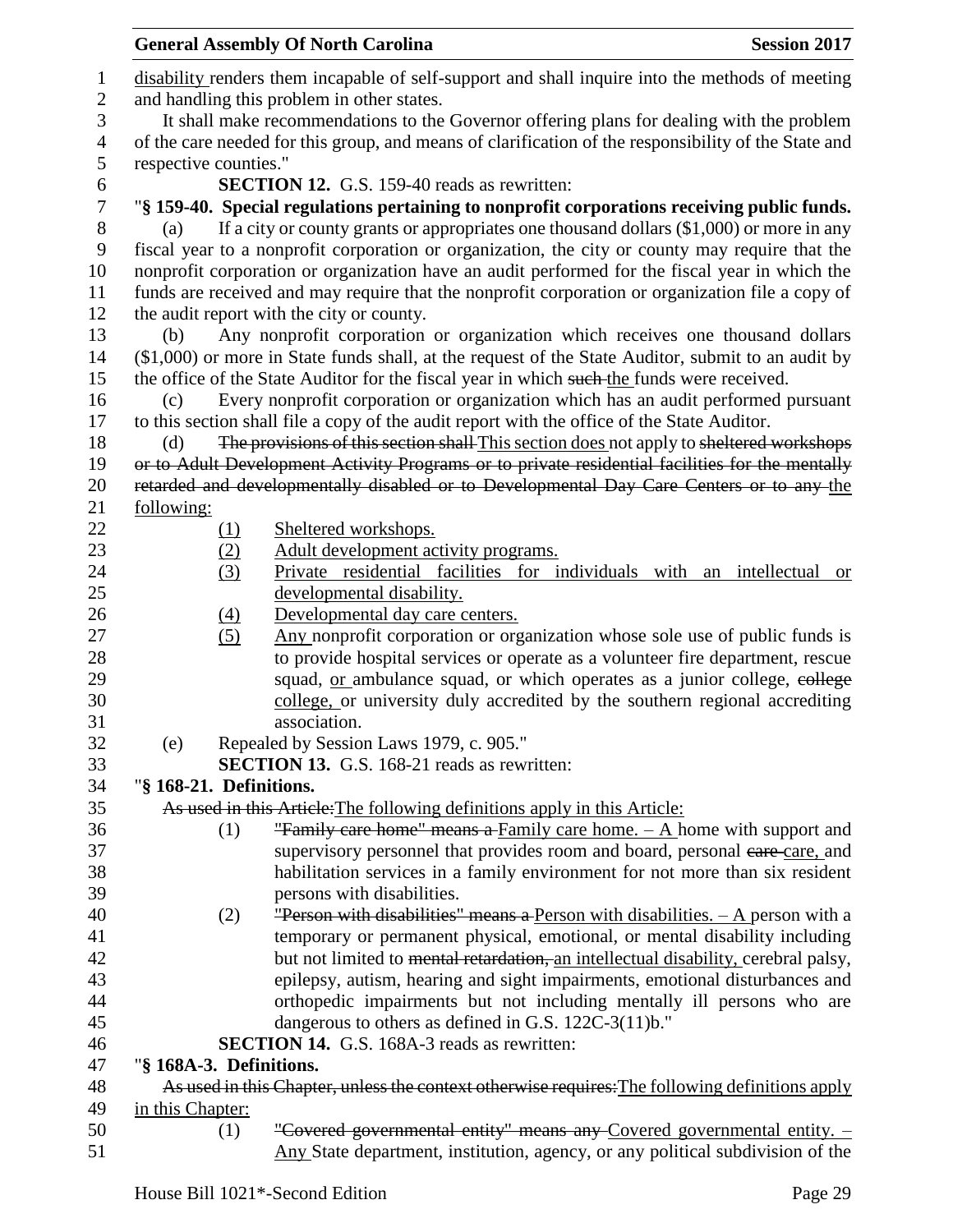| <b>General Assembly Of North Carolina</b><br><b>Session 2017</b>                                                                                                                                                                                     |      |
|------------------------------------------------------------------------------------------------------------------------------------------------------------------------------------------------------------------------------------------------------|------|
| State or any person that contracts with a State department, institution, agency,<br>or political subdivision of the State for the delivery of public services,<br>including, but not limited to, education, health, social services, recreation, and |      |
| rehabilitation.<br>"Disabling condition" means any Disabling condition. - Any condition or                                                                                                                                                           | (1a) |
| characteristic that renders a person a person with a disability.                                                                                                                                                                                     |      |
| "Discriminatory practice" means any Discriminatory practice. - Any practice<br>prohibited by this Chapter.                                                                                                                                           | (1b) |
| "Employer" means any Employer. - Any person employing 15 or more<br>full-time employees within the State, but excluding a person whose only<br>employees are hired to work as domestic or farm workers at that person's home<br>or farm.             | (2)  |
| "Employment agency" means a Employment agency. $-$ A person regularly                                                                                                                                                                                | (3)  |
| undertaking with or without compensation to procure for employees<br>opportunities to work for an employer and includes an agent of such a person.                                                                                                   |      |
| Recodified as G.S. 168A-3(7a).                                                                                                                                                                                                                       | (4)  |
| "Information technology" has the same meaning as Information technology. $-$                                                                                                                                                                         | (4a) |
| As defined in G.S. 143B-1320. The term also specifically includes                                                                                                                                                                                    |      |
| information transaction machines.                                                                                                                                                                                                                    |      |
| Recodified as G.S. $168A-3(1)$ .                                                                                                                                                                                                                     | (5)  |
| "Labor organization" means an Labor organization. $-$ An organization of any                                                                                                                                                                         | (6)  |
| kind, an agency or employee representation committee, a group association,                                                                                                                                                                           |      |
| or a plan, in which employees participate and which exists for the purpose, in                                                                                                                                                                       |      |
| whole or in part, of dealing with employers concerning grievances, labor                                                                                                                                                                             |      |
| disputes, wages, rates of pay, hours, or other terms or conditions of                                                                                                                                                                                |      |
| employment.                                                                                                                                                                                                                                          |      |
| "Person" includes any Person. - Any individual, partnership, association,                                                                                                                                                                            | (7)  |
| corporation, labor organization, legal representative, trustee, receiver, and the                                                                                                                                                                    |      |
| State and its departments, agencies, and political subdivisions.                                                                                                                                                                                     |      |
| "Person with a disability" means any Person with a disability. - Any person<br>who (i) has a physical or mental impairment which substantially limits one or                                                                                         | (7a) |
| more major life activities; (ii) has a record of such an impairment; or (iii) is                                                                                                                                                                     |      |
| regarded as having such an impairment. As used in this subdivision, the                                                                                                                                                                              |      |
| term: The following definitions apply in this subdivision:                                                                                                                                                                                           |      |
| "Physical or mental impairment" means (i) any Physical or mental<br>a.                                                                                                                                                                               |      |
| impairment. – Any of the following:                                                                                                                                                                                                                  |      |
| Any physiological disorder or abnormal condition, cosmetic<br><u>1.</u>                                                                                                                                                                              |      |
| disfigurement, or anatomical loss, caused by bodily injury,                                                                                                                                                                                          |      |
| birth defect defect, or illness, affecting a body system,                                                                                                                                                                                            |      |
| including, but not limited to, neurological; musculoskeletal;                                                                                                                                                                                        |      |
| special sense organs; respiratory, including speech organs;                                                                                                                                                                                          |      |
| cardiovascular; reproductive; digestive; genitourinary; hemic                                                                                                                                                                                        |      |
| and lymphatic; skin; and endocrine; or (ii) any mental disorder,                                                                                                                                                                                     |      |
| such as mental retardation, organic brain syndrome, mental                                                                                                                                                                                           |      |
| illness, specific learning disabilities, and other developmental                                                                                                                                                                                     |      |
| disabilities, but (iii) endocrine.                                                                                                                                                                                                                   |      |
| Any mental or psychological disorder such as intellectual<br>$2_{\cdot}$                                                                                                                                                                             |      |
| disability, organic brain syndrome, emotional or mental illness,                                                                                                                                                                                     |      |
| and specific learning disability.                                                                                                                                                                                                                    |      |
| "Physical or mental impairment" excludes $(A)$ - $(i)$ sexual preferences;                                                                                                                                                                           |      |
| $(\mathbf{B})$ (ii) active alcoholism or drug addiction or abuse; and $(\mathbf{C})$ (iii) any                                                                                                                                                       |      |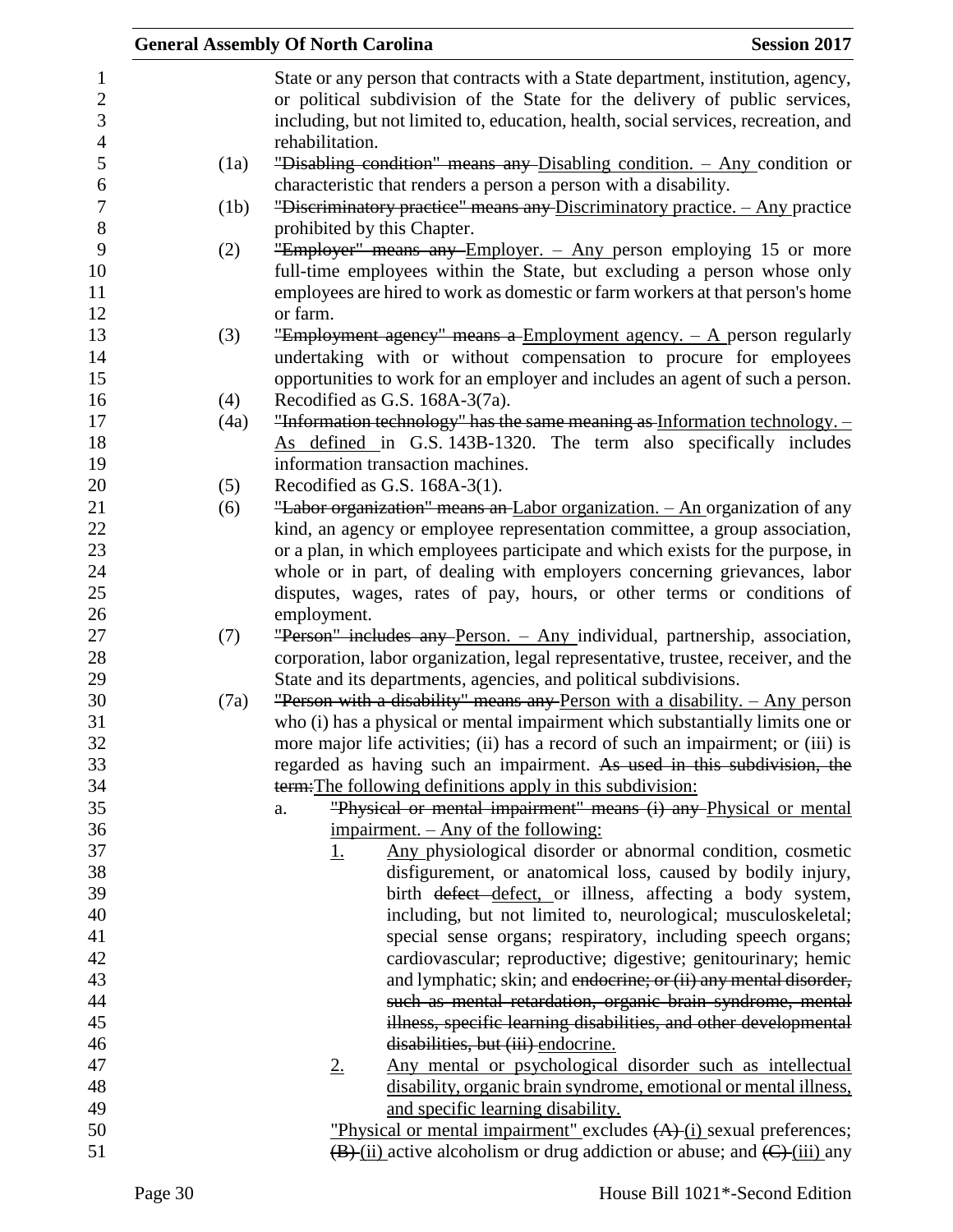|                                                                                                                                   |     | <b>General Assembly Of North Carolina</b>                                                                                                                                                                                                                                                                                                                                                                                                                                                                                                                                                                                                                                                                                                                                                                                                                                                                                                                                                                                                                                      | <b>Session 2017</b> |
|-----------------------------------------------------------------------------------------------------------------------------------|-----|--------------------------------------------------------------------------------------------------------------------------------------------------------------------------------------------------------------------------------------------------------------------------------------------------------------------------------------------------------------------------------------------------------------------------------------------------------------------------------------------------------------------------------------------------------------------------------------------------------------------------------------------------------------------------------------------------------------------------------------------------------------------------------------------------------------------------------------------------------------------------------------------------------------------------------------------------------------------------------------------------------------------------------------------------------------------------------|---------------------|
| $\mathbf{1}$<br>$\sqrt{2}$<br>3<br>$\overline{4}$<br>5<br>6<br>$\boldsymbol{7}$<br>$8\,$<br>9<br>10<br>11<br>12<br>13<br>14<br>15 |     | disorder, condition condition, or disfigurement which is temporary in<br>nature, lasting six months or fewer, and leaving no residual<br>impairment. A disorder, condition, or disfigurement that is episodic or<br>in remission is a physical or mental impairment if it would<br>substantially limit a major life activity when active.<br>"Major life activities" means functions, Major life activities. -<br>b.<br>Functions, including, but not limited to, caring for one's self,<br>performing manual tasks, walking, seeing, hearing, speaking, eating,<br>sleeping, lifting, bending, standing, breathing, learning, reading,<br>concentrating, thinking, communicating, and working. A major life<br>activity also includes the operation of a major bodily function,<br>including, but not limited to, functions of the immune system, normal<br>cell growth, and digestive, bowel, bladder, neurological, brain,<br>respiratory, circulatory, endocrine, and reproductive functions.<br>"Has a record of such an impairment" means has Has a record of such<br>c. |                     |
| 16<br>17                                                                                                                          |     | an impairment. - Has a history of, or has been misclassified as having,<br>a mental or physical impairment that substantially limits major life                                                                                                                                                                                                                                                                                                                                                                                                                                                                                                                                                                                                                                                                                                                                                                                                                                                                                                                                |                     |
| 18                                                                                                                                |     | activities.                                                                                                                                                                                                                                                                                                                                                                                                                                                                                                                                                                                                                                                                                                                                                                                                                                                                                                                                                                                                                                                                    |                     |
| 19                                                                                                                                |     | "Is regarded as having an impairment" means (i) has Is regarded as<br>d.                                                                                                                                                                                                                                                                                                                                                                                                                                                                                                                                                                                                                                                                                                                                                                                                                                                                                                                                                                                                       |                     |
| 20                                                                                                                                |     | having an impairment. $-$ Any of the following:                                                                                                                                                                                                                                                                                                                                                                                                                                                                                                                                                                                                                                                                                                                                                                                                                                                                                                                                                                                                                                |                     |
| 21                                                                                                                                |     | Has a physical or mental impairment that does not substantially<br><u>1.</u>                                                                                                                                                                                                                                                                                                                                                                                                                                                                                                                                                                                                                                                                                                                                                                                                                                                                                                                                                                                                   |                     |
| 22                                                                                                                                |     | limit major life activities but that is treated as constituting such                                                                                                                                                                                                                                                                                                                                                                                                                                                                                                                                                                                                                                                                                                                                                                                                                                                                                                                                                                                                           |                     |
| 23                                                                                                                                |     | a limitation; (ii) has limitation.                                                                                                                                                                                                                                                                                                                                                                                                                                                                                                                                                                                                                                                                                                                                                                                                                                                                                                                                                                                                                                             |                     |
| 24                                                                                                                                |     | Has a physical or mental impairment that substantially limits<br>$2_{\cdot}$                                                                                                                                                                                                                                                                                                                                                                                                                                                                                                                                                                                                                                                                                                                                                                                                                                                                                                                                                                                                   |                     |
| 25                                                                                                                                |     | major life activities because of the attitudes of others; or (iii)                                                                                                                                                                                                                                                                                                                                                                                                                                                                                                                                                                                                                                                                                                                                                                                                                                                                                                                                                                                                             |                     |
| 26                                                                                                                                |     | has others.                                                                                                                                                                                                                                                                                                                                                                                                                                                                                                                                                                                                                                                                                                                                                                                                                                                                                                                                                                                                                                                                    |                     |
| 27                                                                                                                                |     | Has none of the impairments defined in paragraph<br><u>3.</u>                                                                                                                                                                                                                                                                                                                                                                                                                                                                                                                                                                                                                                                                                                                                                                                                                                                                                                                                                                                                                  |                     |
| 28                                                                                                                                |     | sub-subdivision a. of this subdivision but is treated as having                                                                                                                                                                                                                                                                                                                                                                                                                                                                                                                                                                                                                                                                                                                                                                                                                                                                                                                                                                                                                |                     |
| 29                                                                                                                                |     | such an impairment.                                                                                                                                                                                                                                                                                                                                                                                                                                                                                                                                                                                                                                                                                                                                                                                                                                                                                                                                                                                                                                                            |                     |
| 30<br>31                                                                                                                          |     | The determination of whether an impairment substantially limits a major life<br>activity shall be made without regard to the ameliorative effects of mitigating                                                                                                                                                                                                                                                                                                                                                                                                                                                                                                                                                                                                                                                                                                                                                                                                                                                                                                                |                     |
| 32                                                                                                                                |     | measures, such as (i) medication, medical supplies, equipment, or appliances,                                                                                                                                                                                                                                                                                                                                                                                                                                                                                                                                                                                                                                                                                                                                                                                                                                                                                                                                                                                                  |                     |
| 33                                                                                                                                |     | low-vision devices, which do not include ordinary eyeglasses or contact                                                                                                                                                                                                                                                                                                                                                                                                                                                                                                                                                                                                                                                                                                                                                                                                                                                                                                                                                                                                        |                     |
| 34                                                                                                                                |     | lenses, prosthetics, including limbs and devices, hearing aids and cochlear                                                                                                                                                                                                                                                                                                                                                                                                                                                                                                                                                                                                                                                                                                                                                                                                                                                                                                                                                                                                    |                     |
| 35                                                                                                                                |     | implants or other implantable hearing devices, mobility devices, or oxygen                                                                                                                                                                                                                                                                                                                                                                                                                                                                                                                                                                                                                                                                                                                                                                                                                                                                                                                                                                                                     |                     |
| 36                                                                                                                                |     | therapy equipment and supplies; (ii) use of assistive technology; (iii)                                                                                                                                                                                                                                                                                                                                                                                                                                                                                                                                                                                                                                                                                                                                                                                                                                                                                                                                                                                                        |                     |
| 37                                                                                                                                |     | reasonable accommodations or auxiliary aids or services; or (iv) learned                                                                                                                                                                                                                                                                                                                                                                                                                                                                                                                                                                                                                                                                                                                                                                                                                                                                                                                                                                                                       |                     |
| 38                                                                                                                                |     | behavioral or adaptive neurological modifications.                                                                                                                                                                                                                                                                                                                                                                                                                                                                                                                                                                                                                                                                                                                                                                                                                                                                                                                                                                                                                             |                     |
| 39                                                                                                                                | (8) | "Place of public accommodations" includes, Place of public accommodations.                                                                                                                                                                                                                                                                                                                                                                                                                                                                                                                                                                                                                                                                                                                                                                                                                                                                                                                                                                                                     |                     |
| 40                                                                                                                                |     | - Includes, but is not limited to, any place, facility, store, other establishment,                                                                                                                                                                                                                                                                                                                                                                                                                                                                                                                                                                                                                                                                                                                                                                                                                                                                                                                                                                                            |                     |
| 41                                                                                                                                |     | hotel, or motel, which supplies goods or services on the premises to the public                                                                                                                                                                                                                                                                                                                                                                                                                                                                                                                                                                                                                                                                                                                                                                                                                                                                                                                                                                                                |                     |
| 42                                                                                                                                |     | or which solicits or accepts the patronage or trade of any person.                                                                                                                                                                                                                                                                                                                                                                                                                                                                                                                                                                                                                                                                                                                                                                                                                                                                                                                                                                                                             |                     |
| 43                                                                                                                                | (9) | "Qualified person with a disability" means: Qualified person with a disability.                                                                                                                                                                                                                                                                                                                                                                                                                                                                                                                                                                                                                                                                                                                                                                                                                                                                                                                                                                                                |                     |
| 44                                                                                                                                |     | $-$ All of the following:                                                                                                                                                                                                                                                                                                                                                                                                                                                                                                                                                                                                                                                                                                                                                                                                                                                                                                                                                                                                                                                      |                     |
| 45                                                                                                                                |     | With regard to employment, a person with a disability who can<br>a.                                                                                                                                                                                                                                                                                                                                                                                                                                                                                                                                                                                                                                                                                                                                                                                                                                                                                                                                                                                                            |                     |
| 46                                                                                                                                |     | satisfactorily perform the duties of the job in question, with or without                                                                                                                                                                                                                                                                                                                                                                                                                                                                                                                                                                                                                                                                                                                                                                                                                                                                                                                                                                                                      |                     |
| 47                                                                                                                                |     | reasonable accommodation, (i) provided that the person with a                                                                                                                                                                                                                                                                                                                                                                                                                                                                                                                                                                                                                                                                                                                                                                                                                                                                                                                                                                                                                  |                     |
| 48                                                                                                                                |     | disability shall not be held to standards of performance different from                                                                                                                                                                                                                                                                                                                                                                                                                                                                                                                                                                                                                                                                                                                                                                                                                                                                                                                                                                                                        |                     |
| 49<br>50                                                                                                                          |     | other employees similarly employed, and (ii) further provided that the<br>disabling condition does not create an unreasonable risk to the safety                                                                                                                                                                                                                                                                                                                                                                                                                                                                                                                                                                                                                                                                                                                                                                                                                                                                                                                               |                     |
|                                                                                                                                   |     |                                                                                                                                                                                                                                                                                                                                                                                                                                                                                                                                                                                                                                                                                                                                                                                                                                                                                                                                                                                                                                                                                |                     |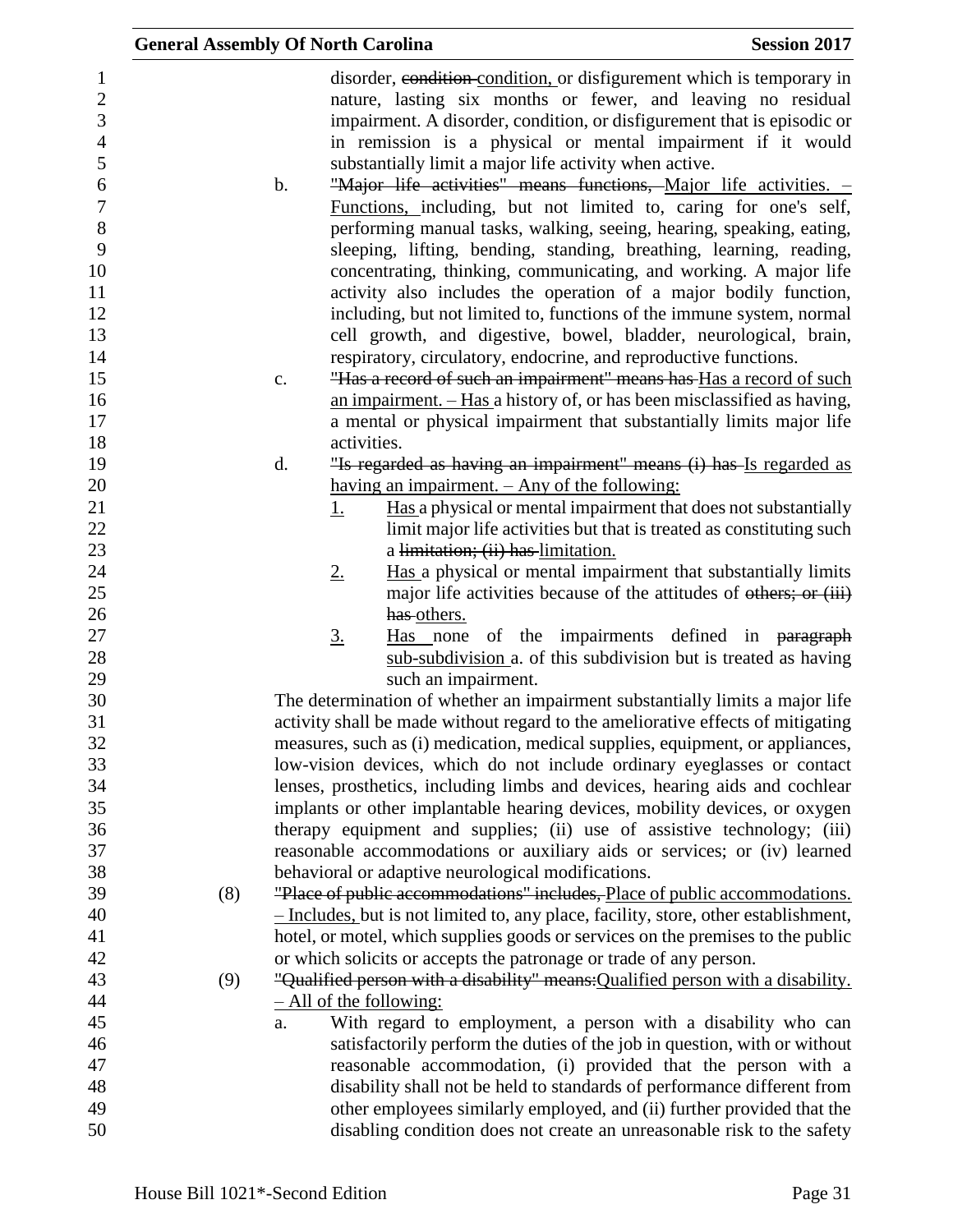| <b>General Assembly Of North Carolina</b> |               |                |                                                                                                                                       | <b>Session 2017</b> |
|-------------------------------------------|---------------|----------------|---------------------------------------------------------------------------------------------------------------------------------------|---------------------|
|                                           |               |                | or health of the person with a disability, other employees, the                                                                       |                     |
|                                           |               |                | employer's customers, or the public; public.                                                                                          |                     |
|                                           | $\mathbf b$ . |                | With regard to places of public accommodation a person with a                                                                         |                     |
|                                           |               |                | disability who can benefit from the goods or services provided by the                                                                 |                     |
|                                           |               |                | place of public accommodation; and accommodation.                                                                                     |                     |
|                                           | c.            |                | With regard to public services and public transportation a person with                                                                |                     |
|                                           |               |                | a disability who meets prerequisites for participation that are                                                                       |                     |
|                                           |               |                | uniformly applied to all participants, such as income or residence, and                                                               |                     |
|                                           |               |                | that do not have the effect of discriminating against persons with a                                                                  |                     |
|                                           |               | disability.    |                                                                                                                                       |                     |
| (10)                                      |               |                | "Reasonable accommodations" means: Reasonable accommodations. - All of                                                                |                     |
|                                           |               | the following: |                                                                                                                                       |                     |
|                                           | a.            |                | With regard to employment, making reasonable physical changes in                                                                      |                     |
|                                           |               |                | the workplace, including, but not limited to, making facilities                                                                       |                     |
|                                           |               |                | accessible, modifying equipment and providing mechanical aids to                                                                      |                     |
|                                           |               |                | assist in operating equipment, or making reasonable changes in the                                                                    |                     |
|                                           |               |                | duties of the job in question that would accommodate the known                                                                        |                     |
|                                           |               |                | disabling conditions of the person with a disability seeking the job in                                                               |                     |
|                                           |               |                | question by enabling him or her to satisfactorily perform the duties of                                                               |                     |
|                                           |               |                | that job; provided that "reasonable job. "Reasonable accommodation"                                                                   |                     |
|                                           |               |                | does not require that an employer: employer do any of the following:                                                                  |                     |
|                                           |               | 1.             | Hire one or more employees, other than the person with a                                                                              |                     |
|                                           |               |                | disability, for the purpose, in whole or in part, of enabling the                                                                     |                     |
|                                           |               |                | person with a disability to be employed; oremployed.                                                                                  |                     |
|                                           |               | 2.             | Reassign duties of the job in question to other employees                                                                             |                     |
|                                           |               |                | without assigning to the employee with a disability duties that                                                                       |                     |
|                                           |               |                | would compensate for those reassigned; orreassigned.                                                                                  |                     |
|                                           |               | 3.             | Reassign duties of the job in question to one or more other                                                                           |                     |
|                                           |               |                | employees where such-the reassignment would increase the                                                                              |                     |
|                                           |               |                | skill, effort effort, or responsibility required of such-the other                                                                    |                     |
|                                           |               |                | employee or employees from that required prior to the change                                                                          |                     |
|                                           |               |                | in duties; orduties.                                                                                                                  |                     |
|                                           |               | 4.             | Alter, modify, ehange-change, or deviate from bona fide                                                                               |                     |
|                                           |               |                | seniority policies or practices; orpractices.                                                                                         |                     |
|                                           |               | 5.             | Provide accommodations of a personal nature, including, but                                                                           |                     |
|                                           |               |                | not limited to, eyeglasses, hearing aids, or prostheses, except                                                                       |                     |
|                                           |               |                | under the same terms and conditions as such items are provided                                                                        |                     |
|                                           |               |                | to the employer's employees generally; orgenerally.                                                                                   |                     |
|                                           |               | 6.             | Repealed by Session Laws 2002-163, s. 2, effective January 1,                                                                         |                     |
|                                           |               |                | 2003.                                                                                                                                 |                     |
|                                           |               | 7.             | Make any changes that would impose on the employer an                                                                                 |                     |
|                                           |               |                | undue hardship.                                                                                                                       |                     |
|                                           | $\mathbf b$ . |                | With regard to a place of public accommodations and a covered                                                                         |                     |
|                                           |               |                | governmental entity, making reasonable efforts to accommodate the                                                                     |                     |
|                                           |               |                | disabling conditions of a person with a disability, including, but not                                                                |                     |
|                                           |               |                | limited to, making facilities accessible to and usable by persons with                                                                |                     |
|                                           |               |                | a disability, redesigning equipment, providing auxiliary aids and<br>services needed to make aurally and visually delivered materials |                     |
|                                           |               |                | available, as needed, to individuals with hearing or sight impairments,                                                               |                     |
|                                           |               |                | providing mechanical aids or other assistance, or using alternative                                                                   |                     |
|                                           |               |                | accessible locations, provided that reasonable locations. Reasonable                                                                  |                     |
|                                           |               |                |                                                                                                                                       |                     |